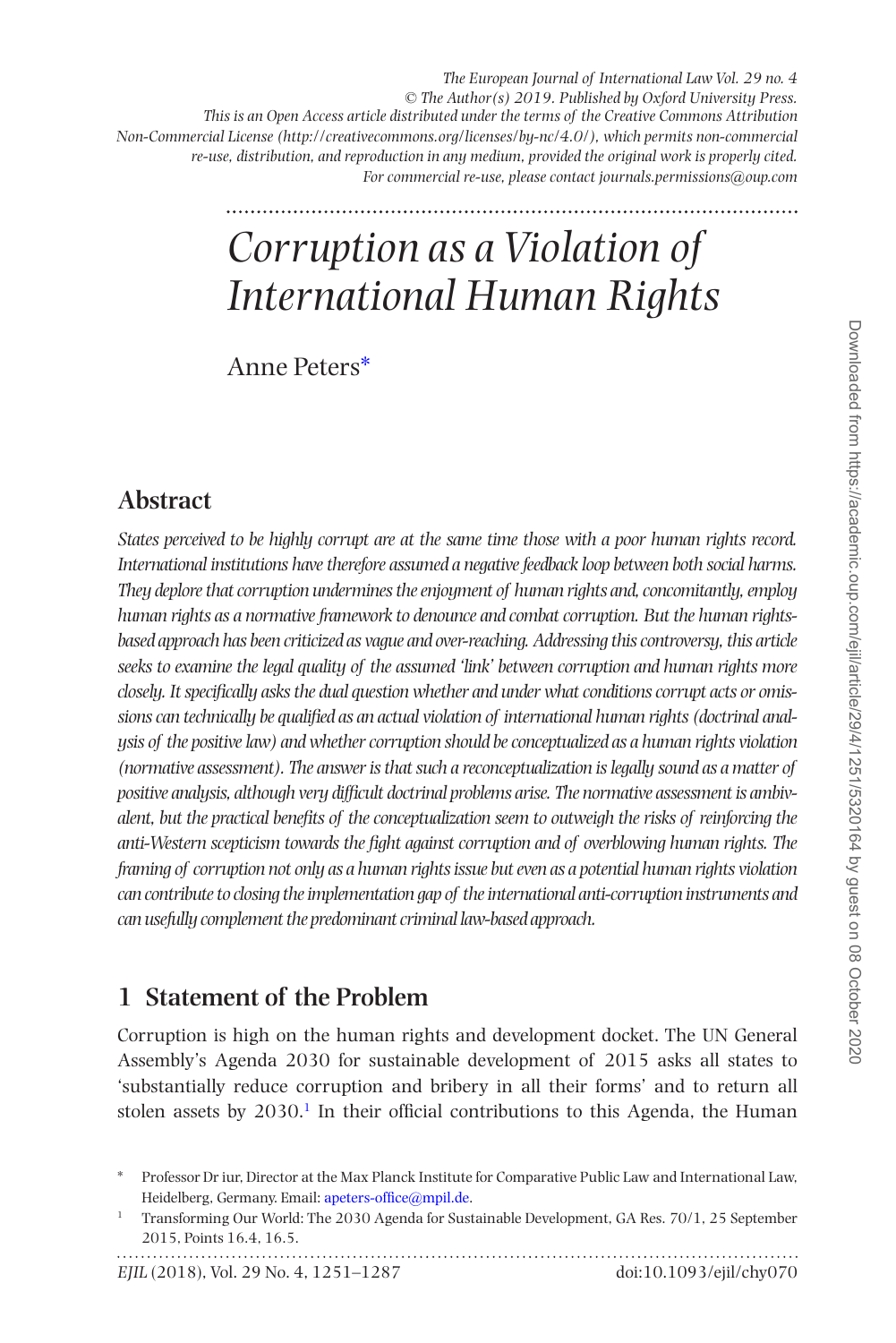Rights Treaty Bodies have 'identified mismanagement of resources and corruption as obstacles to the allocation of resources to promote equal rights'[.2](#page-1-0) In fact, coun-tries with high rates of corruption are the ones with a poor human rights record.<sup>[3](#page-1-1)</sup> For instance, the states ranked lowest on Transparency International's Corruption Perceptions Index of 2017 are Syria, South Sudan and Somalia, all of which have massive human rights problems.[4](#page-1-2)

Against this background, both practice and scholarship have pursued a 'human rights-based' approach to corruption[.5](#page-1-3) The key documents of the United Nations (UN) ground this approach on the assertion that corruption has a 'negative impact' on the enjoyment of human rights, $6$  that corruption 'undermines' human rights, $7$  that it has a 'grave and devastating effect' on the enjoyment of human rights, $8$  that '[c]orruption in government, institutions and society at large is a significant obstacle to the enjoyment' of human rights<sup>[9](#page-1-7)</sup> and that violations of human rights covenant rights are 'facilitated where insufficient safeguards exist to address corruption of public officials

- <span id="page-1-0"></span><sup>2</sup> Human Rights Treaty Bodies, Contributions to the 2030 Agenda for Sustainable Development, May 2016, at 7.
- <span id="page-1-1"></span><sup>3</sup> For a statistical analysis, see T. Landman and C.J.W. Schudel, Corruption and Human Rights, Empirical Relationships and Policy Advice, Working Paper (2007), controlling for other explanatory variables (democratic level, prosperity, population size, and government spending ratio). There are of course numerous human rights violations that have little or nothing to do with corruption, such as discrimination against women. Conversely, there are forms of corruption that have few, if any, direct links to human rights, such as illegal funding of political parties.
- <span id="page-1-2"></span><sup>4</sup> For the human rights situation, see Amnesty International Report 2016/17 (2017).
- <span id="page-1-3"></span><sup>5</sup> Pearson, 'An International Human Rights Approach to Corruption', in P. Larmour and N. Wolanin (eds), *Corruption and Anti-Corruption* (2001) 30. See also, fundamentally, International Council on Human Rights Policy and Transparency International (prepared by Magdalena Sepúlveda Carmona), *Corruption and Human Rights: Making the Connection* (2009); M. Boersma and H. Nelen (eds), *Corruption and Human Rights: Interdisciplinary Perspectives* (2010); M. Boersma, *Corruption: A Violation of Human Rights and a Crime under International Law?* (2012); K. Olaniyan, *Corruption and Human Rights Law in Africa* (2014).
- <span id="page-1-4"></span><sup>6</sup> United Nations General Assembly (UNGA), Preventing and Combating Corrupt Practices and the Transfer of Proceeds of Corruption, Facilitating Asset Recovery and Returning Such Assets to Legitimate Owners, in Particular to Countries of Origin, in Accordance with the United Nations Convention against Corruption, Doc. A/RES/69/199, 5 February 2015, preamble; Human Rights Council, Best Practices to Counter the Negative Impact of Corruption on the Enjoyment of All Human Rights, Report of the United Nations High Commissioner for Human Rights, UN Doc. A/HRC/32/22, 15 April 2016; Human Rights Council, The Negative Impact of Corruption on the Enjoyment of Human Rights, Res. 29/11, 2 July 2015; Final Report of the Human Rights Council Advisory Committee on the Issue of the Negative Impact of Corruption on the Enjoyment of Human Rights, UN Doc. A/HRC/28/73, 5 January 2015, especially para. 21; Navi Pillay, High Commissioner for Human Rights, Opening Statement of the Panel on the Negative Impact of Corruption on Human Rights, 13 March 2013, at 8–10.
- <span id="page-1-5"></span><sup>7</sup> UN Human Rights Commission, Sub-Commission on the Promotion and Protection of Human Rights, Resolution E/CN.4/Sub.2/2005/L.24/Rev.1, 5 August 2005, second preambular paragraph: 'Deeply concerned that the enjoyment of human rights, be they economic, social and cultural or civil and political, *is seriously undermined* by the phenomenon of corruption' (emphasis added).
- <span id="page-1-6"></span><sup>8</sup> UN Human Rights Commission, Progress Report Submitted by the Special Rapporteur, UN Doc. E/CN.4/ Sub.2/2005/18, 22 June 2005, para. 41.
- <span id="page-1-7"></span><sup>9</sup> Report of the Special Rapporteur on the Right of Everyone to the Enjoyment of the Highest Attainable Standard of Physical and Mental Health (Report on Health), UN Doc. GA 72/137, 14 July 2017, para. 2 and summary.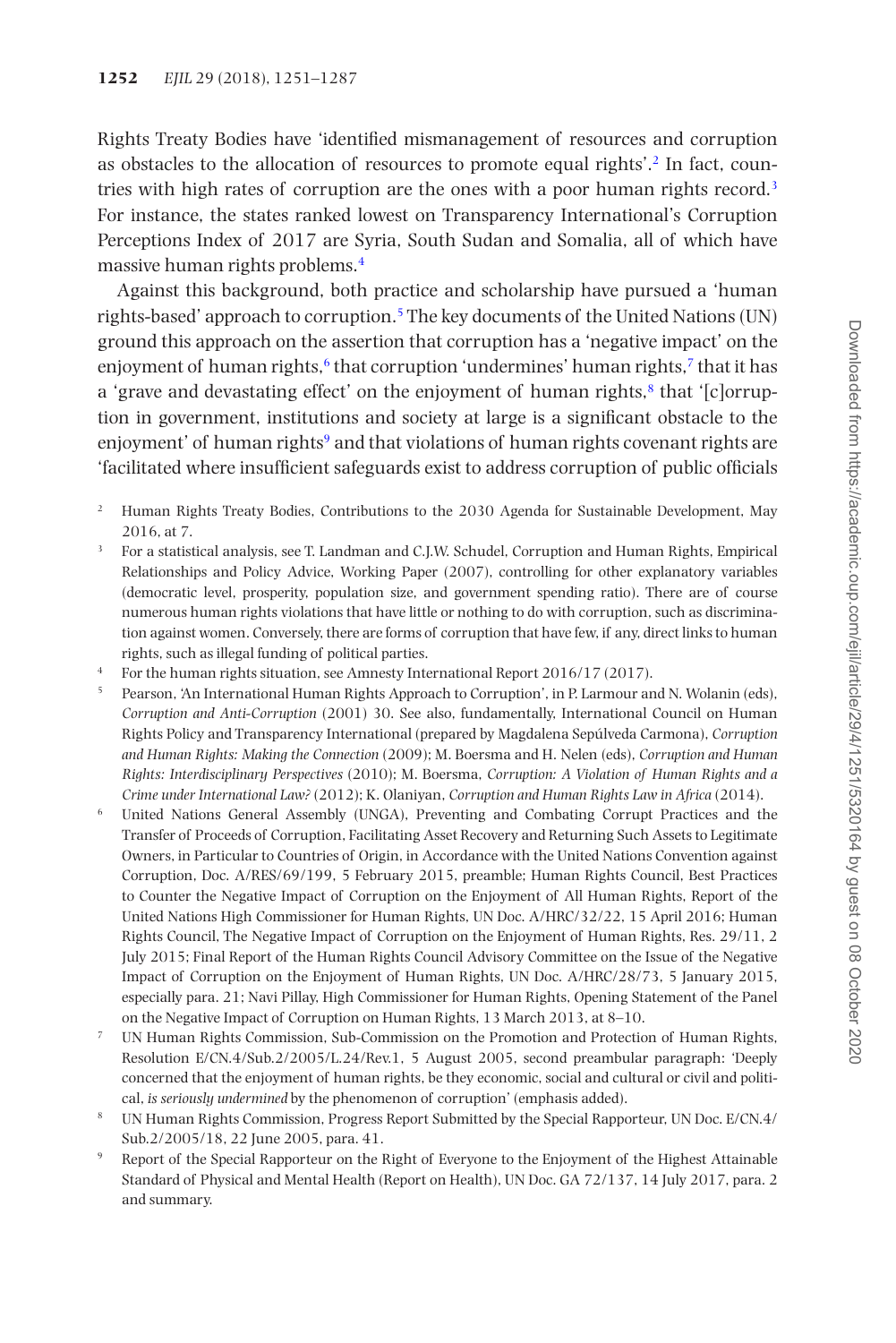or private-to-private corruption'[.10](#page-2-0) Concomitantly, it is asserted that the human rights lens 'provides a valuable normative framework' to address corruption.[11](#page-2-1) This assertion by the UN human rights institutions has been questioned, and the human rightsbased approach has been criticized for its 'lack of conceptual clarity'.[12](#page-2-2)

Addressing this controversy, this article seeks to examine the legal quality of the assumed 'link' between corruption and human rights, the exact legal consequences of a human rights-based approach, its added value and its drawbacks. Importantly, we need to distinguish the vague idea of a 'link' between corruption and human rights from the sharper legal claim that under certain conditions a corrupt act (or the toleration of corruption) itself may constitute an actual violation of human rights.[13](#page-2-3) I will investigate this latter claim through a positive and a normative analysis.<sup>14</sup> The doctrinal question of positive law is: Can corrupt conduct be properly conceptualized as a violation of international human rights (part 2)? The normative question is: Should corrupt acts be conceptualized as human rights violations? My answer is that such a reconceptualization is legally sound as a matter of positive analysis, although very difficult doctrinal problems arise. The normative assessment is ambivalent, but, with all caution, I would say that practical benefits of the conceptualization outweigh the risk of reinforcing the anti-Western scepticism towards the fight against corruption (part 3). Part 4 examines the remedies against corruption-based human rights violations in the form of monitoring and enforcement. Part 5 concludes that the re-conceptualization of corruption not only as a human right issue but also as a potential human rights violation can contribute to closing the implementation gap of the international anti-corruption instruments but that expectations should not be overdrawn.

The proposal to infuse corruption with human rights aspects responds to the moderate success of the existing international anti-corruption instruments – at least 10

- <span id="page-2-0"></span><sup>10</sup> Committee on Economic, Social and Cultural Rights (CESCR), General Comment no. 24 on State Obligations under the International Covenant on Economic, Social and Cultural Rights in the Context of Business Activities, UN Doc. E/C.12/GC/24, 23 June 2017, para. 18.
- <span id="page-2-1"></span><sup>11</sup> Report on Health, *supra* note 9, para. 4 (with regard to the right to health).
- <span id="page-2-2"></span><sup>12</sup> Rose, 'The Limitations of a Human Rights Approach to Corruption', 65 *International and Comparative Law Quarterly* (2016) 405, at 417.
- <span id="page-2-3"></span><sup>13</sup> On this distinction, section 2.D below.
- <span id="page-2-4"></span><sup>14</sup> Two other links between corruption and human rights are not dealt with in this article. First, the effective protection of (some) human rights (especially freedom of access to information and freedom of the press) is indispensable for combating corruption. Numerous human rights complaints concern the murder, forced disappearance and lack of governmental protection of journalists who have investigated and publicly denounced corruption (see, e.g., Inter-American Human Rights Commission, *Irma Flaquer v. Guatemala*, Friendly Settlement, Petition 11.766, Report no. 67/03, 10 October 2003; see also the Special Rapporteur Michel Forst, Report on the Situation of Human Rights Defenders, Doc. A/70/217, 30 July 2015, paras 69–70 (on 'defenders combating corruption and impunity'); Special Rapporteur Mr. David Kaye, Report on the Promotion and Protection of the Right to Freedom of Opinion and Expression, Doc. A/70/361, 8 September 2015, s. A on legal protection of whistle-blowers. Another link is that anticorruption measures may themselves violate human rights – namely, the violation of the presumption of innocence, especially in the implementation of Art. 20 of the UNCAC, *infra* note 17; violation of the right to a private life through the use of liaisons and surveillance; damage to reputation through disclosures in the media and violations of property through seizures and asset recovery. See R. Ivory, *Corruption, Asset Recovery, and the Protection of Property in Public International Law* (2014).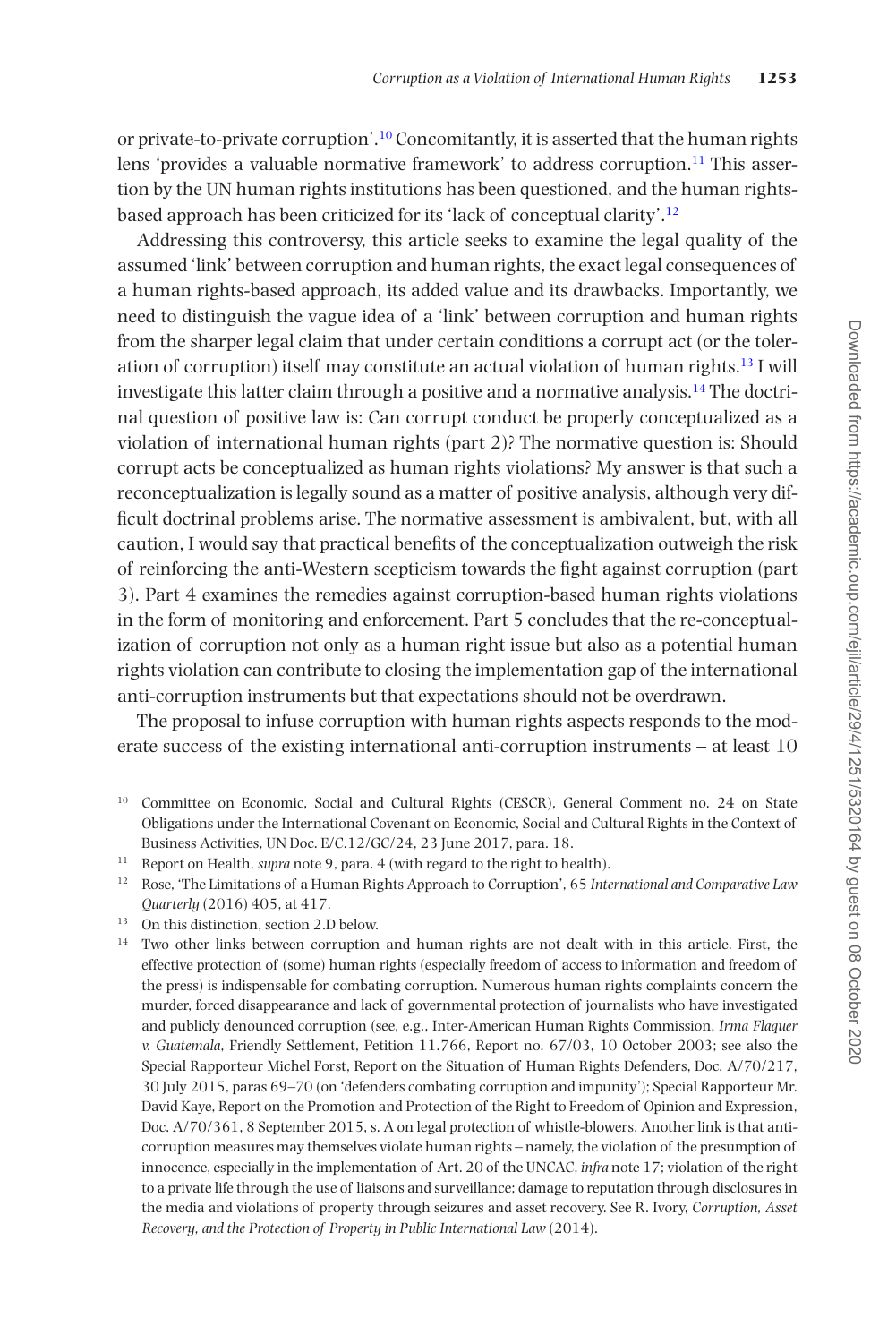international and regional treaties with various additional protocols as well as soft law.[15](#page-3-0) Their emergence in the 1990s, in turn, was a reaction to the globalization of corruption itself, to the insight that instances of grand corruption, in particular, had inevitably acquired transboundary elements. The USA championed a treaty to criminalize foreign bribery and succeeded in persuading a large number of states within the Organisation for Economic Co-operation and Development (OECD) to adopt an Anti-Bribery Convention in 1997.[16](#page-3-1) The primary goal at the time was to eliminate the unfair competitive advantages of companies paying bribes in the new markets, especially of Eastern Europe. In 2003, the UN Convention against Corruption (UNCAC) was adopted, and, in September 2018, it counted 186 state parties.<sup>[17](#page-3-2)</sup>

A leading authority on corruption mentions the following goals of international anti-corruption policy: first, to improve the functioning of the global markets; second, to promote economic growth; third, to reduce poverty and, fourth, to safeguard the legitimacy of the state[.18](#page-3-3) Anti-corruption has largely been merged with the good governance agenda<sup>19</sup> and the development discourse. And because good governance, as well as development, is in turn nowadays often analysed through a human rights lens, this type of analysis suggests itself for anti-corruption too.

# **2 Can Corruption Be Conceptualized as a Human Rights Violation?**

### **A** *Defining Corruption*

Corruption is not a technical term; it is typically not considered a criminal offence in criminal codes around the world, and it also does not have a legal definition in international treaties. The most common definition is the one by the non-governmental organization (NGO) Transparency International, according to which corruption is the abuse of entrusted power for private gain. Such abuse may happen on the level of day-to-day administration and public service (petty corruption) or on the high level

- <span id="page-3-3"></span><sup>18</sup> See Rose-Ackerman, 'Introduction: The Role of International Actors in Fighting Corruption', in S. Rose-Ackerman and P. Carrington (eds), *Anti-Corruption Policy: Can International Actors Play a Constructive Role?* (2013) 3, at 5. See also the preamble of UNCAC, *supra* note 17, first preambular paragraph.
- <span id="page-3-4"></span><sup>19</sup> See, e.g., Human Rights Council, The Role of Good Governance in the Promotion and Protection of Human Rights, UN Doc. A/HRC/RES/7/11, 27 March 2008, para. 4: '*Decides* to continue its consideration of the question of the role of good governance, including the issue of the fight against corruption in the promotion and protection of human rights.' See also UN Development Programme, Oslo Governance Centre, *The Impact of Corruption on the Human Rights Based Approach to Development* (2004).

<span id="page-3-0"></span><sup>15</sup> See J.B. Terracino, *The International Legal Framework against Corruption: States' Obligations to Prevent and Repress Corruption* (2012); J. Wouters, C. Ryngaert and A.S. Cloots, 'The International Legal Framework against Corruption: Achievements and Challenges', 14 *Melbourne Journal of International Law* (2013) 209; C. Rose, *International Anti-corruption Norms: Their Creation and Influence on Domestic Legal Systems* (2015).

<span id="page-3-1"></span><sup>&</sup>lt;sup>16</sup> Convention on Combating Bribery of Foreign Public Officials in International Business Transactions 1997, 2802 UNTS 225 (entered into force 15 February 1999; 44 parties as of September 2018).

<span id="page-3-2"></span><sup>17</sup> United Nations Convention against Corruption (UNCAC) 2003, 2349 UNTS 41.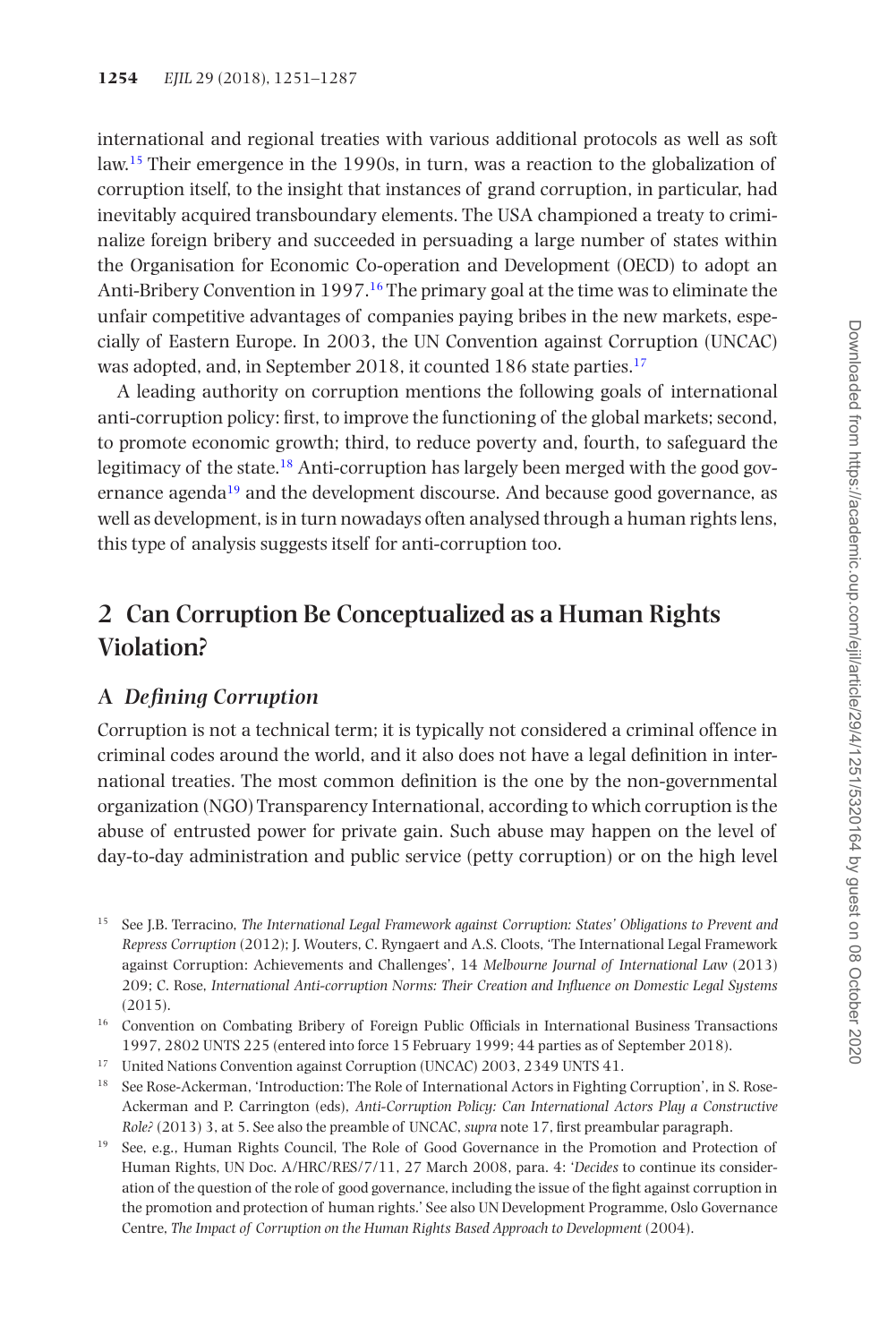of political office (grand corruption). These terms do not mark a legal distinction but merely describe variations of the same theme. Often, a particular scheme of corruption permeates the various levels of public administration and thus links both forms of corruption. Because of the growing power of large corporations and non-state actors such as the Fédération Internationale de Football Association (FIFA), the abuse of obligations arising from private law, in a private law-based principal–agent relationship, is also increasingly qualified as corruption. The relevant criminal offences are active and passive bribery, criminal breach of trust, graft, illicit enrichment, and so on. In the private sector, offences are called 'private-to-private bribery' or 'commercial bribery' and may include anti-competitive practices and regulatory offences.

#### **B** *Whose Human Rights?*

Traditionally, bribery – the prototypical form of corruption – has been considered a 'victimless crime'[.20](#page-4-0) According to legal doctrine, the injured party is first of all the public. Can the bribe giver be considered a victim too? This does not seem to be the case where the victim takes the initiative to bribe and/or then blackmails the receiver. However, the briber may be victimized in many constellations of corruption. If the graduate of a public school has to pay the secretary a bribe to receive her diploma, or if she has to pay for additional private lessons from a teacher who indicates that she will not pass the examination otherwise, then she is a victim – not a perpetrator – at least in terms of human rights. Her consent to the illegal *quid pro quo* is the result of a desperate situation; the consent of the student (or of her parents) is not 'free' but, rather, is coerced.

In public procurement, the unsuccessful competitors are the potential victims if they are not awarded the contract due to extraneous criteria, at least if they have a concrete expectancy to the contract and not merely abstract prospects. Clients and end users are often also adversely affected by corruption in public procurement if they have to pay higher prices or if they receive a product that is not worth the money because funds have been diverted during the production process. From the perspective of social human rights whose proper fulfilment comprises the element of 'affordability' (such as the affordability of essential medicine as a component of the human right to health), the fact that bribery in procurement processes may make medicine more expensive could be seen as a human rights violation.<sup>21</sup> Related questions are how corruption may affect the property and investor rights of the successful bidders. The assessment will differ depending on whether the bidder has won the tender through corruption or whether his investment has been tampered with later by corrupt acts of the host state. These questions will be discussed in section 3.C below.

In the political process, voters are adversely affected by candidates' financial dependence on major donors if the candidates are politically indebted to the donors

<span id="page-4-0"></span><sup>20</sup> Korte, 'Commentary on § 331', in W. Joecks and K. Miebach (eds), *Münchener Kommentar zum StGB* (2nd edn, 2014) § 331, para. 12.

<span id="page-4-1"></span><sup>21</sup> Cf. Report on Health, *supra* note 9, para. 33.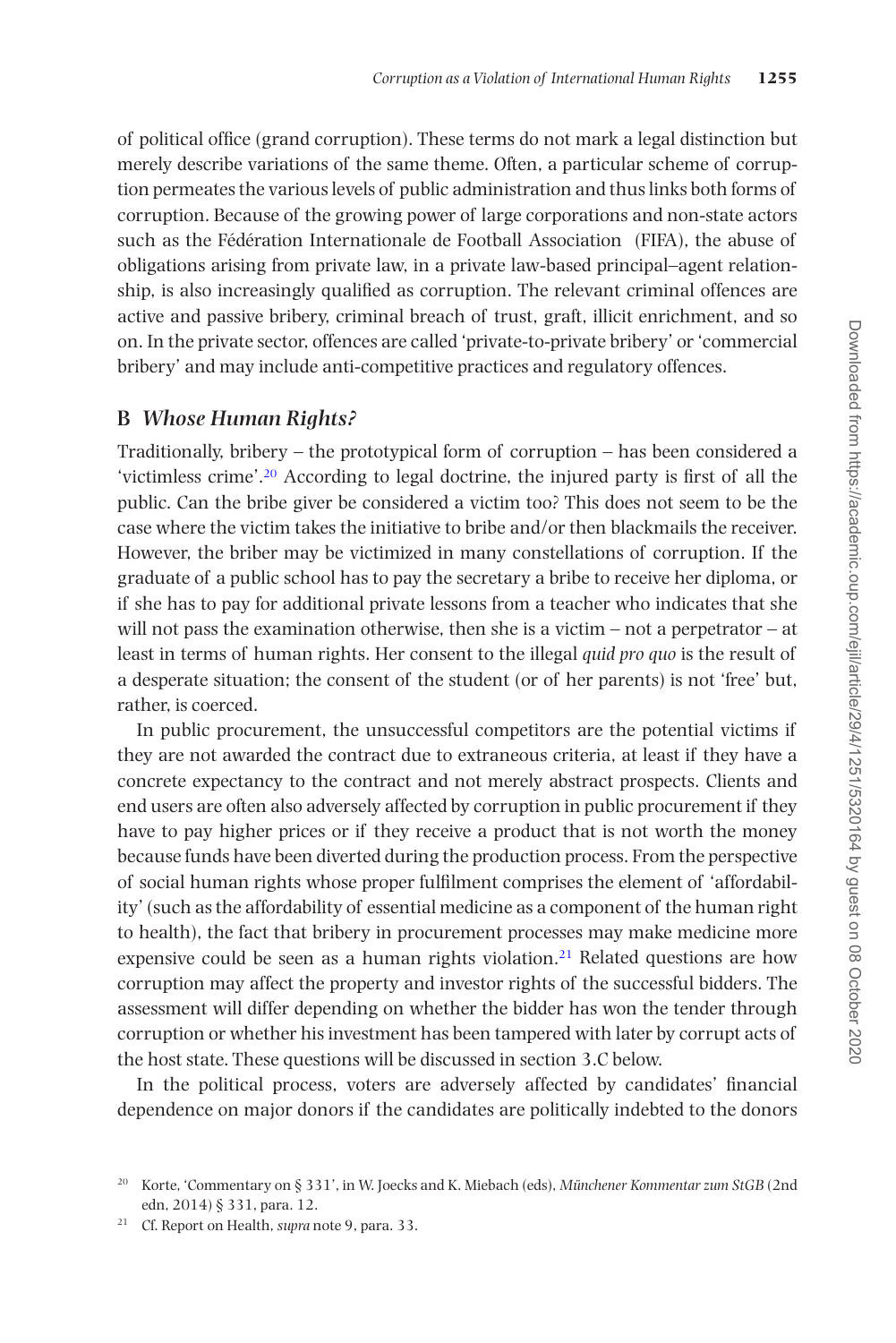after the election and if voters are unaware of those vested interests. Overall, the examples show that human rights of various types of persons in manifold social settings might be concerned by corruption. The key question then is whether persons who are affected directly or indirectly are sufficiently individualized to be qualified as 'victims', and that question must be examined in each scenario and cannot be answered in the abstract.

#### **C** *Which Human Rights?*

The next question is which human rights are involved. This question is important because the idea here is not to propagate any (new) human right to a corruptionfree society[.22](#page-5-0) Such a right is neither acknowledged by legal practice nor is there a need for it. Rather, corruption affects the recognized international human rights as they have been codified by the UN human rights covenants. In practice, social rights are most affected, especially by petty corruption. For example, corruption in the health sector affects the right of everyone to the highest attainable standard of health (Article 12 of the International Covenant on Economic, Social and Cultural Rights [ICESCR]); in the education sector, the right to education (Article 13 of the ICESCR) is at issue. $23$ 

Liberal human rights may also be undermined by corruption; if a prisoner has to give the guard something in return for a blanket or better food, then the prisoner's basic right to humane conditions of detention (Article 10 of the International Covenant on Civil and Political Rights [ICCPR]) is affected.<sup>24</sup> If, as most observers tend to think, the current surge in human trafficking is made possible and facilitated primarily by corruption that induces police and border guards to look the other way, then this affects the human right to protection from slavery and servitude (Article 8 of the ICCPR).[25](#page-5-3) Obviously, corruption in the administration of justice endangers the basic rights to judicial protection, including the right to a fair trial without undue delay (Article 14

<span id="page-5-0"></span><sup>22</sup> But see Kofele-Kale, 'The Right to a Corruption-Free Society as an Individual and Collective Human Right: Elevating Official Corruption to a Crime under International Law', 34 *International Lawyer* (2000) 149; Spalding, 'Corruption, Corporations and the New Human Right', 91 *Washington University Law Review* (*WULR*) (2014) 1365.

<span id="page-5-1"></span><sup>23</sup> International Covenant on Economic, Social and Cultural Rights (ICESCR) 1966, 993 UNTS 3.

<span id="page-5-2"></span><sup>24</sup> For a recommendation on corruption in prisons affecting prisoners' rights, see Human Rights Committee, Concluding Observations on the Second Periodic Report of Cambodia, Doc. CCPR/C/KHM/CO/2, 27 April 2015, para. 14. International Covenant on Civil and Political Rights (ICCPR) 1966, 999 UNTS 171.

<span id="page-5-3"></span><sup>25</sup> See ECtHR, *Rantsev v. Cyprus and Russia*, Appl. no. 25965/04, Judgment of 7 January 2010. The complainant's daughter had moved from Russia to Cyprus to work in a cabaret as an 'artiste' and then died there in mysterious circumstances. The Court found a violation of the right to life (Art. 2 of the ECHR), in its procedural limb. The Court explicitly stated that 'the authorities were under an *obligation to investigate whether there was any indication of corruption* within the police force in respect of the events leading to Ms. Rantseva's death' (para. 238; emphasis added).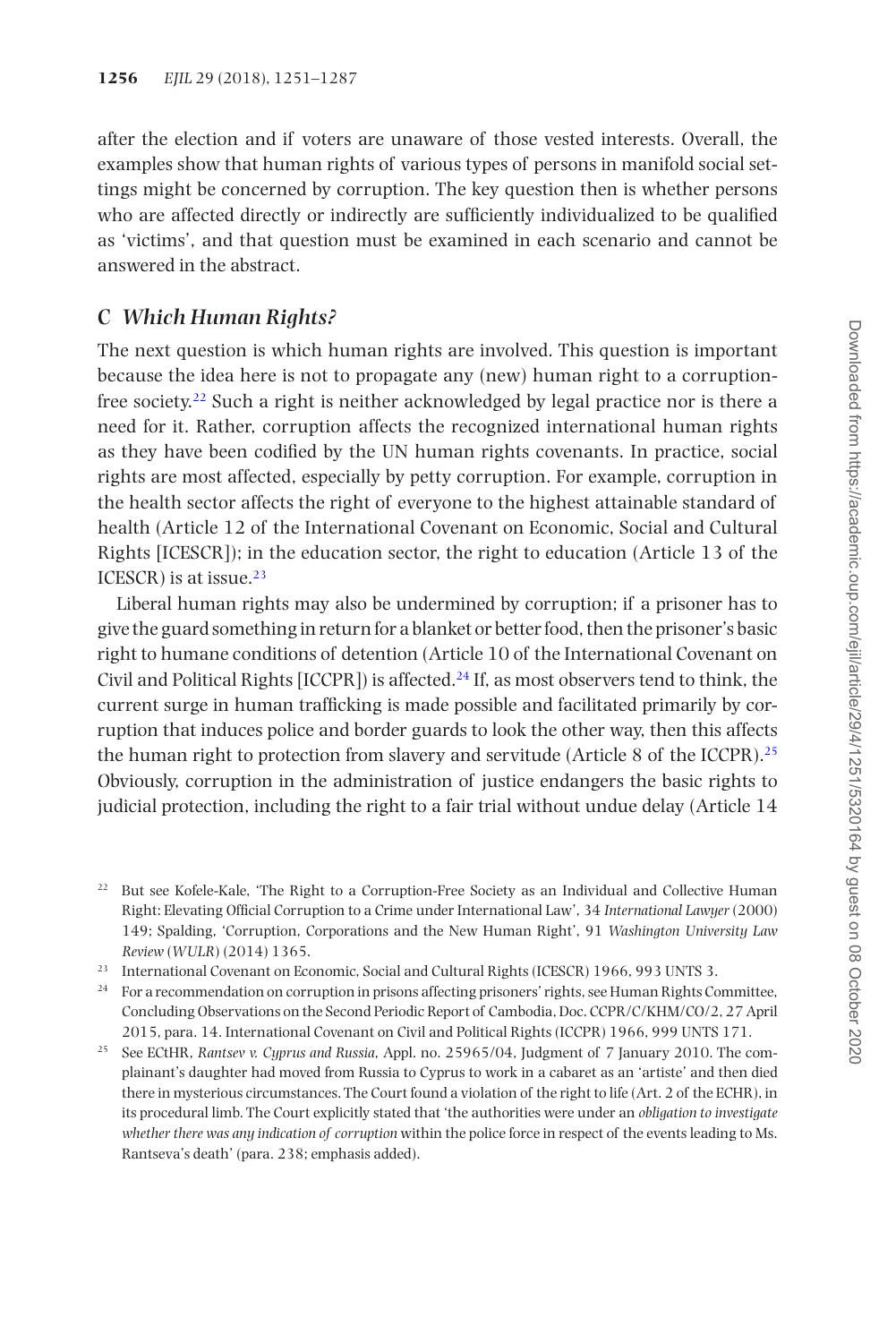of the ICCPR).<sup>26</sup> Or the human right of association and the (labour) right to organize (Article 22 of the ICCPR and relevant International Labour Organization [ILO] conventions) may be affected by bribes offered by industry to the officials of a ministry of labour in order to facilitate the resignation of a union leader, as a labour complaint in Indonesia alleged.[27](#page-6-1) In other cases of grand corruption and foreign bribery, however, the implications for human rights – such as the effect of nepotism on the right to equal access to public offices (Article  $25(c)$  of the ICCPR) – are less clear.

# **D** *Violations?*

The next question is whether it makes sense to speak of human rights violations. Only a few reports and governmental statements do so.[28](#page-6-2) In the predominant practice of the UN, only weaker vocabulary is used to make the connection, both in the strategic documents – such as the new reports of the Human Rights Council – and in the country-, issue-, or individual case-specific monitoring practice of the Treaty Bodies and the UN Charter-based Human Rights Council.<sup>29</sup>

Typical for the prevailing approach is a 2010 judgment by the Economic Community of West African States (ECOWAS) Court of Justice in a proceeding instituted by a NGO on

- <span id="page-6-0"></span><sup>26</sup> On corruption in the judiciary, see G. Knaul, Special Rapporteur on the Independence of Judges and Lawyers, Report of the Judicial Accountability, UN Doc. A/HRC/26/32, 28 April 2014; International Commission of Jurists, *Judicial Accountability: International Standards on Accountability Mechanisms for Judicial Corruption and Judicial Involvement in Human Rights Violations*, Practitioners Guide no. 13 (2016). For recent pertinent concluding observations of the treaty bodies, see Human Rights Committee, Benin, Doc. CCPR/C/BEN/CO/2, 23 November 2015, paras 28–29; Human Rights Committee, Côte d'Ivoire, Doc. CCPR/C/CIV/CO/1, 28 April 2015, para. 20; Committee on Economic, Social and Cultural Rights, Italy, Doc. E/C.12/ITA/CO/5, 28 October 2015, paras 10–11; Committee on the Elimination of Discrimination against Women, Liberia, Doc. CEDAW/C/CO/17–8, 24 November 2015, paras 15–16; Committee on the Elimination of Discrimination against Women, Madagascar, Doc. CEDAW/C/MDG/ CO/6–7, 24 November 2015, paras 8–10.
- <span id="page-6-1"></span><sup>27</sup> The International Labour Organization's (ILO) Committee on Freedom of Association requested both the complainant and the government to provide further clarifications on the allegation of bribery. ILO Committee on Freedom of Association, Case no. 2116: *International Union of Food, Agricultural, Hotel, Restaurant, Catering, Tobacco and Allied Workers' Associations v. Indonesia*, interim report, 23 February 2001, paras 359, 362, lit. d.
- <span id="page-6-2"></span><sup>28</sup> For a determination of 'violations', see UN Secretary-General Kofi Annan, Foreword to the UNCAC, *supra* note 17: 'Corruption is an insidious plague that has a wide range of corrosive effects on societies. It undermines democracy and the rule of law, *leads to violations of human rights*, distorts markets, erodes the quality of life and allows organized crime, terrorism and other threats to human security to flourish' (emphasis added); UN Human Rights Commission, Corruption and Its Impact on the Full Enjoyment of Human Rights, in particular, Economic, Social and Cultural Rights, Preliminary Report of the Special Rapporteur, Ms. Christy Mbonu, UN Doc. E/CN.4/Sub.2/2004/23, 7 July 2004, para. 57: '[C]orruption, whether systemic, endemic or petty, *violates* citizens' enjoyment of all the rights contained in all the international instruments' (emphasis added); UN Human Rights Commission, Progress Report Submitted by the Special Rapporteur, UN Doc. E/CN.4/Sub.2/2005/18, 22 June 2005, para. 24: 'A fundamental right is *violated* if, due to poverty, vote-buying by political parties denies the electorate from voting for the best candidates' (emphasis added). Human Rights Council, Best Practices, *supra* note 6, statement of Bahrain, para. 15; statement of Estonia, para. 25; statement of Georgia, para. 31; statement of Mauritius, para. 50; statement of Romania, para. 66.
- <span id="page-6-3"></span> $29$  See notes 6–11 above with accompanying text.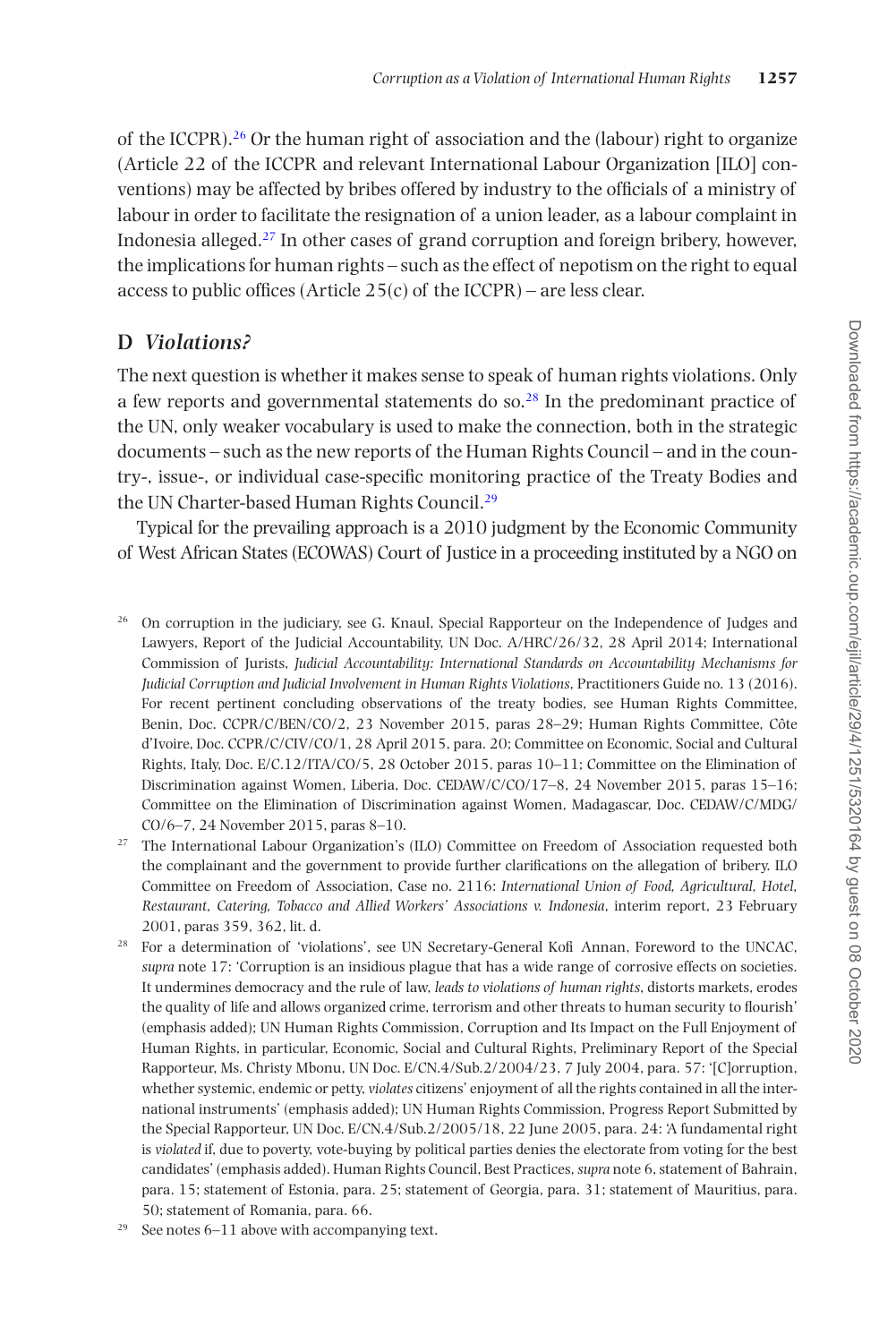corruption in the education sector of Nigeria. The Court stated that corruption in the education sector has a 'negative impact' on the human right to quality education, as guaranteed by Article 17 of the African Charter of Human and People's Rights but does not *per se* constitute a violation of that right[.30](#page-7-0) The Court viewed corruption, first of all, as a matter of domestic criminal and civil law, but not of international human rights law, and with which the domestic courts should deal. Corruption does not (or not in the first place) fall within the jurisdiction of the regional human rights court of ECOWAS, the Court said.<sup>31</sup>

In contrast, those domestic courts that have significantly shaped the legal contours of social human rights – namely, the Indian and South African constitutional courts – tend to assert, rather than explain properly, that and how corruption violates human rights. For instance, the Constitutional Court of South Africa held that '[c]orruption and maladministration are inconsistent with the rule of law and the fundamental values of our Constitution. They undermine the constitutional commitment to human dignity, the achievement of equality and the advancement of human rights and freedoms'[.32](#page-7-2) In a 2012 judgment, the Supreme Court of India held that '[c]orruption ... undermines human rights, indirectly violating them' and that 'systematic corruption is a human rights' violation in itself'.<sup>33</sup> From a legal standpoint, it is crucial whether a situation is qualified as merely 'undermining' human rights – for example, in a general monitoring report – or whether it constitutes a true rights violation that could be declared unlawful in individualized enforcement proceedings (see section 4 below).

#### **E** *Which State Obligations?*

In order to determine whether there is a violation of human rights through corrupt state action, we have to examine the three kinds of obligations – namely, the obligations to respect, protect, and fulfil human rights. The obligation to respect is essentially a negative obligation to refrain from infringements. The obligation to protect primarily refers to protection from dangers emanating from third parties. The obligation to fulfil requires positive action by the state. The UN Committee on Economic, Social and Cultural Rights divides the latter obligation into the three subcategories of facilitate, provide, and promote.[34](#page-7-4)

- <span id="page-7-0"></span><sup>30</sup> ECOWAS Community Court, *The Registered Trustees of the Socio-Economic Rights and Accountability Project (SERAP) v. Federal Republic of Nigeria and Universal Basic Education Commission*, Doc. ECW/CCJ/ JUD/07/10, 30 November 2010, paras 19, 28. African Charter on Human and Peoples' Rights 1981, 1520 UNTS 217.
- <span id="page-7-1"></span><sup>31</sup> *SERAP*, *supra* note 30, paras 20–21, 24.
- <span id="page-7-2"></span><sup>32</sup> Constitutional Court of South Africa CCT 27/00, *South African Association of Personal Injury Lawyers v. Health and Others*, [2000] ZACC 22, 28 November 2000, para. 4; see also Constitutional Court of South Africa, *Hugh Glenister v. President of the Republic of South Africa and Others* CCT 48/10, [2011] ZACC 6, 17 March 2011, para. 176: 'Endemic corruption threatens the injunction that government must be accountable, responsive and open' and 'It is incontestable that corruption undermines the rights in the Bill of Rights, and imperils democracy' (para. 177).
- <span id="page-7-3"></span><sup>33</sup> Criminal Appeal no. 1648, *State of Maharashtra through CBI, Anti Corruption Branch, Mumbai v. Balakrishna Dattatrya Kumbhar*, 15 October 2012, [2012] 9 SCR 601, at 602, para. 14.
- <span id="page-7-4"></span><sup>34</sup> This threefold division was introduced for the first time in CESCR, General Comment no. 14: The Right to the Highest Attainable Standard of Health (Art. 12) (2000), para. 37.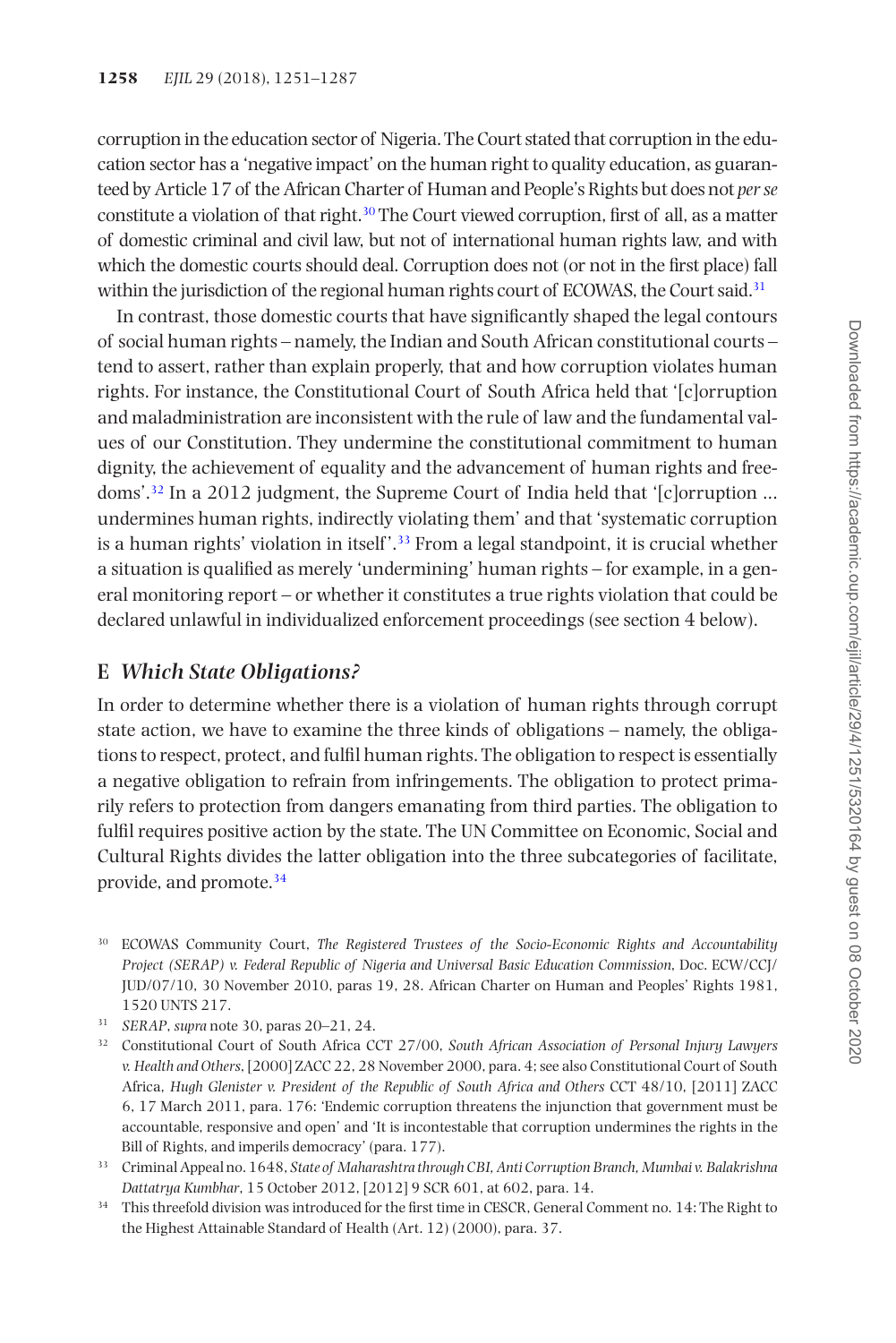Next, we have to clarify exactly to which actor the obligations are attached. We must distinguish two points of contact in this regard: first, the specific corrupt conduct of an individual official that is attributed to the state due to the official's status and, second, the general anti-corruption policy of the state as a whole as an international legal person. A corrupt act by an individual official may, depending on the context and the human right in question, potentially violate each of the mentioned dimensions of obligation. If, in the context of the implementation of a land-use plan, an official forcibly evacuates people who do not pay a bribe, then this may violate the right to housing (Article 11 of the ICESCR) in the negative dimension of the obligation to respect. If, for instance, the employee of a registration office refuses to hand over a passport without an additional bribe, then the right to leave the country (Article  $12(2)$ ) of the ICCPR) may be violated in the positive dimension of the state obligation to facilitate.

#### *1 Obligations of the State to Protect*

In the following discussion, I will focus on the macro-level – on the state as a whole (not on individual officials). How must the lack of effective anti-corruption measures be qualified? The deficient implementation, application, and enforcement of effective anti-corruption measures essentially constitute an omission by the state. Because human rights give rise to the above-mentioned obligations to become active, omissions may violate human rights.<sup>[35](#page-8-0)</sup> Concomitantly, effective anti-corruption measures may be considered a way to comply with one of the three facets of the positive obligation to fulfil (facilitate, provide, promote).

More relevant than the obligations to fulfil, however, are the facets of the obligation to protect human rights. In principle, these protective obligations are addressed to all three branches of government. They obligate the legislative power to enact effective laws, the executive power to undertake effective administrative measures, and the judicial power to engage in effective legal prosecution. The case law of the international bodies is not entirely clear in answering the question of whether obligations to protect – especially, the obligations to amend laws for closing legal gaps or to pros-ecute – are mirrored by individual rights of the victims.<sup>[36](#page-8-1)</sup> The obligation to protect was developed in regard to dangers emanating from third parties, such as economic operators. The obligation to protect is thus suitable to provide additional human rights support for the criminalization of foreign bribery demanded by the OECD's Anti-Bribery

<span id="page-8-0"></span><sup>&</sup>lt;sup>35</sup> For social human rights, see Maastricht Guidelines on Violations of Economic, Social, and Cultural Rights (1997), reprinted in 20 *Human Rights Quarterly* (*HRQ*) (1998) 691, para. 11. For the right to education, see, e.g., CESCR, General Comment no. 13: The Right to Education (Art. 13) (1999), para. 58. See also the first communication under the individual complaints procedure. Social Committee of the ICESCR, *I.D.G. v. Spain*, Communication 2/2014, 17 June 2015, para. 12.4 (the inadequate notification by the state of the imminent execution of a mortgage (hence, an omission) implies a violation of the right to housing, as guaranteed by Art. 11(1) of the ICESCR).

<span id="page-8-1"></span><sup>36</sup> See A. Peters, *Beyond Human Rights* (2016), at 267–269. In the area of social rights, it has not been necessary to distinguish 'objective' state duties from 'subjective' rights to state action until entry into force of the Optional Protocol of the ICESCR, *infra* note 105, providing for individual communications, because social rights were until then not (quasi-)justiciable (on an individual basis).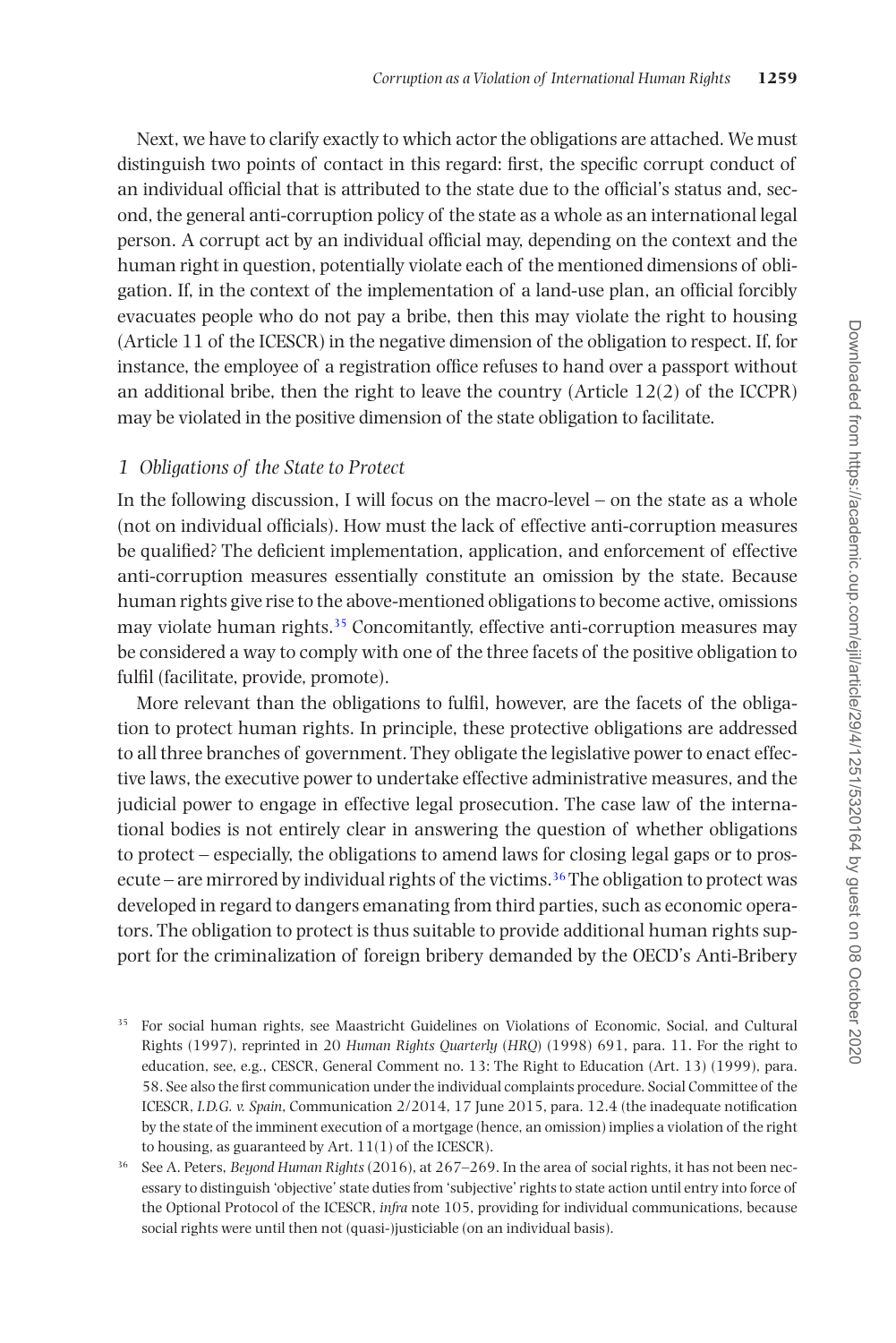Convention[.37](#page-9-0) State obligations to protect in regard to the activities of transnational corporations, grounded in human rights, are set out in the soft law of the 2011 UN Guiding Principles of Business and Human Rights.<sup>38</sup>

The obligation to protect under human rights law not only requires the state to protect individuals from the acts of other private persons but also reduces structural human rights risks in which the state's own officials are involved. For instance, in the case of police violence contrary to human rights, the European Court of Human Rights (ECtHR) demands that the state investigate and prosecute after such incidents[.39](#page-9-2) Rampant corruption constitutes a permanent structural danger to numerous human rights of persons subject to the power of officials. Therefore, in cases involving the complete inaction of the state or evidently deficient anti-corruption measures, the state is responsible under international law for its failure to discharge its human rights obligations to prevent and protect[.40](#page-9-3)

The acknowledgement of the human rights obligations would significantly strengthen the specific preventive obligations under anti-corruption law. Chapter 2 of the UNCAC requires the states parties to adopt a series of preventive measures, ranging from the establishment of an anti-corruption body and the reorganization of public service to the enactment of codes of conduct for public officials, the reorganization of public procurement and the prevention of money laundering. From the perspective of general international law, these are obligations to prevent. Because the formulation of the UNCAC obligations is rather soft, it is hardly possible to hold a state party internationally responsible if it fails to fulfil its obligations or does so only poorly. But if we interpret the UNCAC obligations in conformity with human rights law (Article 31(3)(c) of the Vienna Convention on the Law of Treaties),  $41$  it becomes apparent that the measures mentioned here must in fact be taken in an effective way in order to fulfil the obligations to protect and to fulfil (including to prevent) grounded in human rights law.[42](#page-9-5)

- <span id="page-9-0"></span><sup>37</sup> Foreign bribery is the bribery of foreign public officials by a company subject to the jurisdiction of a state party. Anti-Bribery Convention, *supra* note 16, Arts 1, 4.
- <span id="page-9-1"></span><sup>38</sup> UN Guiding Principles on Human Rights and Transnational Corporations and Other Business Enterprises, UN Doc. A/HRC/17/31, 21 March 2011, which were adopted by the UN Human Rights Council, UN Doc. A/HRC/RES/17/4, 6 July 2011.
- <span id="page-9-2"></span><sup>39</sup> ECtHR, *McCann and Others v. United Kingdom*, Appl. no. 18984/91, Judgment of 27 September 1995, paras 157ff; ECtHR, *Silih v. Slovenia*, Appl. no. 71463/01, Judgment of 9 April 2009, paras 192ff. For the obligation to institute criminal proceedings, see ECtHR, *Maiorano and Others v. Italy*, Appl. no. 28634/06, Judgment of 15 December 2009, para. 128.
- <span id="page-9-3"></span><sup>40</sup> *Glenister*, *supra* note 32, para. 177: 'The state's obligation to 'respect, protect, promote and fulfil' the rights in the Bill of Rights thus inevitably, in the modern state, creates a duty to create efficient anticorruption mechanisms.' In the literature, see Sepúlveda Carmona and Bacio Terracino, 'Corruption and Human Rights: Making the Connection', in Boersma and Nelen, *supra* note 5, 25, at 27.
- <span id="page-9-4"></span><sup>41</sup> Vienna Convention on the Law of Treaties (VCLT) 1969, 1155 UNTS 331.
- <span id="page-9-5"></span><sup>42</sup> See ECOWAS Court, *Socio-Economic Rights and Accountability Project (SERAP) v. Federal Republic of Nigeria*, Judgment of 14 December 2012, para. 32: '[T]he … obligation required from the State to satisfy such rights is the exercise of its authority to *prevent* powerful entities from precluding the most vulnerable from enjoying the right granted to them' (emphasis added). At issue in this judgment was the violation of social human rights by oil prospecting companies.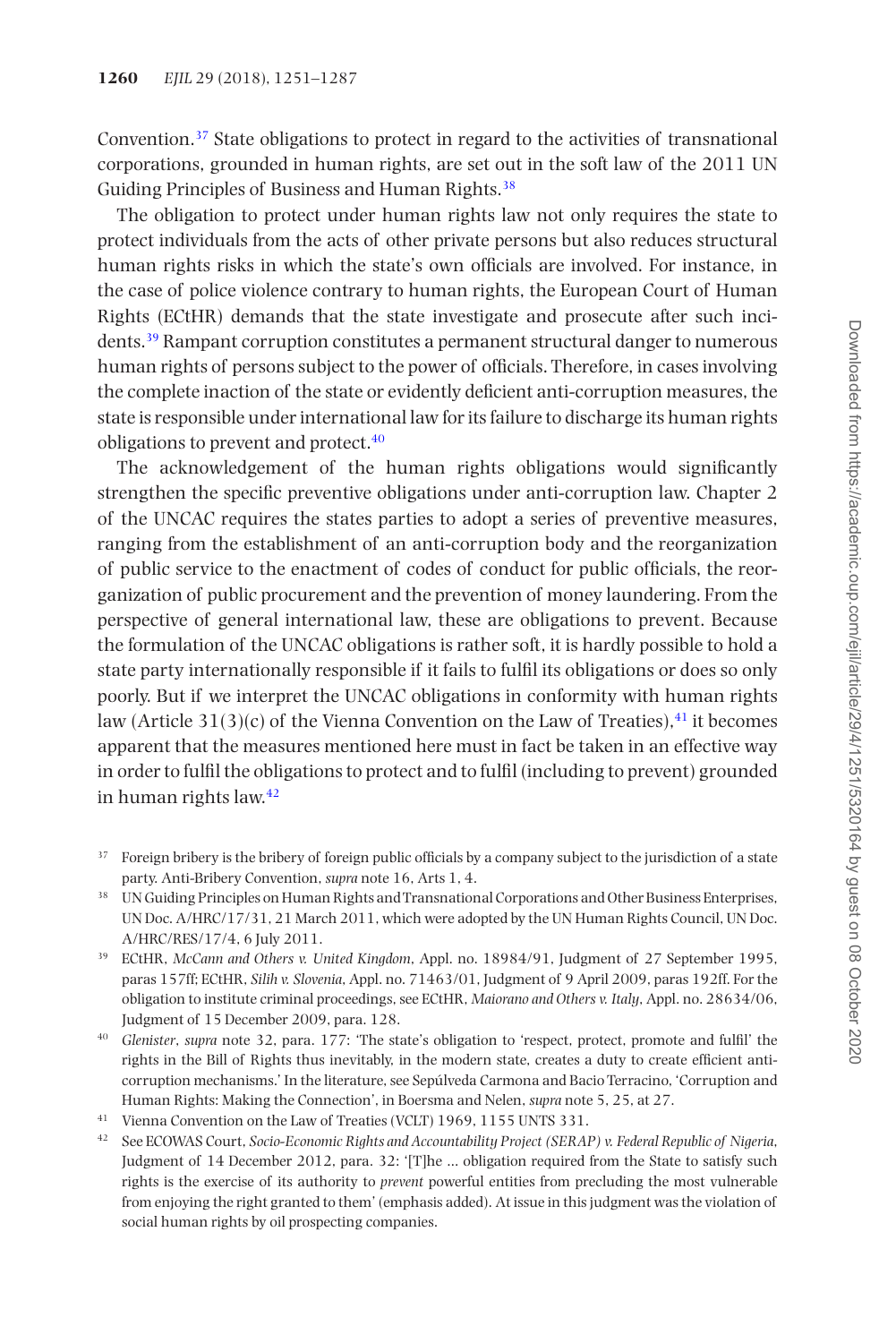#### *2 Procedural and Result-Independent Obligations*

Cutting across the three dimensions of human rights obligations, procedural obligations arise from all the types of human rights. In the case law of the ECtHR, these constitute the 'procedural limb' of the rights under the ECHR. Within the scope of social human rights, they are referred to as 'process requirements'.<sup>43</sup> Here, one of their functions is to serve as an indicator for the fulfilment of the progressive obligation to implement, which is very difficult to measure. Procedural elements are also central to combating corruption. The human rights process requirements that are most relevant here most likely include planning obligations<sup>[44](#page-10-1)</sup> and monitoring obligations[.45](#page-10-2) Transparency obligations are especially important. Not coincidentally, the best-known anti-corruption NGO in the world is called Transparency International. Transparency is also a fundamental principle of the UNCAC.<sup>[46](#page-10-3)</sup> Accordingly, the procedural obligations under the UNCAC, especially the disclosure and publication requirements, which can be an effective way to curtail corruption, are equally grounded in human rights.<sup>[47](#page-10-4)</sup> Viewed in this light, failure to satisfy these obligations simultaneously constitutes a violation of the relevant human rights. A follow-up question is whether a corrupt state violates its obligations of protection and its procedural obligations only when and if individual acts of corruption are (or continue to be) in fact committed. In the context of the international obligations to prevent, it depends in principle on the specific primary obligation whether 'prevent' means that a state must in fact avert the undesirable result or whether the state is merely obligated to employ all reasonable and appropriate means in the sense of a due diligence obligation that is independent of the result.[48](#page-10-5)

The anti-corruption obligations under human rights law mentioned above are best understood as result-independent due diligence obligations. This both corresponds to general human rights law[49](#page-10-6) and establishes a parallelism to criminal law. Bribery and other offences that we summarize under the umbrella of corruption are, generally

- <span id="page-10-0"></span><sup>43</sup> See Alston and Quinn, 'The Nature and Scope of State Parties' Obligations under the International Covenant on Economic, Social and Cultural Rights', 9 *HRQ* (1987) 156, at 180 (regarding the determination of whether 'the maximum of available resources' was used).
- <span id="page-10-1"></span><sup>44</sup> See CESCR, General Comment no. 1: Reporting by States Parties (1989), para. 4; Constitutional Court of South Africa CCT11/00, *Government of the Republic of South Africa and Others v. Grootboom and Others*, [2000] ZACC 19, 2001 (1) SA 46, 2000 (11) BCLR 1169 (4 October 2000), paras 39ff (on a 'co-ordinated state housing programme').
- <span id="page-10-2"></span><sup>45</sup> See CESCR, General Comment no. 3: The Nature of States Parties' Obligations (Art. 2, Para.1) (1990), para. 11; Maastricht Guidelines, *supra* note 35, para. 15(f).
- <span id="page-10-3"></span><sup>46</sup> See, e.g., UNCAC, *supra* note 17, Arts 5, 7, 9, 10, 12, 13. See also OECD Guidelines for Multinational Enterprises (2011), s. VII: Combating Bribery, Bribe Solicitation and Extortion, para. 5: 'Enhance the transparency of their activities in the fight against bribery, bribe solicitation and extortion.'
- <span id="page-10-4"></span><sup>47</sup> See, e.g., CESCR, General Comment no. 12: The Right to Adequate Food (Art. 11) (1999), para. 23 (on transparency as a guiding principle for the formulation and implementation of national strategies for the right to food).
- <span id="page-10-5"></span><sup>48</sup> See J. Crawford, *State Responsibility: The General Part* (2013), at 227.
- <span id="page-10-6"></span><sup>49</sup> See seminally on due diligence obligations of the state as part of the state's overall obligation to protect human rights. IACtHR, *Velásquez Rodriguez v. Honduras*, Judgment (Ser. C, No. 4), 29 July 1988, para. 172.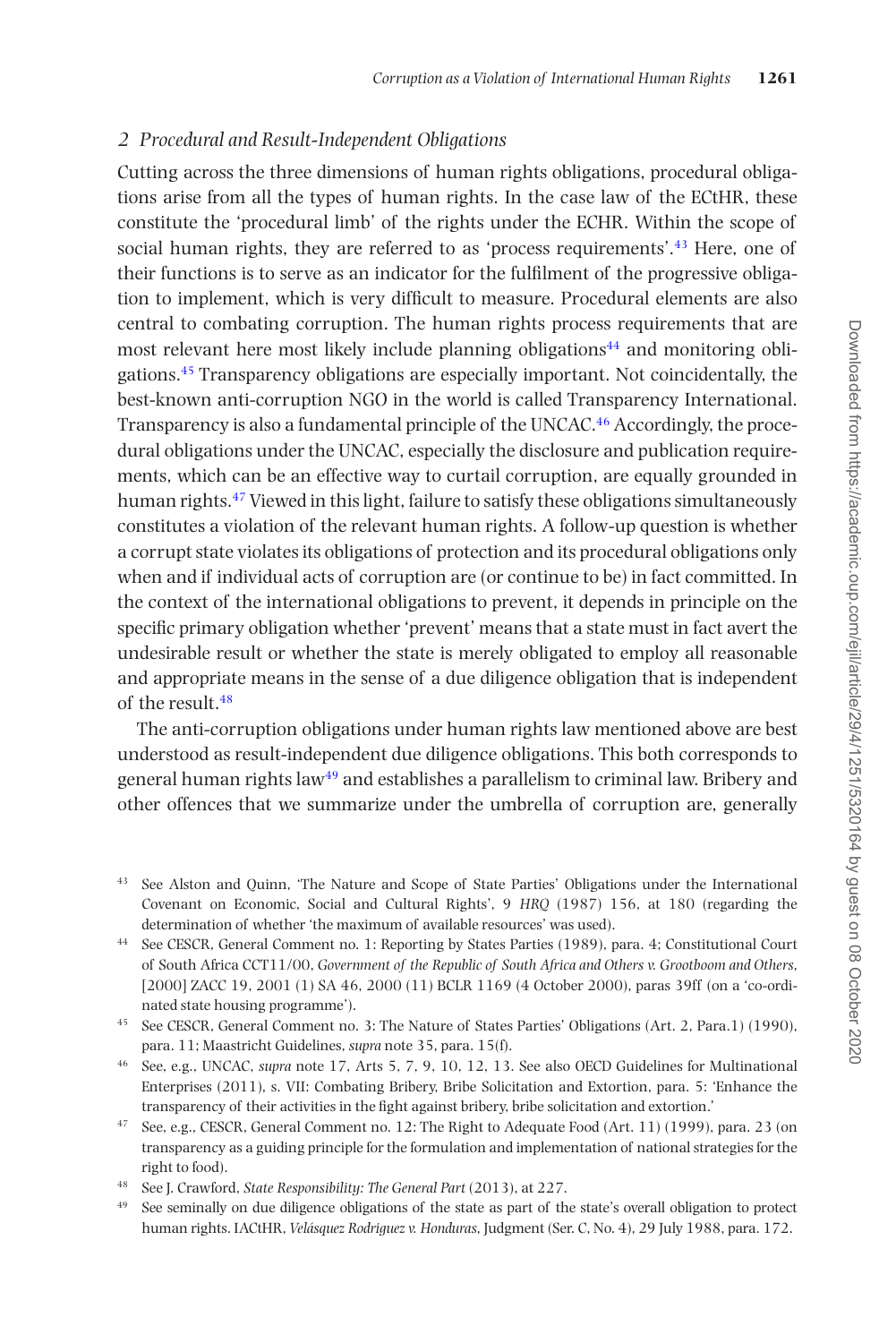speaking, 'endangerment offences'. This means that they criminalize conduct that endangers legally protected interests even if that conduct does not produce a specific harmful consequence. This is appropriate to the legal good that was traditionally the only one protected by the criminalization of corruption – namely, the integrity of the public service, because it is usually impossible to determine whether a tangible harm has in fact occurred. If the bribing of a public official does not entail that the briber is granted a doctor's appointment faster than without the bribe, or if a briber does not receive a building permit exceeding the official's normal discretion, then the bribes would, in a non-technical sense, be 'unsuccessful'. Nevertheless, the trust in the public service has been undermined, and, for this reason, the unlawful agreement should be punished as bribery. In the courts, this rationale is referred to as follows: 'Justice should not only be done, but should manifestly and undoubtedly be seen to be done.'[50](#page-11-0) The situation here is different than for the obligation to prevent genocide, for example. In that case, the International Court of Justice (ICJ) held that 'a State can be held responsible for breaching the obligation to prevent genocide only if genocide was actually committed'.[51](#page-11-1) This difference in assessment is justified because genocide is a result offence in terms of criminal law, as opposed to an endangerment offence.

Conversely, the obligation (also under human rights law) to combat corruption, as follows, for instance, from the UNCAC, does not require states to stop corruption entirely. The satisfaction of such a 'negative' obligation of result (and the measurement of such a result) would be impossible, given that the realization of a low level of systematic corruption is not a one-time success. It is, in contrast, easy to determine that a genocide, for instance, has not been committed. Consequently, this means that a state already violates its preventive and other procedural obligations under both anti-corruption law and human rights law if it fails to act, even if the level of corruption is low despite the laxity of the state. Conversely, a state is released from international responsibility if it takes reasonable protective measures, even if the state is not entirely 'clean'.

# **F** *Corruption as a Violation of the Fundamental Obligations Set Out in Article 2(1) of the ICESCR*

Under certain circumstances, corruption (both petty and grand) must notably be considered a violation of the ICESCR. As mentioned above, corruption – for example, in the police force and the judiciary − also affects human rights enshrined in the ICCPR. But this section concentrates on the ICESCR because the legal determination of a violation of this covenant is particularly challenging. Article  $2(1)$  of the ICESCR, which sets out the fundamental obligations of the states parties, contains four components that are subject to monitoring by the treaty body, the Committee on Economic, Social and

<span id="page-11-0"></span><sup>50</sup> *The King v. Sussex Justices, ex parte McCarthy*, 1 KB 256–260, at 259 (9 November 1923), Lord Hewart CJ; cited without source in ECtHR, *Delcourt v. Belgium*, Appl. no. 2689/65, Judgment of 17 January 1970, para. 31.

<span id="page-11-1"></span><sup>51</sup> *Application of the Convention on the Prevention and Punishment of the Crime of Genocide* (*Bosnia and Herzegovina v. Serbia and Montenegro*) (*Bosnian Genocide*), Judgment, 26 February 2007, ICJ Reports (2007) 43, para. 431.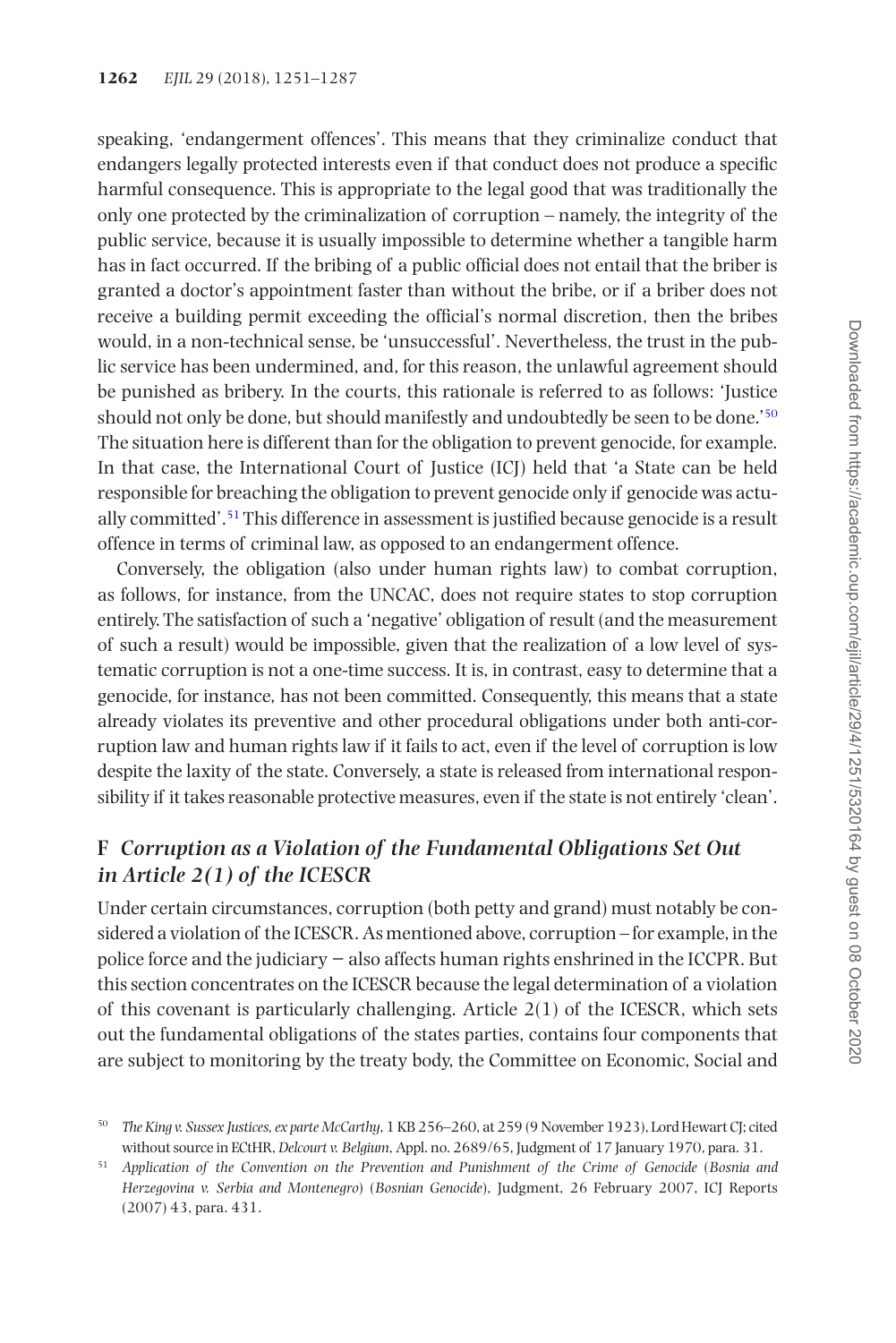Cultural Rights (CESCR). Each component is a starting point for specific state obligations, including in the field of anti-corruption. Each of these obligations may become difficult or impossible to fulfil in the circumstances of grand or petty corruption.

The first element – the core obligation – is 'to take steps'. These steps, according to the CESCR, must be 'deliberate, concrete and targeted'.<sup>52</sup> It is easy to see that the steps to be taken must include the elimination of obstacles to the realization of economic, social and cultural rights. Because corruption constitutes such an obstacle, states are in principle required by the ICESCR to take anti-corruption measures.<sup>53</sup> The Inter-American Commission on Human Rights, for instance, in its guidelines for national reporting, considers ratification of the Inter-American Convention against Corruption and the existence, powers and budget of a domestic anti-corruption authority to be structural indicators for national progress reports.<sup>54</sup>

The second component of the implementation obligation set out in Article 2 of the ICESCR is that the state party must take these steps 'with a view to achieving progressively the full realization of the rights recognized in the present Covenant'. This component obligates parties to grant a certain priority in the allocation of resources to the realization of human rights.<sup>55</sup> The misappropriation of public funds at the highest level violates this obligation because in such cases the financing of the standard of living of high-level public officials is given priority over the realization of social human rights.[56](#page-12-4)

The third element is to exhaust all possibilities the state has at its disposal ('to the maximum of its available resources'). Primarily, the state party itself defines which resources are available and what the maximum is. However, according to the Limburg Principles, the CESCR may consider the 'equitable and effective use of ... the available resources' when determining whether the state party has taken appropriate measures[.57](#page-12-5) The component likewise gives rise to a prohibition against the diversion of resources that were originally dedicated to social purposes[.58](#page-12-6) Indeed, embezzlement and insufficient measures against embezzlement divert funds from social bud-gets and, thus, breaches this state obligation.<sup>[59](#page-12-7)</sup> Corruption further reduces the ability

- <span id="page-12-4"></span><sup>56</sup> See Boersma, *supra* note 5, at 233.
- <span id="page-12-5"></span><sup>57</sup> See Limburg Principles, *supra* note 55, para. 27.
- <span id="page-12-6"></span><sup>58</sup> See Sepúlveda Carmona, *supra* note 55, at 315.
- <span id="page-12-7"></span><sup>59</sup> Cf. Report on Health, *supra* note 9, para. 25; CESCR, General Comment no. 24, *supra* note 10, para. 20.

<span id="page-12-0"></span><sup>52</sup> CESCR, General Comment no. 3, *supra* note 45, para. 2.

<span id="page-12-1"></span><sup>53</sup> See Boersma, *supra* note 5, at 229–230.

<span id="page-12-2"></span><sup>54</sup> Inter-American Commission on Human Rights, Guidelines for Preparation of Progress Indicators in the Area of Economic, Social, and Cultural Rights, Doc. OEA/Ser.L/V/II.132, 19 July 2008, at 24. Inter-American Convention against Corruption 1996, 35 ILM 724 (1996).

<span id="page-12-3"></span><sup>&</sup>lt;sup>55</sup> See Limburg Principles on the Implementation of the International Covenant on Economic, Social, and Cultural Rights (1986), reprinted in 9 *HRQ* (1987) 122, para. 28; CESCR, General Comment no. 12, *supra* note 47, para. 17; CESCR, General Comment no. 14, *supra* note 34, para. 47. In the literature, see M. Sepúlveda Carmona, *The Nature of the Obligations under the International Covenant on Economic, Social and Cultural Rights* (2003), at 332–335.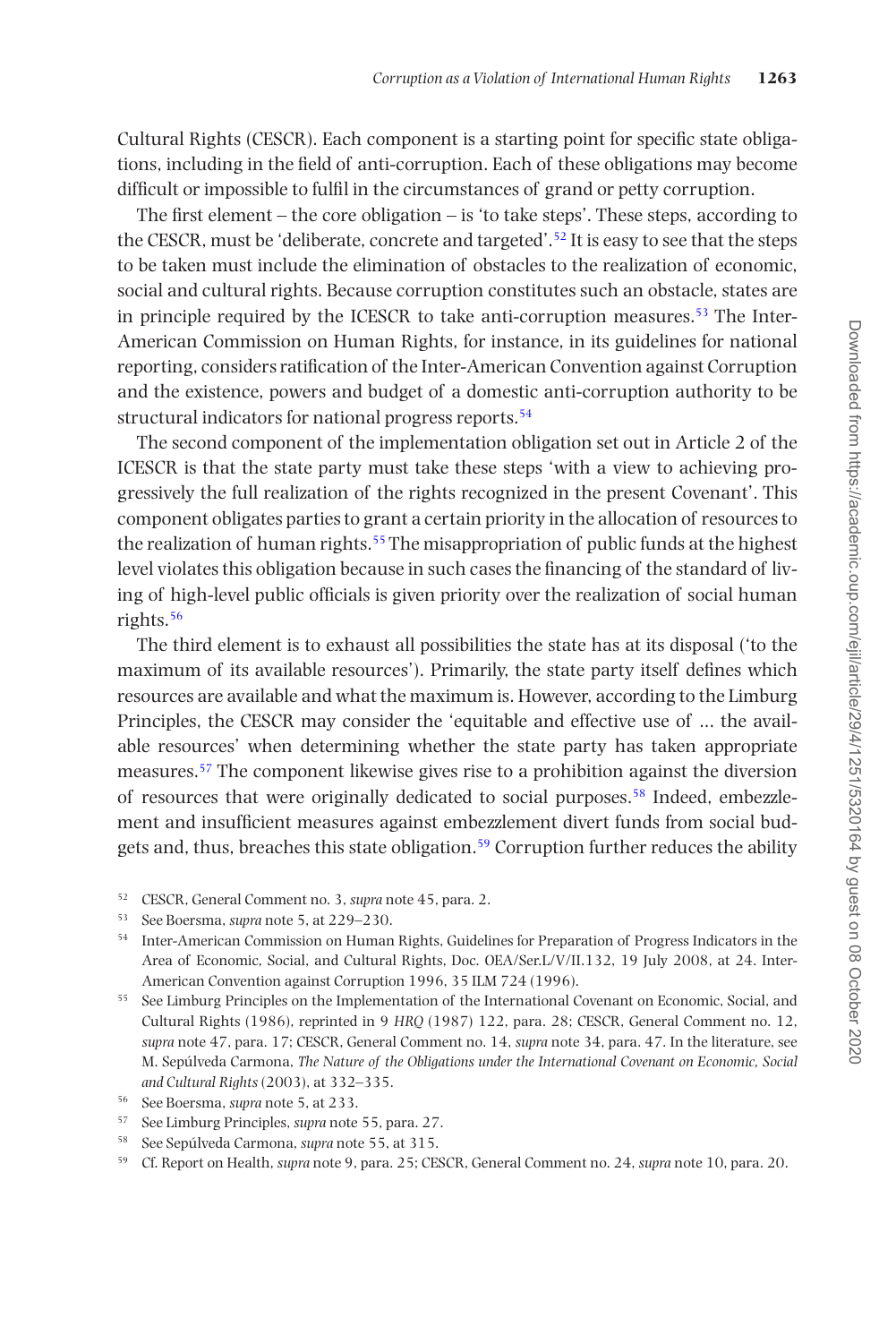of governments to generate maximum resources, including through international cooperation, by making countries less attractive to donors and investment[.60](#page-13-0) In their concluding observations on individual states, the various human rights treaty bodies regularly refer to the feedback loop between combatting corruption and devoting sufficient resources to the protection of human rights. $61$ 

In fact, grand corruption deprives the state of resources in an 'inequitable' way. This is evident when funds are directly misappropriated from the government budget. This also occurs in the case of excessive infrastructure projects or 'white elephants' and the exaggerated purchase of military equipment. When developing buildings, roads, airports, and so on of an inferior quality, the funds intended for construction materials can easily be diverted by high-level employees of the government purchasers. Petty corruption likewise indirectly deprives the state of resources by discouraging tax compliance.<sup>[62](#page-13-2)</sup> The affected persons do not see why they should have to pay the government twice – once through taxes and once directly to corrupt public officials. Even an extremely inflated budget appropriation for the government's public relations work may already be inequitable if the members of parliament approving the budget know that the budget item is being used to divert funds, typically by way of accepting inflated invoices from consulting companies paid by government agencies, whereupon the consultants transfer the money back to the private accounts of the ministry officials (kickbacks). It must be decided from case to case when the obligation to use all available resources as set out in Article 2(1) of the ICESCR has been violated.

The fourth component of the fundamental obligation set out in the ICESCR is to employ 'all appropriate means', to which I will come back in section 2.J below. Whenever the state party fails to comply with any of these obligations, $63$  it is in non-compliance with the covenant. In the final analysis, the CESCR could, *lege artis* and as a way of continuing its own practice and that of the state parties, use the existing monitoring procedures to make the authoritative determination that a state that pursues an evidently deficient anti-corruption policy in the face of rampant corruption is violating its fundamental obligation arising from the ICESCR.

<span id="page-13-0"></span><sup>60</sup> Report on Health, *supra* note 9, para. 25.

<span id="page-13-1"></span><sup>&</sup>lt;sup>61</sup> See, e.g., Committee on the Rights of Children, Concluding Observations on the Third to Fifth Periodic Reports of Nepal, Doc. CRC/C/NPL/CO/3–5, 3 June 2016, paras 12, 13(b); Human Rights Committee, Concluding Observations on the Second Periodic Report of Benin, Doc. CCPR/C/BEN/CO/2, 23 November 2015, para. 29: 'Lastly, it should provide sufficient means for the judiciary to function at an optimal level, while at the same time firmly combating corruption.'

<span id="page-13-2"></span><sup>62</sup> Report on Health, *supra* note 9, para. 25.

<span id="page-13-3"></span><sup>&</sup>lt;sup>63</sup> The difficult question of how precisely the CESCR makes this determination cannot be discussed here in detail.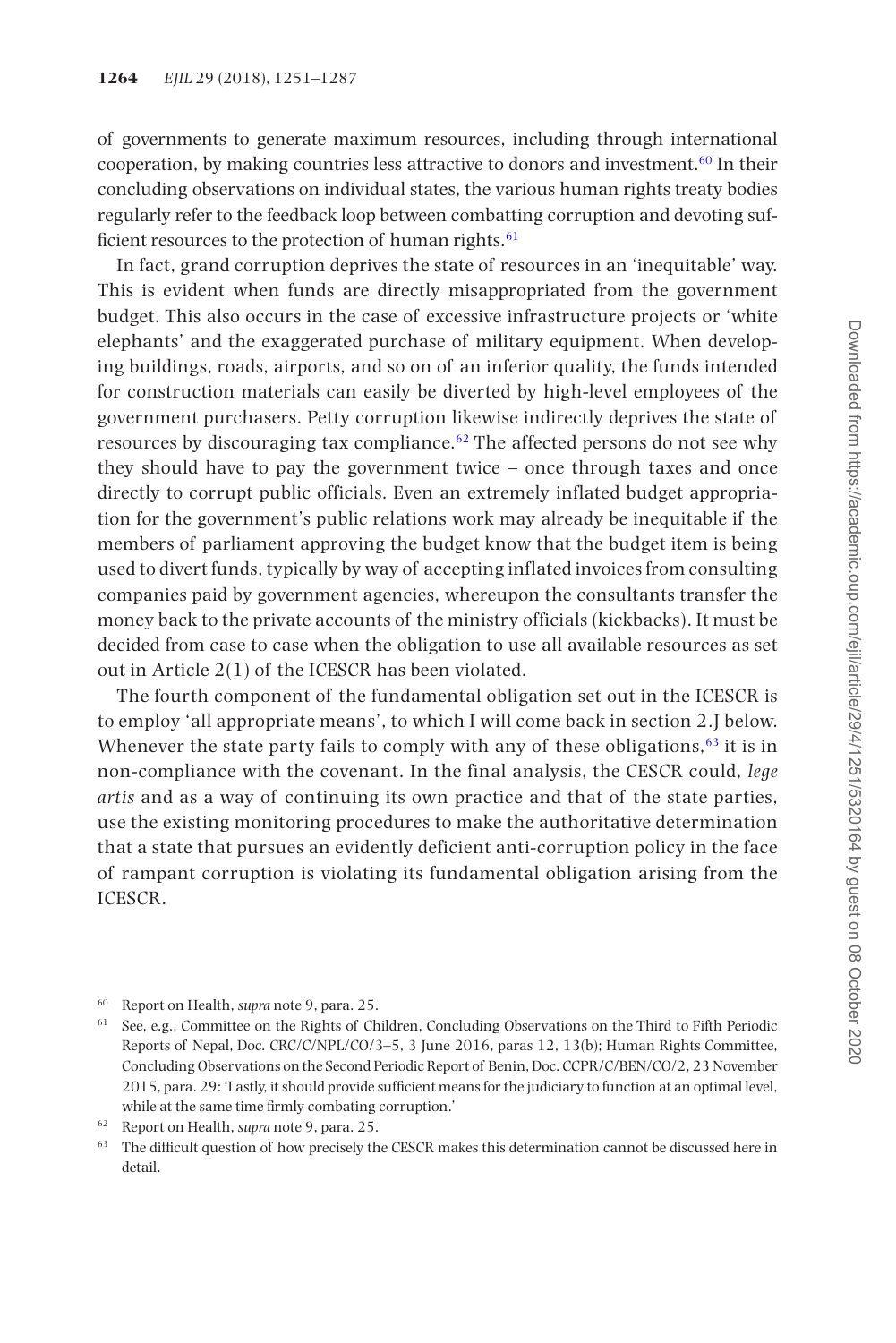# **G** *Corruption as Discrimination under Article 2(2) of the ICESCR and Article 2(1) of the ICCPR*

Some types of corruption may amount to discrimination.<sup>[64](#page-14-0)</sup> Discrimination in the proper sense is distinct from unequal treatment in the sense of Article 26 of the ICCPR. The latter provision basically only prohibits arbitrariness, and its effects are stymied by numerous reservations of state parties. Overall, the autonomous equal treatment guarantee of Article 26 does not seem to offer a legal weapon against corruption. The prohibitions against discrimination (for example, under Article 2(2) of the ICESCR and Article 2(1) of the ICCPR) and under various European rules stipulate 'that those individuals who are in similar situations should receive similar treatment and not be treated less favourably simply because of a particular "protected" characteristic that they possess ("direct" discrimination). Second, in some situations treatment based on a seemingly neutral rule can also amount to discrimination, if it disadvantages a person or a group of persons as a result of their particular characteristic ("indirect" discrimination)'.[65](#page-14-1) In the context of corruption, indirect discrimination is particularly relevant, and such discrimination is prohibited by the universal human rights instruments.<sup>66</sup> Finally, discrimination may also arise from an omission[,67](#page-14-3) which is sometimes referred to as 'passive discrimination'. This type of discrimination likewise seems to be especially relevant in the context of corruption.

Importantly, the UN covenants' ancillary prohibitions against discrimination apply only in connection with the exercise or enjoyment of a right under the covenants (Article  $2(1)$  of the ICESCR and Article  $2(1)$  of the ICCPR). For this reason, corruption affecting social rights and corruption with regard to rights of competitors in public procurement can never be captured under the ancillary non-discrimination clause of the ICCPR because these rights are not guaranteed by the ICCPR itself, so that the covenant's ancillary anti-discrimination guarantee (Article  $2(2)$ ) is not applicable in these contexts.<sup>68</sup>

Discrimination under Article  $2(2)$  of the ICESCR and Article  $2(1)$  of the ICCPR comes into play only if it involves unequal treatment on the basis of a particular

<span id="page-14-1"></span><sup>65</sup> European Union Agency for Fundamental Rights and Council of Europe, *Handbook on European Non-Discrimination Law* (2018), at 42.

- <span id="page-14-2"></span><sup>66</sup> See for the ICESCR, CESCR, General Comment no. 20: Non-Discrimination in Economic, Social and Cultural Rights (Art. 2, para. 2, of the International Covenant on Economic, Social and Cultural Rights) (2009), para. 8; see also CESCR, General Comment no. 13, *supra* note 35, para. 59; CESCR, General Comment no. 14, *supra* note 34, para. 50.
- <span id="page-14-3"></span><sup>67</sup> For the prohibition of discrimination set out in the ICESCR, see CESCR, General Comment no. 20, *supra* note 66, para. 14.
- <span id="page-14-4"></span><sup>68</sup> And the general guarantee of equal treatment does not protect competitors against corruption either, as mentioned.

<span id="page-14-0"></span><sup>64</sup> CESCR, General Comment no. 24, *supra* note 10, para. 20: 'Corruption ... leads to *discriminatory access* to public services in favor of those able to influence authorities, including by offering bribes or resorting to political pressures' (emphasis added). Also, the Human Rights Council summarized the statements of participating states as emphasizing that 'corruption could lead to discrimination and violated the principle of equality'. Human Rights Council, Best Practices, *supra* note 6, para. 129. For explicit governmental statements in this sense, see *ibid.*, statement of Bahrain, para. 15; statement of Turkmenistan, para. 88. In scholarship, see C.R. Kumar, *Corruption and Human Rights in India: Comparative Perspectives on Transparency and Good Governance* (2011), at 36, 46–47.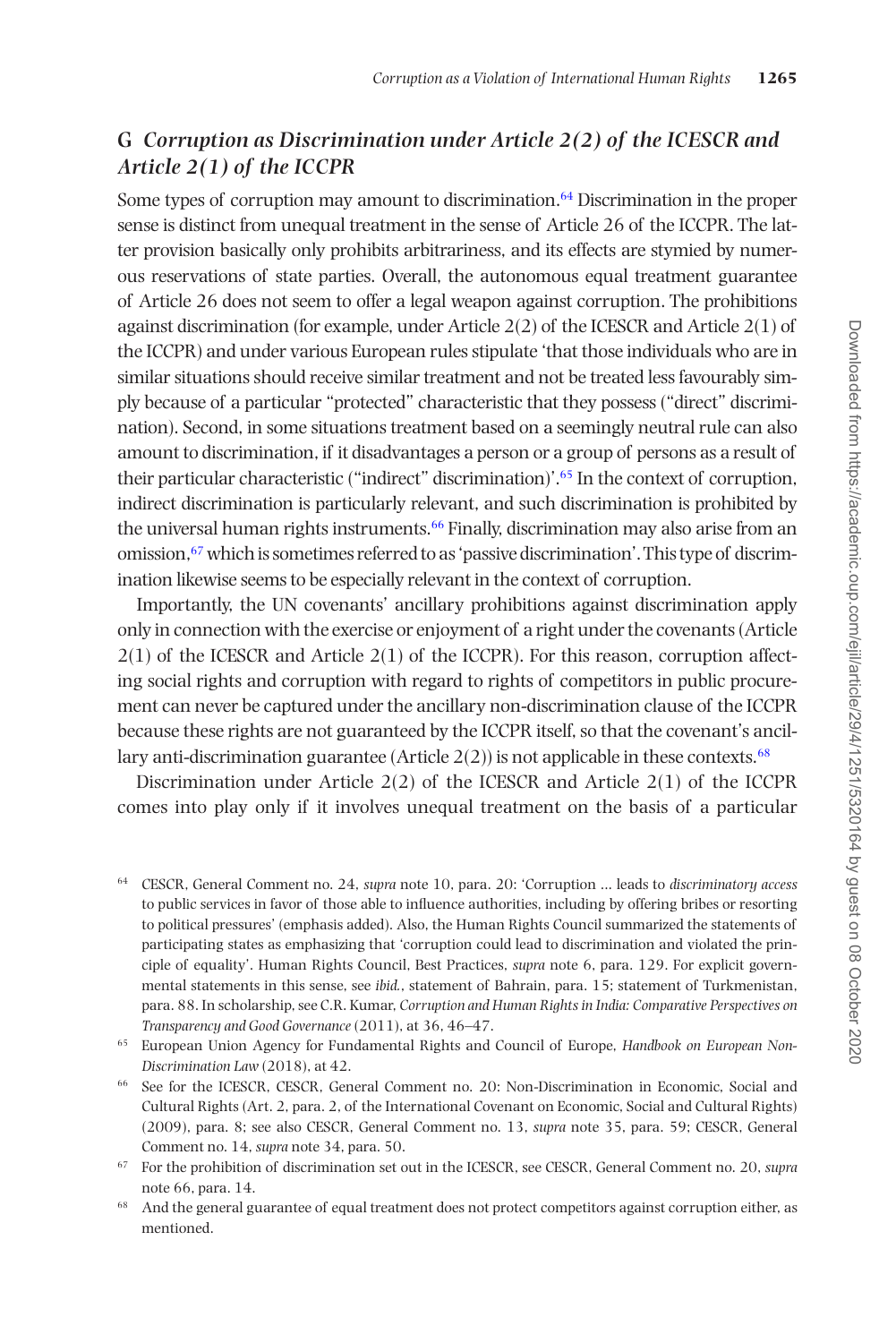'protected' characteristic. Both human rights covenants prohibit discrimination on the basis of 'other status'. The inability or unwillingness to pay a bribe might be considered an 'other status'. Although poverty has traditionally not been considered to be as suspect a classification as race or gender, the CESCR has in General Comment no. 20 on non-discrimination held that individuals and groups must not be 'arbitrarily treated on account of belonging to a certain economic or social group'[.69](#page-15-0) Thus, the committee has recognized the inability of a person to pay as a criterion especially worthy of protection, even if the scrutiny warranted in this context should be less demanding than in cases of racial or gender discrimination.

Distinctions based on the unwillingness or inability to pay, or negative impacts on poor people, do not automatically constitute a direct or indirect discrimination, but only if the state policy lacks a legitimate objective and/or is disproportionate to reach that objective.

For example, in campaigns for democratic elections, the economic affluence of political candidates might play an undue role if a state's legislation does not regulate campaigning properly. In Tanzania, an electoral law allowed for '*takrima*' or the giving of certain refreshments and gifts to voters by candidates for political office. The Tanzanian High Court found that the legal provisions allowing '*takrima*' were 'discriminatory as between high-income earner candidate and low income earner candidate'.[70](#page-15-1) The High Court concluded that the law violated the rights to equal treatment and nondiscrimination regarding political participation (Articles 7 and 21 of the Universal Declaration of Human Rights) as incorporated in the Tanzanian Constitution.<sup>[71](#page-15-2)</sup>

The solicitation or acceptance of petty bribes may be discriminatory as well. A would-be bribe taker in the public service is likely to assess the victim's ability and willingness to pay the bribe and will adjust his request and the sum requested accordingly. The distinction he operates here – the target's willingness and ability to pay – is in itself unlawful and arbitrary. Moreover, the officer's assessment is often determined by the targeted person's property status or his or her membership in social groups. Persons belonging to some groups may be judged by the bribe requester as being better able to meet a (larger) request for a bribe. Persons are thus treated differently without a reasonable justification. Thus, if an individual is unable or unwilling to pay a bribe – for example, in order to pass a police checkpoint or to receive a passport – and is thus unable to continue a journey or exit the country, and if the state does not take any measures to combat the corrupt conduct of individual officers, it is both the bribe taker's action and the state's passivity that has a disproportionate negative impact on individuals without means. It is then not only the affected persons' civil liberties that are curtailed. For lack of a legal basis and a legitimate purpose of the request for payment, these persons are also being discriminated against in conjunction with their right to move freely or to exit the country. I submit that this legal assessment does

<span id="page-15-0"></span><sup>69</sup> CESCR, General Comment no. 20, *supra* note 66, para. 35.

<span id="page-15-1"></span><sup>70</sup> High Court of Tanzania Civil Case no. 77, *Legal and Human Rights Centre and Others v. Attorney General*, [2006] TZHC 1 (24 April 2006), at 28, 29, available at [www.saflii.org/tz/cases/TZHC/2006/1.html](http://www.saflii.org/tz/cases/TZHC/2006/1.html).

<span id="page-15-2"></span><sup>71</sup> *Ibid*., at 39. Universal Declaration of Human Rights, GA Res. 217, 10 December 1948.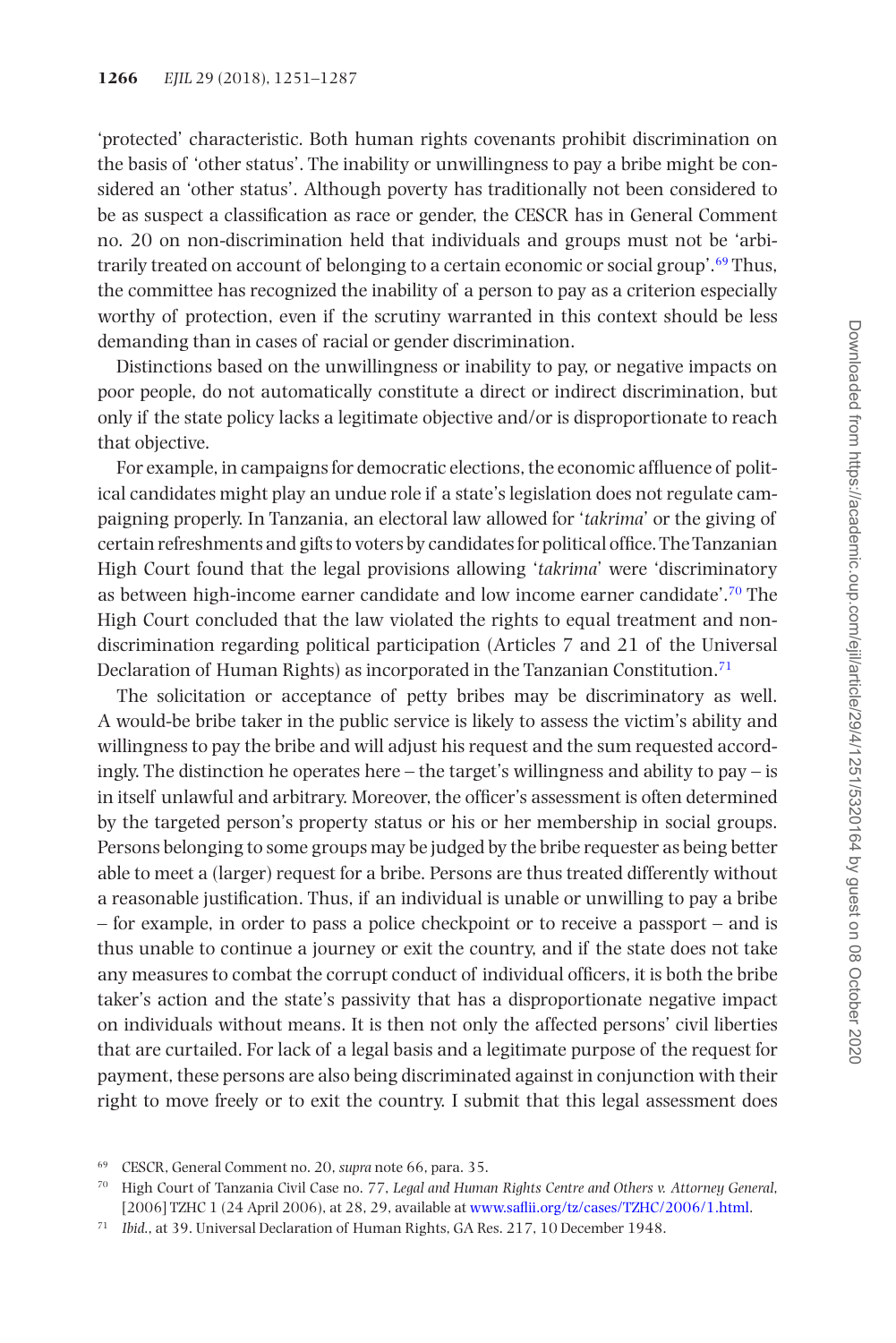capture the social meaning of corruption, as expressed by then UN Secretary-General Kofi Annan in the foreword to the UNCAC – namely, that corruption 'hurts the poor disproportionately' and promotes 'inequality'.[72](#page-16-0)

#### **H** *Causation*

A key problem for determining a human rights violation through corrupt conduct is causation.<sup>[73](#page-16-1)</sup> This is true both for omissions by the state as a whole as well as for the corrupt acts of individual public officials that occur concomitantly. So far, international and regional human rights courts or bodies seized with specific corruption cases did not deal with the question of causation in a systematic way. For example, the ECOWAS Community Court only asked for a 'clear linkage between the acts of corruption and a denial of the right' (in that case, the right to education) without describing this 'linkage' any further.[74](#page-16-2)

#### *1 International Legal Principles on Causation*

In the context of state corruption, the determination of legal causation must be based on the principles of the law of state responsibility.<sup>[75](#page-16-3)</sup> Unless special rules exist, these principles apply to state responsibility arising from violations of human rights[.76](#page-16-4) However, there are no fully settled rules of causation under international law.[77](#page-16-5) The International Law Commission's (ILC) Articles on State Responsibility are silent in regard to the causal link between the conduct and the legal breach ('cause in fact')[.78](#page-16-6) But the provision in Article 31 of the ILC Articles on State Responsibility governs the causal link between the legal breach and the damage (the 'scope of responsibility')[.79](#page-16-7) In the area of human rights, the damage lies in the violation of the right itself and is thus mainly immaterial. Any additional material damage (such as loss of income, costs for medical treatment, and so on) is rather the exception.

<span id="page-16-0"></span><sup>72</sup> Annan, *supra* note 17.

- <span id="page-16-1"></span><sup>73</sup> Nadakavukaren Schefer, 'Causation in the Corruption – Human Rights Relationship', 1 *Rechtswissenschaft* (2010) 397.
- <span id="page-16-2"></span><sup>74</sup> *SERAP*, *supra* note 30, para. 19.
- <span id="page-16-3"></span><sup>75</sup> See L. Castellanos-Jankiewicz, 'Causation and International State Responsibility', SHARES Research Paper 07 (2012); Crawford, *supra* note 48, at 492–503.
- <span id="page-16-4"></span><sup>76</sup> See ILC, Articles on Responsibility of States for Internationally Wrongful Acts (ARSIWA), UN Doc. A/56/83, 3 August 2001, Arts 33(2), 55.
- <span id="page-16-5"></span><sup>77</sup> See Eritrea−Ethiopia Claims Commission (EECC), Decision no. 7: Guidance Regarding *Jus ad Bellum Liability*, 27 July 2007, paras 8–9; Public Decision Establishing the Principles and Procedures to Be Applied to Reparations, *Situation in the Democratic Republic of the Congo in the Case of the Prosecutor v. Thomas Lubanga Dyilo* (ICC-01/04-01/06), Trial Chamber I, 7 August 2012, § 248.
- <span id="page-16-6"></span><sup>78</sup> In international legal terminology, this concerns the 'breach of an international obligation of the state'. ARSIWA, *supra* note 76, Art. 2(b).
- <span id="page-16-7"></span><sup>79</sup> Plakokefalos notes the frequent lack of distinction between the two aspects of causality in international case law. Plakokefalos, 'Causation in the Law of State Responsibility and the Problem of Overdetermination: In Search of Clarity', 26 *European Journal of International Law* (2015) 471, especially at 475.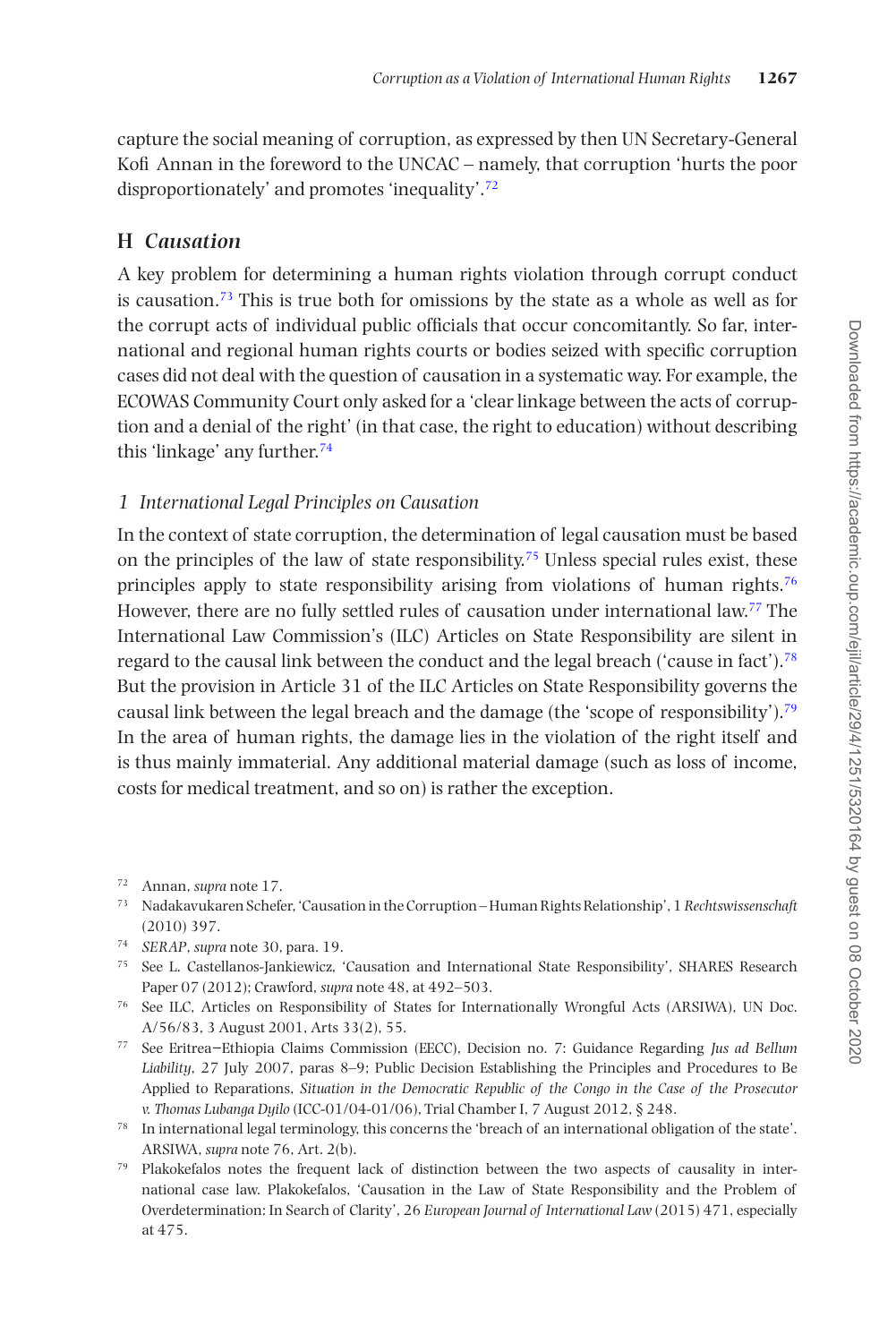State practice exists in regard to the causal link between the legal breach and the damage (scope of responsibility) in the area of human rights violations and for war damages.[80](#page-17-0) It is recognized that causation (in the sense of a *conditio sine qua non* or 'necessity' or in terms of a '"but-for" test') must be supplemented by an evaluative element that 'in legal contemplation' cuts off chains of causation that are excessively long.<sup>81</sup> There must be 'proximity' between the legal breach and the damage.<sup>82</sup> Only for damage/losses that are 'not too remote'[83](#page-17-3) is reparation owed[.84](#page-17-4) 'Proximity' is deter-mined on the basis of the objective criterion of 'natural and normal consequence'<sup>[85](#page-17-5)</sup> and of the subjective criterion of 'foreseeability'[.86](#page-17-6)

Applied to our effort to determine the causal link between a corrupt state action and the legal breach (cause in fact), these terms convey the idea that corrupt acts (or omissions) cause human rights violations in the legal sense only if the violations – such as of the right to food, housing or education – are foreseeable and not too far removed from the corrupt public officials (or the otherwise passive apparatus of the state). In some cases, these requirements are likely to be met. For instance, an arrangement for a court official to receive a small sum of money to summon a witness is causally related to the violation of the right to a fair trial. Similarly, bribes paid to the employee of an environmental supervisory authority, intended to induce the employee to 'overlook' the creation of an illegal toxic waste dump, must − according to these principles − be qualified as a cause of the subsequent adverse health effects of the local residents. In such cases, the approval of the toxic waste dump and the damage to health were foreseeable for the public official and were in the usual course of things. The corrupt

- <span id="page-17-0"></span><sup>80</sup> On the causal link between the legal breach and the damage (scope of responsibility) in regard to the award of 'just satisfaction' under Art. 41 of the ECHR, see ECtHR, *Case of Chevrol v. France*, Appl. no. 49636/99, Judgment of 13 February 2003, paras 86–89; ECtHR, *Case of Sylvester v. Austria*, Appl. nos 36812/97 and 40104/98, Judgment of 24 April 2003, paras 79–92, especially 81–84, 91; ECtHR, *Case of Nowicka v. Poland*, Appl. no. 30218/96, Judgment of 3 December 2002, paras 79–83, especially 82. In these cases, the ECtHR denied a sufficient causal link between the identified human rights violations and the claimed pecuniary loss – e.g., loss of income due to non-recognition of a diploma (*Chevrol*), loss of job due to travel undertaken to visit a child that had been kidnapped in violation of the right to family life (*Sylvester*) or compensation of excessively long imprisonment in violation of Art. 4 of the ECHR (*Nowicka*). However, the requirements for such causation were not examined in any detail.
- <span id="page-17-1"></span><sup>81</sup> US-German Mixed Claims Commission, Administrative Decision no. II, 1 November 1923, reprinted in (1956) 7 UNRIAA 23, at 29–30; see also Arbitral Tribunal, *Provident Mutual Life Insurance Company and Others (United States) v. Germany*, 18 September 1924, reprinted in (1956) 7 UNRIAA 91, at 112–113.
- <span id="page-17-2"></span><sup>82</sup> EECC Decision no. 7, *supra* note 77, para. 13; *Lubanga Dyilo*, *supra* note 77, para. 250 ('proximate cause').
- <span id="page-17-3"></span><sup>83</sup> 'State Responsibility, General Commentary' (ARSIWA Commentary) 2(2) *ILC Yearbook* (2001) 31, Art. 31, para. 10, Part E: Draft Articles on Responsibility of States for Internationally Wrongful Acts, at 93.
- <span id="page-17-4"></span><sup>84</sup> See Arbitral Tribunal, *Trail Smelter Case, United States v. Canada*, reprinted in (1931–1941) 3 UNRIAA 1905, at 1931 (damage that is 'too indirect, remote, and uncertain' is not liable for compensation).
- <span id="page-17-5"></span><sup>85</sup> *Provident Mutual Life Insurance*, *supra* note 81, at 113.
- <span id="page-17-6"></span><sup>86</sup> EECC Decision no. 7, *supra* note 77, para. 13. See *Responsabilité de l'Allemagne à raison des dommages causés dans les colonies portugaises du sud de l'Afrique (sentence sur le principe de la responsabilité) (Portugal v. Germany)*, 31 July 1928, reprinted in (1949) 2 UNRIAA 1011, at 1031. Cour permanente d' Arbitrage Decision 24, *Affaire relative à la concession des phares de l'Empire Ottoman* (*Grèce v. France*), 27 July 1955, reprinted in (1963) 12 UNRIAA 155, at 218: '[P]révisible.' EECC Decision no. 7, *supra* note 77, para. 14, points out that the choice of a verbal formula to describe the necessary degree of connection does not necessarily result in a difference in outcomes.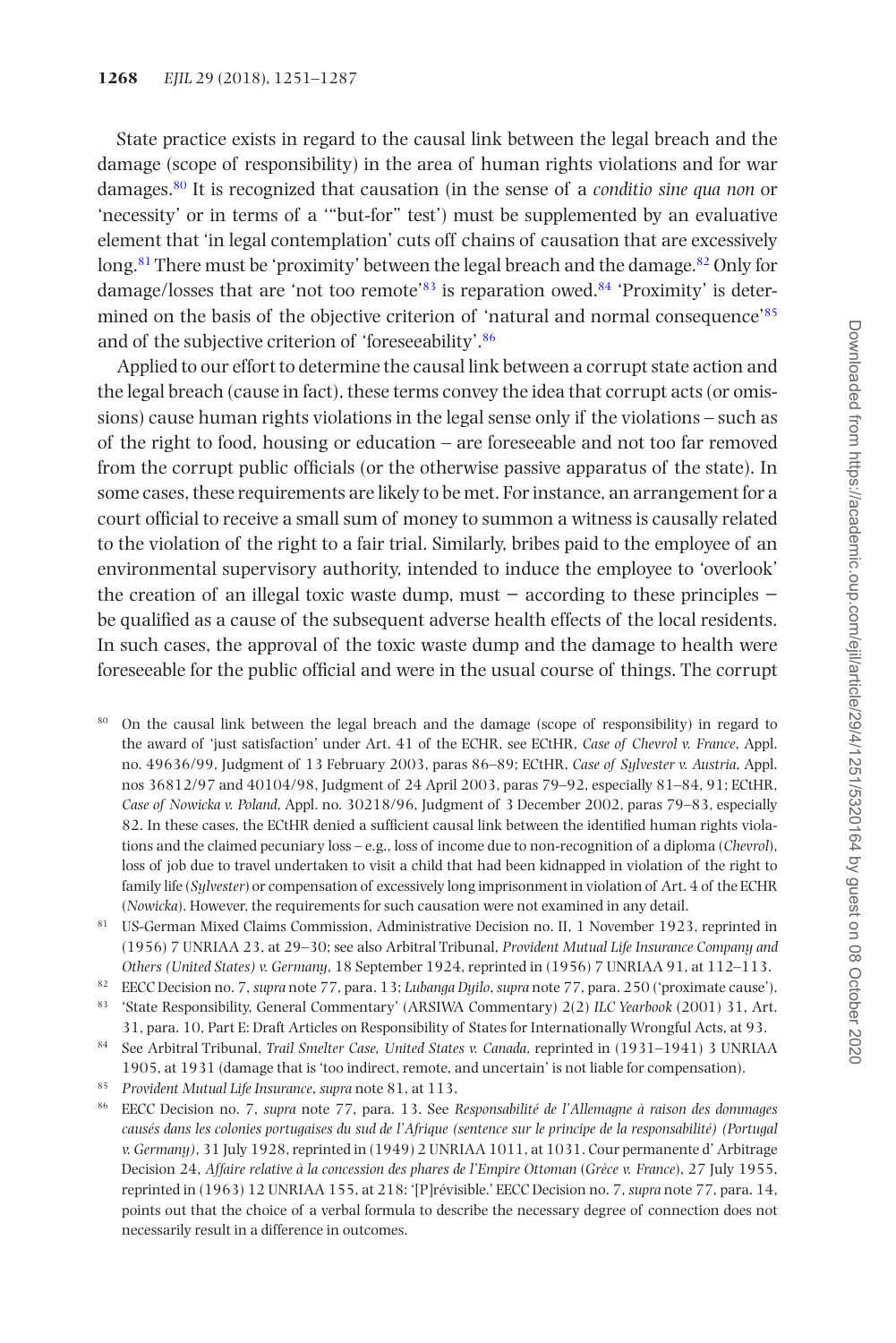toleration of the toxic waste dump is thus in the eyes of the law a cause of the violation of the human rights of the local residents in terms of respect for their private life and physical integrity[.87](#page-18-0)

Conversely, a legal causal link should not be affirmed where any subsequent human rights violation is not in the usual course of things and is not foreseeable. As an example, assume that election bribery leads to riots after the announcement of the election results – protests that in turn are struck down by excessive force by the police. The violation of the freedom of assembly and bodily integrity of the demonstrators has then – in legal terms – not been caused by the electoral corruption. $88$ 

#### *2 Special Problems of Causation*

In addition to the situation where the 'distance' between the cause and the human rights violation is too great – which is frequent in the context of grand corruption – other special problems of causation arise. A common situation occurs when the human rights violation has several causes, only one of which is corruption, while both causes in combination have brought about the human rights violation ('cumulative causation'). As an example, assume that school children are killed by the falling debris of a collapsing school during an earthquake. After the incident, it is determined that the school was built with deficient materials because construction materials had been diverted by municipal officials for their own use and the building inspector had been bribed. Although the corruption was only a necessary, but not a sufficient, condition (not sufficient because it still needed the earthquake) for the school breaking down and killing the children, corruption was still a *conditio sine qua non* and, therefore, a cause for the human rights violation in the sense of the law.

A different and widespread scenario is called 'concurrent', 'dual', 'competing' or 'alternative' causality. This is the situation that both factors, taken for themselves, would have sufficed to bring about the effect. For instance, violations of social human rights frequently stem from an allocation of resources without the proper prioritization of social human rights. If corruption comes on top, both factors concur. Or, in our example, the construction material used due to the corruption could have been so faulty that the school would have broken down without an earthquake. And, concurrently, the earthquake could have been so bad that it would have torn down the school even if built with perfect material and care. In such a scenario, both facts were no 'necessary condition' – no *conditio sine qua non* – because the bad result would have come about anyway. However, this would lead to the absurd assessment that there is no cause at all. Therefore, causality in the legal sense should nevertheless be affirmed,

<span id="page-18-0"></span><sup>87</sup> International Council on Human Rights Policy and Transparency International, *supra* note 5, at 27, refers to this constellation as an 'indirect link' between corruption and human rights violations.

<span id="page-18-1"></span><sup>88</sup> See Sepúlveda Carmona and Bacio Terracino, *supra* note 40, at 30.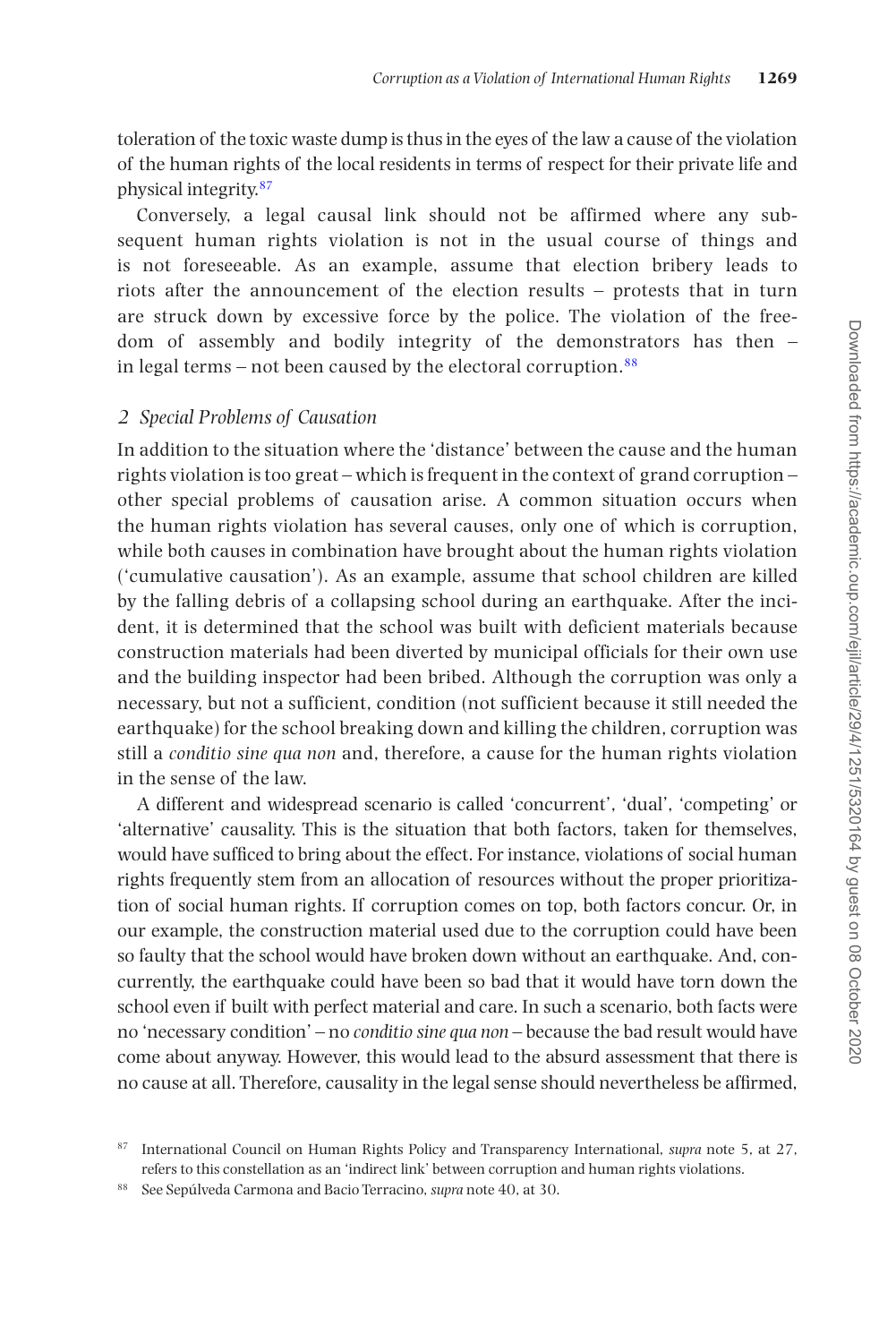and this is indeed what international legal practice does.<sup>89</sup> Transferred to our problem, 'competing'/'concurring' other causes (besides corruption) do not mean that the bribery may not be considered to be the legal cause of a human rights violation.

One variant, when looking at the situation over a period of time, is referred to as 'overtaking', 'pre-emptive' or 'overriding' causation. As an example, assume that a judge is bribed by a party to a civil trial in order to prolong the proceedings. But because the courts have insufficient human and financial resources, the trial would have been delayed substantially even without this corrupt act, and this delay in itself would have violated the right of a party to a hearing within a reasonable time. Typically, it can no longer be determined after the fact whether the factors were (i) cumulative (both needed), (ii) concurrent ('dual', 'competing' or 'alternative' – that is, each sufficient on its own) or (iii) 'overriding'. The most frequent situation seems to be that the dysfunctionality of a given governmental sector has multiple causes, only one that is corruption, and that it is impossible to determine for sure that corruption was a necessary factor in the strict sense. Using our example, it typically remains unresolvable whether the school would have collapsed in the earthquake even if it had been constructed properly (without corruption). The important point is that, in such a case, corruption might still be qualified as a legal cause. This is what general legal principles, such as the European Tort Law Principles, foresee.<sup>90</sup> The further question then becomes whether the causal link is close enough to attribute the deaths to the corrupt building supervisor. This must be examined in detail and may be denied in some cases.

An affair that was decided on the basis of a probably 'overriding' causation, which was against the background of factual indeterminacy, dealt with child labour in Portugal in the 1990s. A NGO filing a complaint with the European Committee for Social Rights (ECSR) had asserted, *inter alia*, that the Labour Inspectorate was corrupt. However, the committee opined that the inspectorate was (anyway) not working efficiently enough to monitor and remedy the situation (its malfunctioning was thus a *conditio sine qua non*), whether induced by corruption or not. On this basis, the ECSR found that the situation in Portugal on child labour was indeed not in conformity with Article  $7(1)$  of the European Social Charter (which states that the minimum age of employment is 15 years) because several thousand children under the age of 15

<span id="page-19-0"></span><sup>89</sup> However, case law exists only in regard to the second causal link needed to identify damage ('scope of responsibility'), not in regard to the first causal link between behaviour and legal breach ('cause in fact'). See EECC, *Final Award: Ethiopia's Damages Claims*, 17 August 2009, reprinted in (2009) 26 UNRIAA 631, at 733, para. 330. People left their places of residence in part because of the drought and in part because of the war, although the war was the main cause. The Claims Commission entirely disregarded the potential additional cause (the drought) for determining the number of internally displaced persons, which in turn was used to calculate compensation. See also the *Tehran Hostage* case, an exemplary situation where it could not be determined which factor led when and how precisely to the breach of international law. A private attack against the embassy took place, but, at the same time, Iran failed to protect the embassy. The International Court of Justice (ICJ) held Iran fully responsible and did not reduce the liability of the state on account of any non-attributable contribution to the breach of international law by the private students. *United States Diplomatic and Consular Staff in Tehran*, Judgment, 24 May 1980, ICJ Reports (1980) 3, paras 76–77, 90.

<span id="page-19-1"></span><sup>90</sup> See European Group on Tort Law, Text and Commentary, Principles of European Tort Law (2005), Art. 3:103 (alternative causes), Art. 3:101–106 (causation).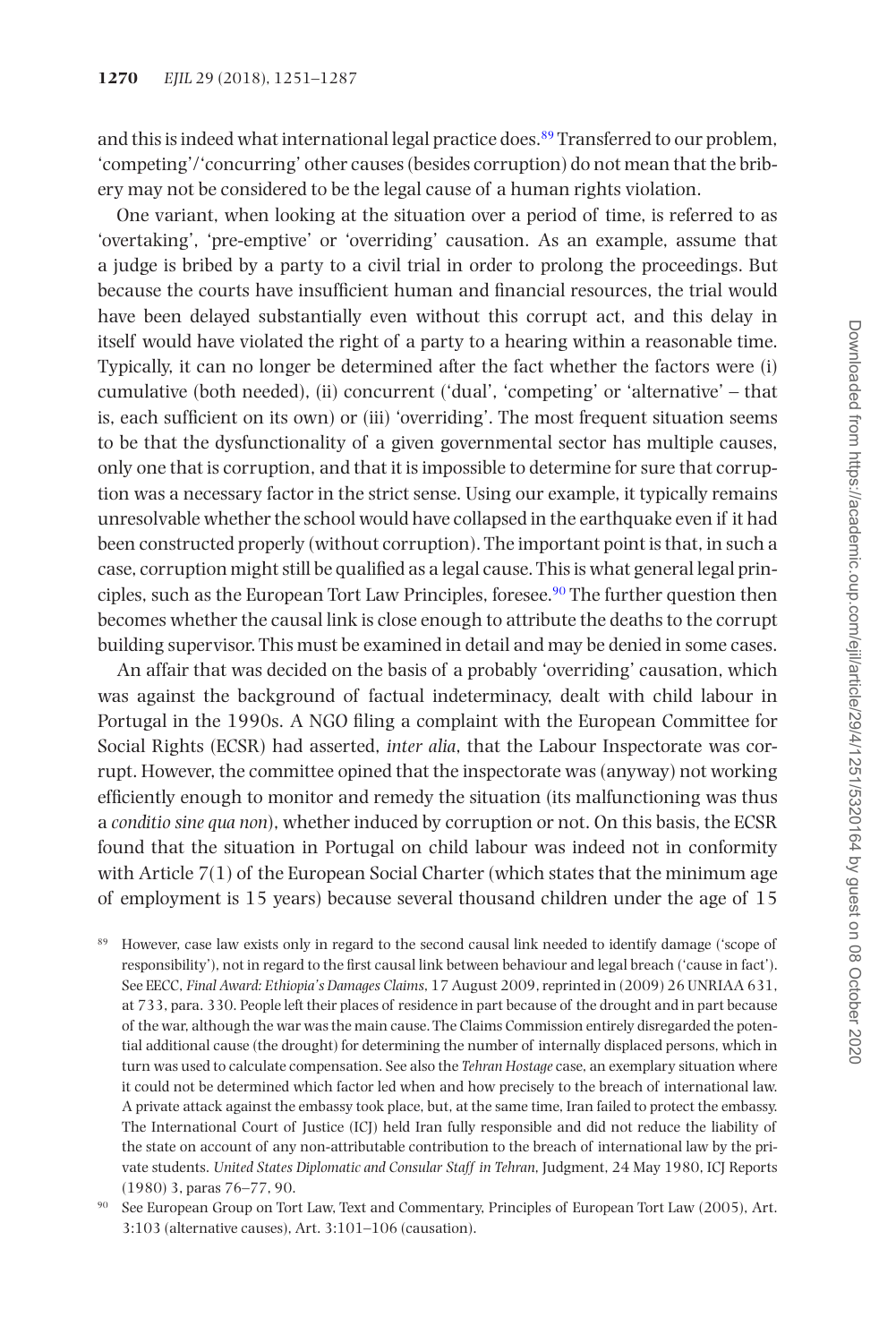actually performed work, but it did not base this finding on corruption.<sup>[91](#page-20-0)</sup> This example shows how, in practice, decision-making bodies tend to leave open the question of how important, and how 'causal', corruption is for a human rights violation if they have sufficient other reasons for finding a violation. However, it is important to insist on the established principles on causality so as not to miss those constellations where other factors (besides corruption) are absent or cannot be proven.

#### *3 Causation in the Case of Omission*

The relevant human rights violations linked to corruption often consist in the nonperformance of obligations of protection and of procedural obligations. This gives rise to the question of causation in the case of omission. Normally, legal causation in the case of omission is affirmed if the legally required positive action would, with near certainty, have eliminated the (undesirable) result. This is a softened 'but-for' test. When it comes to omitting mere obligations of conduct, however, this 'but-for' test does not make any sense and cannot be applied because these obligations do not require the state to reach a particular result (see section 2.E.2 above).

In the *Bosnian Genocide* case, the ICJ found that an obligation to prevent genocide exists even if the state cannot be certain whether the preventive measures will be successful or not. $92$  This means that the state cannot avoid responsibility simply by showing that genocide (or, in our case, corruption) would have taken place despite all of its efforts to prevent it. Thus, although proper preventive action would not have eliminated the problem, the omission to act properly still counts as a legal cause. If causation were denied here, the state would be able to avoid responsibility too easily. Even if the failure to act thus did not cause the undesirable result in a scientific sense (because the result would have occurred anyway), causality is nevertheless affirmed in a legal sense. $93$  According to this analysis – which is common in the law of torts and in criminal law – a state can be held legally responsible for a high level of corruption in the realm of its administration even if victims cannot prove that a particular corruption scandal would not have occurred had the state pursued particular policies (for example, the establishment of an anti-corruption authority with extensive powers and generous financial resources). A further question is whether a mere statistical correlation of corruption indicators and human rights non-compliance indicators might be sufficient to affirm a violation of these human rights 'by' the omission of anti-corruption efforts of the state – analogously referring to the statistical evidence

<span id="page-20-0"></span><sup>91</sup> European Committee of Social Rights, *International Commission of Jurists v. Portugal*, Complaint no. 1/1998, 9 September 1999, especially para. 42, available at [https://hudoc.esc.coe.int/](https://hudoc.esc.coe.int/eng/#{“ESCDcIdentifier”:[“cc-01-1998-dmerits-en”]﻿) [eng/#{"ESCDcIdentifier":\["cc-01-1998-dmerits-en"\]}.](https://hudoc.esc.coe.int/eng/#{“ESCDcIdentifier”:[“cc-01-1998-dmerits-en”]﻿) European Social Charter 1961, 529 UNTS 89.

<span id="page-20-1"></span><sup>92</sup> In that case, success would have been the prevention of genocide. See *Bosnian Genocide*, *supra* note 51, para. 461.

<span id="page-20-2"></span><sup>93</sup> In the *Bosnian Genocide* case, *supra* note 51, however, the ICJ considered in regard to the causal nexus between the breach and the content of the state responsibility ('scope of responsibility' – that is, in order to determine whether Serbia owed reparations) whether genocide would have occurred even despite efforts to prevent it (para. 462). Because this could not be shown, the ICJ did not believe financial compensation by Serbia to be appropriate.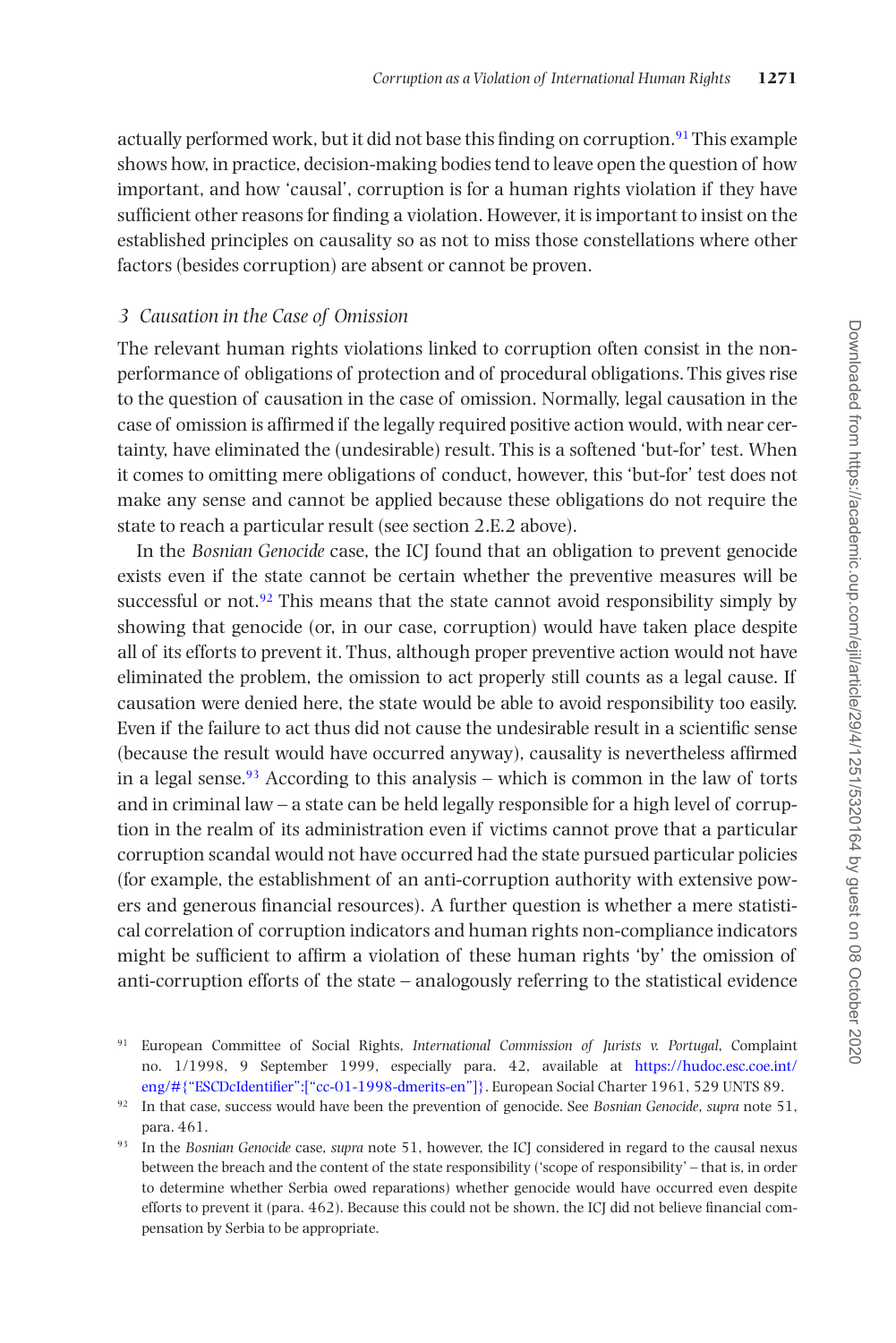that is commonly used to show indirect discrimination. Such statistical evidence would seem difficult as long as the measurement of corruption in most states is based only on perceptions and not on legal facts such as prosecutions.

### **I** *Attribution*

The next problem is how to attribute corrupt conduct to the state. According to Article 4 of the ILC Articles on State Responsibility, the conduct of any state organ is attributable to the state itself. This is unproblematic in regard to the omissions primarily discussed above, which violate obligations of prevention and protection under human rights law. Such omissions are committed by the legislative, executive and judicial organs of the state that fail to fulfil the obligations addressed directly to them.

#### *1* Ultra Vires *Action*

The analysis is different in the case of particular individual acts of public officials, especially in the area of petty corruption. Can these be attributed to the state as a whole, so that they trigger state responsibility for the resulting human rights violations? Corrupt public officials obviously exceed their formal authority. Under the norms of state responsibility, however, *ultra vires* acts are in principle also attributed to the state. The precondition is that an organ of the state or a person empowered to exercise governmental authority acts 'in that capacity' (Article 7 of the ILC Articles on State Responsibility). Such conduct in an official capacity must be distinguished from private conduct. $94$  The landmark cases in international law that examine this distinction do in fact concern corrupt acts of public officials. According to this case law, it matters whether the official acted 'under cover' of public office and also made use of the special (coercive) powers of the office (such as the power to search or arrest individuals).<sup>[95](#page-21-1)</sup> According to the ILC commentary, the crucial question is whether the

<span id="page-21-0"></span><sup>94</sup> See Crawford, *supra* note 48, at 136–140.

<span id="page-21-1"></span><sup>95</sup> The *locus classicus* is French–Mexican Claims Commission, *Estate of Jean-Baptiste Caire (France) v. United Mexican States*, 7 June 1929, reprinted in (1952) 5 UNRIAA 516. Caire, a French citizen, ran a boarding house in Mexico. A Mexican major of the troops stationed there and two soldiers tried to extort money from Caire under threat of force. When Caire refused, the major and a captain of the same brigade arrested Caire, searched him, drove him to another village, and shot him dead. The arbitral tribunal considered this conduct to be an official act attributable to the state. Responsibility was justified 'lorsque ces organes agissent en dehors de leur compétence, en se couvrant de leur qualité d'organes de l'Etat, et en se servant des moyens mis, à ce titre, à leur disposition' (at 530). See also Iran–US Claims Tribunal Case no. 10199, *Yeager v. Iran*, Award no. 324-10199-1, 2 November 1987, reprinted in (1987) 17 Claims Tribunal Reports 92. At issue here was a claim against Iran alleging a corrupt act by an employee of the state airline Iran Air. The claimant was forced by the airline in an unlawful way to make an 'extra payment' for a plane ticket. The tribunal did not attribute this corrupt act of the state employee to Iran: 'Acts which an organ commits in a purely private capacity, even if it has used the means placed at its disposal by the state for the exercise of its functions, are not attributable to the state. … There is no indication in this case that the Iran Air agent was acting for any other reason than personal profit, or that he had passed on the payment to Iran Air. He evidently did not act on behalf or in the interests of Iran Air. The Tribunal finds, therefore, that this agent acted in a private capacity and not in his official capacity as an organ for Iran Air' (at 111, para. 65). This finding is defensible, but the reasoning is not persuasive. Rather, it was significant that the employee did not pretend to be demanding the extra payment on behalf of the state (see also Crawford, *supra* note 48, at 138).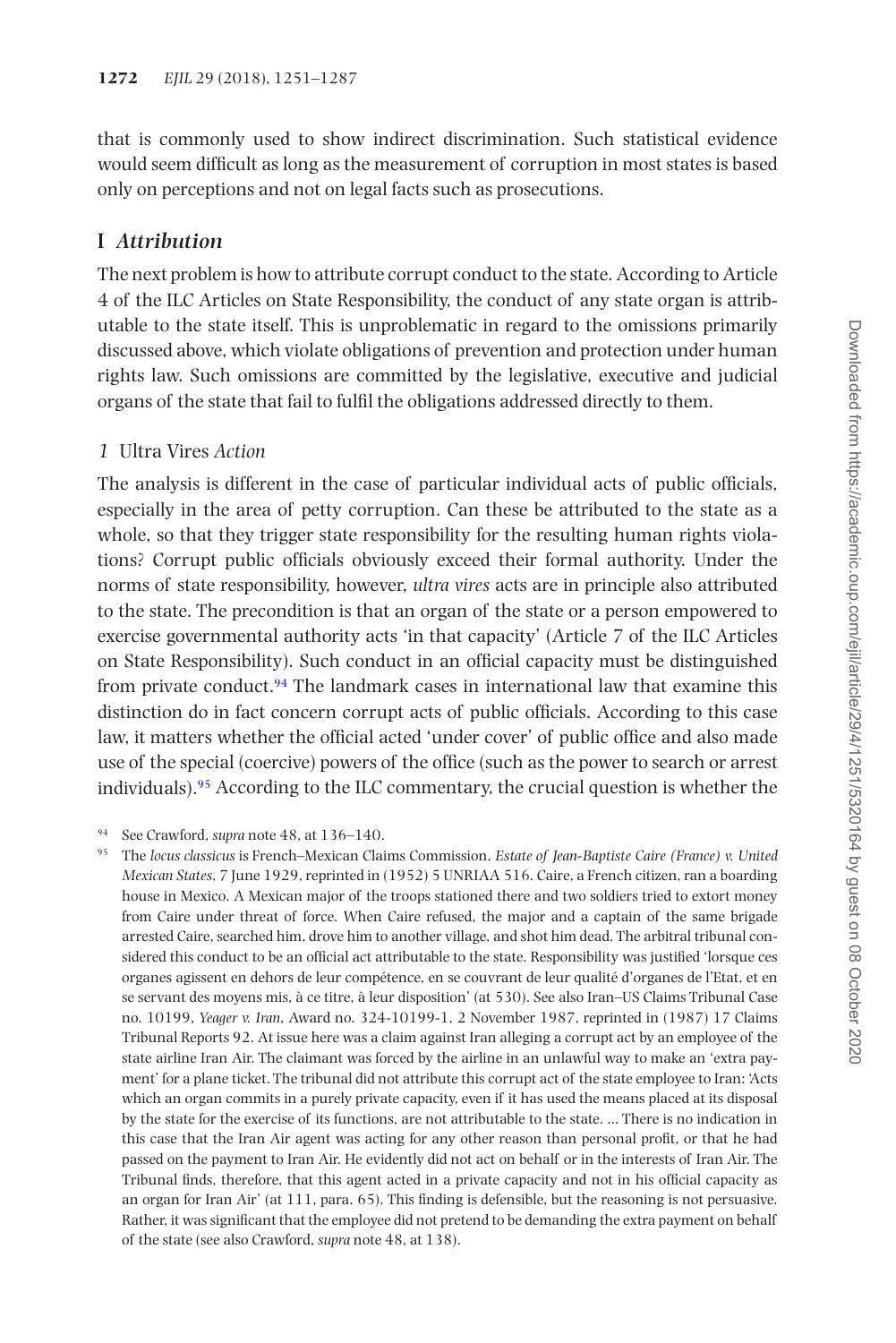corrupt persons 'were purportedly carrying out their official functions' and 'were acting with apparent authority'.[96](#page-22-0) Applying these principles to our question, we see that, as a rule, the corrupt official acts under cover of, and with apparent, public authority. The official uses his or her position to perform or omit a measure that the official would be unable to do as a private person, such as granting an authorization or licence, refraining from public prosecution, or imposing a fine.

Some further specific questions arise. 'Freely consummated corruption' might arguably deserve to be considered as falling outside both the real and apparent authority of the public official, so that he could not be considered to have acted 'in that [governmental] capacity'[.97](#page-22-1) Another question is whether, in the case of bribery, the qualifying feature of the crime – namely, the existence of an unlawful agreement (*quid pro quo*) between the briber and public official (cash against some form of government action or inaction) would have to be taken into account for the determination of attribution of the action or inaction of the public official to the state. One might ask whether the knowledge of the briber about the unlawfulness of the public official's behaviour, or his participation in it, should preclude any attribution of that behaviour to the state. But such non-attribution is fair only if the official was basically passive and lured into the corruption by the 'bad' briber – a situation that is impossible to reconstruct and that might also be unrealistic.[98](#page-22-2) In any case, attribution to the state cannot be ruled out in the relationship between the state and other actors who seek to invoke state responsibility and who had not participated in the corruption themselves.[99](#page-22-3) To conclude, the fact that an official's behaviour is performed as a *quid pro quo* in bribery normally does not rule out the attribution of that behaviour to the state.<sup>100</sup> All the more, other types of corrupt conduct by public officials can and should be attributed to the state in accordance with the principles of state responsibility.

#### *2 The Rationale of Outlawing Corruption*

But, from a normative perspective, should attribution not be further limited in light of the rationale of outlawing corruption? Does the proscription against corrupt official acts (or the legal obligation to improve anti-corruption measures) correspond at all to the object and purpose of human rights? Only then would it be legally appropriate to classify corrupt state conduct not only as a governance deficit and, under certain circumstances, as a criminal offence under domestic law, but simultaneously and additionally as a human rights violation.

<span id="page-22-0"></span><sup>96</sup> ARSIWA Commentary, *supra* note 83, Art. 7, at 46, para. 8.

<span id="page-22-1"></span><sup>97</sup> A.P. Llamzon, *Corruption in International Investment Arbitration* (2014), at 261.

<span id="page-22-2"></span><sup>98</sup> *Ibid*., at 262.

<span id="page-22-3"></span><sup>99</sup> *Ibid*., at 264, with reference to the ARSIWA Commentary, *supra* note 83.

<span id="page-22-4"></span><sup>100</sup> But see ICSID, *World Duty Free Company Limited v. Republic of Kenya – Award*, 4 October 2006, ICSID Case no. ARB/00/7, para. 185. The tribunal did not attribute the extortion and acceptance of the investor's bribe by the Kenyan president to Kenya but treated the state 'as the otherwise innocent principal' of the president engaged as its agent in bribery. But this reasoning was in application of English and Kenyan law, not under international law.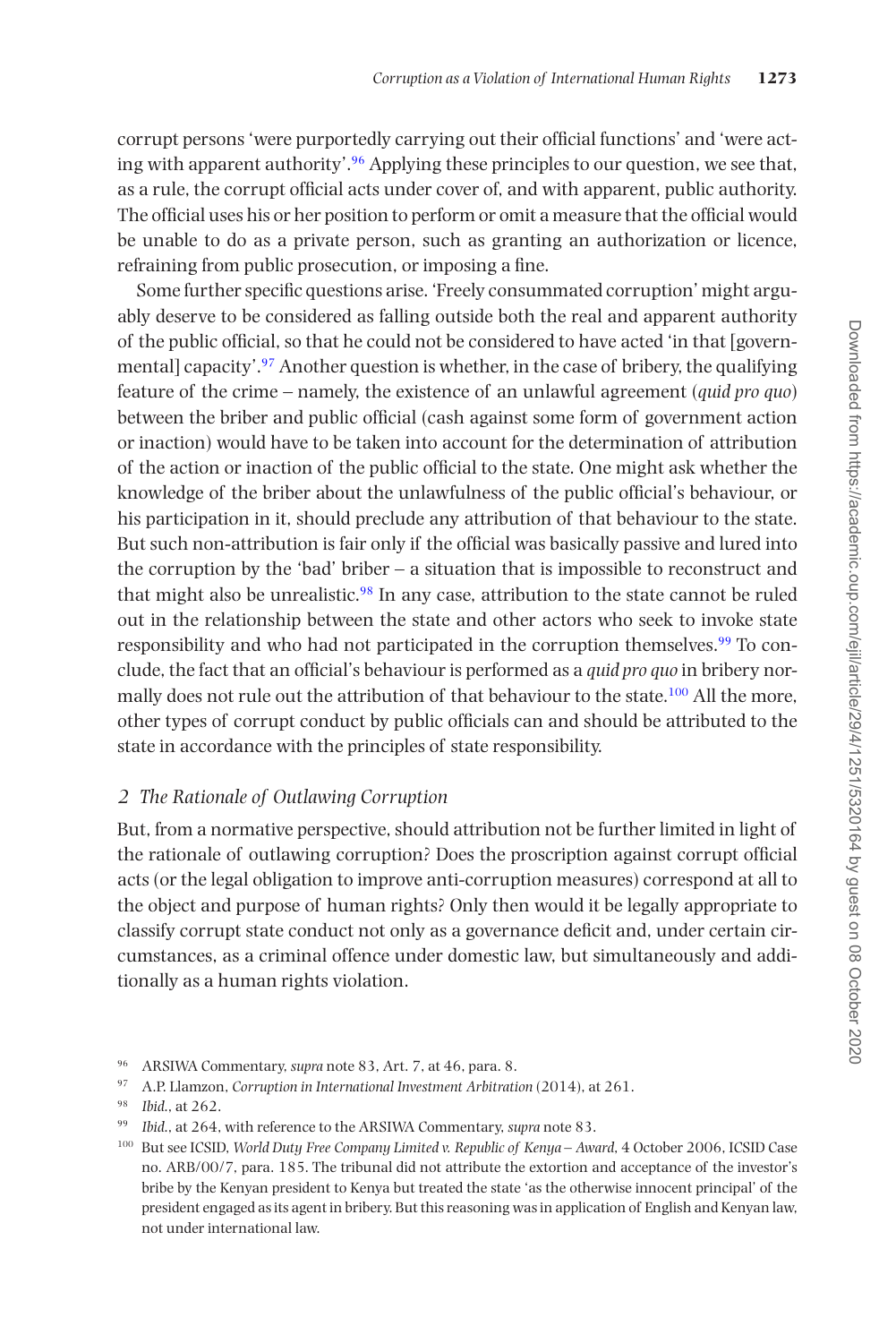At first glance, the criminal law on corruption and human rights law serve different objectives. The objective of the criminalization of bribery in German criminal law, for instance, is to 'protect the functioning of the public administration and public trust in the objectiveness and independence of administrative conduct'[.101](#page-23-0) The goal is therefore 'to protect the institution of public service and thus a fundamentally important public good'[.102](#page-23-1) In this light, can corruption be considered an attack against human rights – the individual legally protected good *par excellence*? My answer is yes because, of course, the interests of the individual are what underlie the state and the public service protected by the criminalization of bribery. The criminal law on corruption is about 'protecting trust in the interest of the individual citizen'.[103](#page-23-2) Protection of 'the public' and protection of the human rights of all persons in a given state are therefore not opposites or different categories. Although obviously the individual interests of citizens and the common good may clash (which is why human rights require a balancing against the public interest), the modern liberal state is, by and large, justified only in that, and to the extent that, it protects human rights.

The remaining difference is that corruption is a conduct offence, while human rights violations can be found only if a concrete injury actually occurs.<sup>104</sup> But this important structural difference does not prevent attribution *a priori*; it only means that not every corrupt act also constitutes a human rights violation. If, for example, gifts presented by a pharmaceutical company to a minister of health do not ultimately succeed in modifying the ministry's patterns of purchase and of the distribution of vaccines in urban slums, this may very well be considered bribery, but the rights of the slum residents to physical integrity or health care have not been violated because the bribery did not have an impact on their standard of care. In the final analysis, the proscription against corruption fits the protective purpose of human rights; on the basis of these considerations, the attributive relationship between corrupt acts or omissions and human rights violations does not have to be denied.

# **J** *Margin of Appreciation*

Even if we regard a particular corrupt act or the general failure to implement anti-corruption measures as a cause of interference with particular human rights and attribute it to a state, this does not in any way mean that everything affecting human rights also constitutes a violation thereof. Civil/political rights can be lawfully restricted. But the concept of lawful restriction fits ill to social human rights. Can a lack of progression or an under-fulfilment of the obligation to implement those rights progressively be meaningfully called a 'restriction' of rights? In order to answer this question, we need

<span id="page-23-0"></span><sup>101</sup> Korte, *supra* note 20, at 331, para. 8 (author's translation).

<span id="page-23-1"></span><sup>102</sup> *Ibid*., para. 12.

<span id="page-23-2"></span><sup>103</sup> G. Heine and J. Eisele, *Strafgesetzbuch: Kommentar* (29th edn, 2014), at 331, para. 9.

<span id="page-23-3"></span><sup>&</sup>lt;sup>104</sup> This difference is eroded in that according to the case law of the ECtHR, a concrete future rights violation may under certain circumstances already establish standing as a victim and make an individual claim admissible. See, e.g., ECtHR, *Open Door and Dublin Well Woman v. Ireland*, Appl. no. 14234/88, Judgment of 29 October 1992, para. 44 (on women of childbearing age as 'victims' of a prohibition of abortion).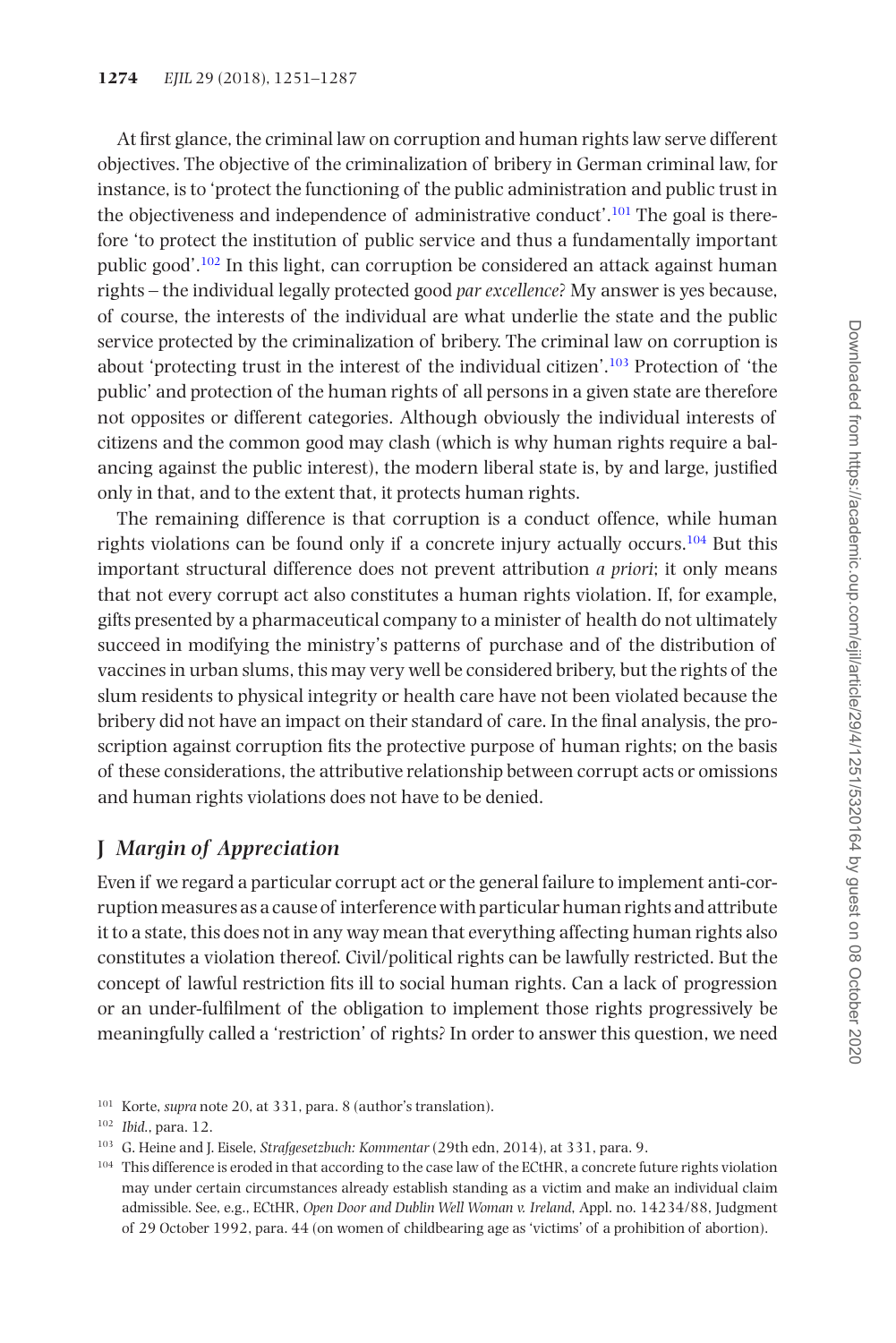to look at one component of the fundamental treaty obligation set out in Article  $2(1)$ of the ICESCR (see section 2.F above) – namely, the use of 'all appropriate means'. The obligation to use all appropriate means is further specified by the Optional Protocol to the ICESCR in terms of 'reasonableness' (Article  $8(4)$  of the Optional Protocol).<sup>105</sup>

On the one hand, these qualifications constitute a built-in limitation on state obligations. They must be fulfilled only in a 'reasonable' way. Social rights do not impose any 'absolute or unqualified' obligations upon states, according to the Constitutional Court of South Africa in the landmark *Grootboom* case.[106](#page-24-1) In the formulation of the Federal Constitutional Court of Germany in regard to social participation rights, social rights are, *a priori*, only 'subject to what is possible'[.107](#page-24-2) On the other hand, the terms 'appropriate' and 'reasonable' also represent an opening for defining the bottom-line of positive state action (which, in German constitutional rights doctrine, is called '*Untermaßverbot*'). State measures are not allowed to fall short of a minimum level in order to be considered 'appropriate' or 'reasonable'. One can therefore argue that, in certain situations, in the case of empirically demonstrated corruption in a state, the prohibition of insufficient action requires the state not only to ratify the international anti-corruption instruments but also to launch a national anti-corruption campaign and to formulate a preventive policy.<sup>108</sup> The concepts of 'appropriateness' and 'reasonableness' thus play a dual role; they serve not only as the cap but also as the floor[.109](#page-24-4) States must take 'appropriate' measures – not more but not less either.

The questions now are at what point a state fails to meet that minimum level and which institution is empowered to make an authoritative determination thereof. Once again, the primary responsibility for assessing which means are appropriate and reasonable for realizing social rights lies with the state parties of the ICESCR itself. A state must, as a first approach, decide what anti-corruption strategy it wants to formulate, what legislative measures it wants to take, what authorities it wants to establish and what powers and financial resources it wants to grant that authority. In its settled case law, the CESCR emphasizes that the states parties have a substantial 'margin of appreciation' in this regard.[110](#page-24-5) The Optional Protocol expressly provides that a state

- <span id="page-24-0"></span><sup>105</sup> Optional Protocol to the International Covenant on Economic, Social and Cultural Rights (Optional Protocol) 1966, 999 UNTS 302, Art. 8(4): 'When examining communications under the present Protocol, the Committee shall consider the *reasonableness of the steps taken* by the State Party in accordance with part II of the Covenant. In doing so, the Committee shall bear in mind that the *State Party may adopt a range of possible policy measures* for the implementation of the rights set forth in the Covenant' (emphasis added).
- <span id="page-24-1"></span><sup>106</sup> *Grootboom*, *supra* note 44, para. 38 (on the right to have access to adequate housing according to Art. 26 of the South African Constitution).
- <span id="page-24-2"></span><sup>107</sup> BVerfGE 33, at 303–358, para. 63, Judgment of 18 July 1972 − 1 BvL 32/70 and 25/71 − *Numerus clausus* (on the right to university education) (author's translation).
- <span id="page-24-3"></span><sup>108</sup> See Boersma, *supra* note 5, at 233.
- <span id="page-24-4"></span><sup>109</sup> Cf. the note prepared by the Secretariat of the Human Rights Council, The Use of the 'Reasonableness' Test in Assessing Compliance with International Human Rights Obligations, Doc. A/HRC/8/WG.4/ CRP.1, 1 February 2008.
- <span id="page-24-5"></span><sup>110</sup> CESCR, An Evaluation of the Obligation to Take Steps to the 'Maximum of Available Resources' under an Optional Protocol to the Covenant: Statement, UN Doc. E/C.12/2007/1, 10 May 2007, paras 11–12.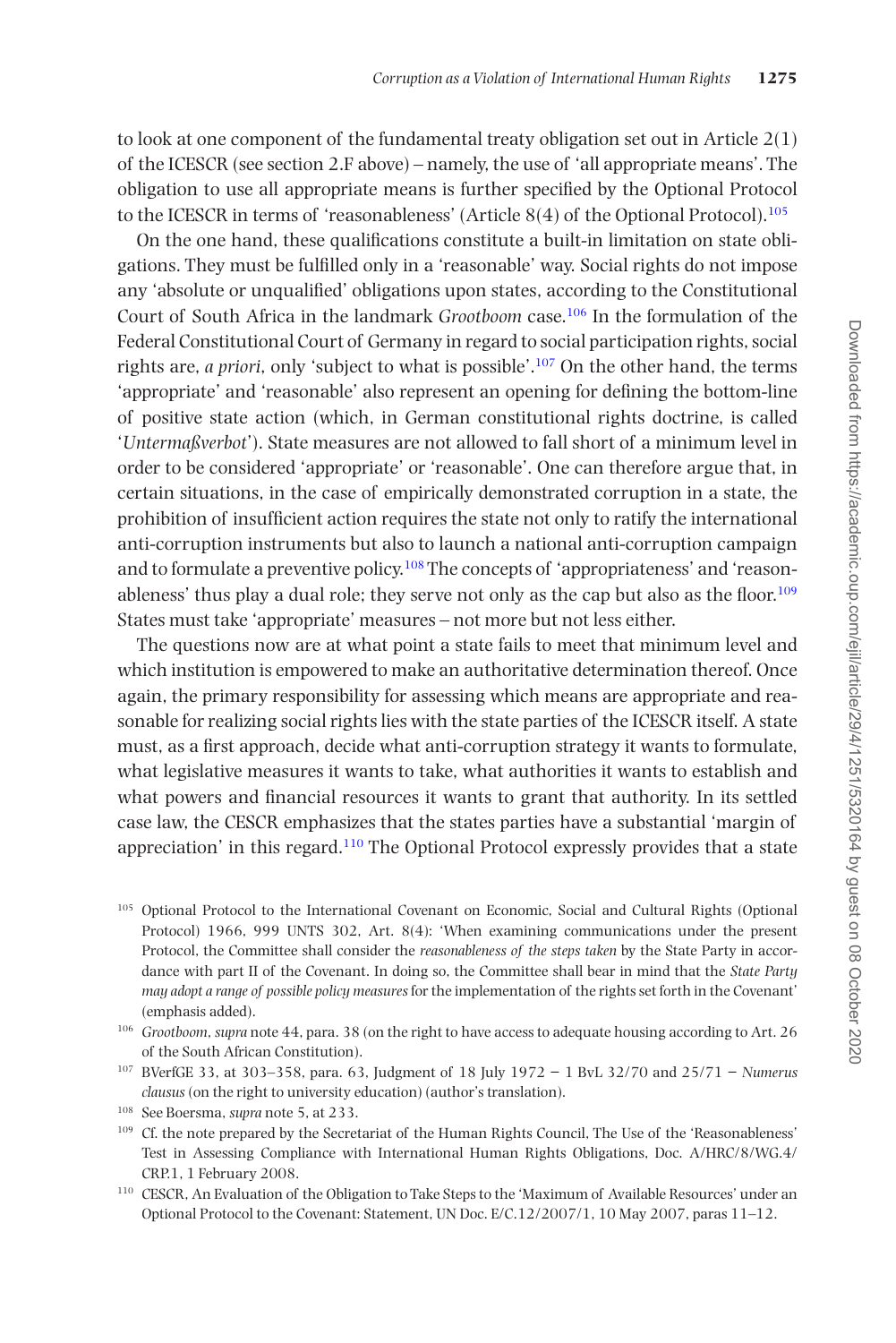party 'may adopt a range of possible measures for the implementation of the rights set forth in the Covenant' (Article 8(4) of the Optional Protocol). In the final instance, however, the CESCR reserves for itself the right to review the 'appropriateness' of the means, and, thus, of the financial resources, in an authoritative way – albeit without the power to enforce this determination. $111$ 

In summary, both particular corrupt acts by individual public officials as well as a completely insufficient or entirely lacking anti-corruption policy of a state on the whole may, in certain constellations, be conceptualized as a violation of concrete human rights – for example, a particular client's human right to the enjoyment of the highest attainable standard of health or a particular business competitor's right to equal treatment. The greatest doctrinal obstacle in this regard is not causation or attribution but, especially in the field of social rights, the 'margin of appreciation' or 'reasonableness'.

# **3 Should Corruption Be Conceptualized as a Human Rights Violation?**

A different question is whether the change in perspective – away from combatting corruption primarily with the means of criminal law towards a complementary human rights-based approach – has an added value in practical and policy terms.

## **A** *The Opportunity to Strengthen Anti-Corruption*

Proponents of imbuing the anti-corruption instruments with a human rights content believe that this will upgrade these instruments in political and moral terms and thus ensure improved implementation of anti-corruption measures.<sup>112</sup> The classical argument is 'empowerment'. The human rights approach can highlight the rights of persons affected by corruption, such as the rights to safe drinking water and free primary education, and show these persons how, for instance, the misappropriation of public funds in those areas interferes with their enjoyment of the goods to which they are entitled. In that way, affected persons would be empowered to denounce corruption to which they otherwise would be helplessly exposed.<sup>113</sup> The UN Human Rights Council sees a two-fold advantage. First, the focus is shifted away from the typical object of criminal law – namely, the individual perpetrators – towards the systemic duties of the state. Second, the status of victims is improved[.114](#page-25-3) This expectation of the Human

<span id="page-25-0"></span><sup>111</sup> See CESCR, General Comment no. 3, *supra* note 45, para. 4; CESCR, statement 2007 *supra* note 110, paras 8, 12.

<span id="page-25-1"></span><sup>112</sup> See Pearson, *supra* note 5, at 46: 'It is proposed here that, by examining the human rights cost of corruption, added weight is given to anti-corruption efforts, as well as to human rights protection.' Kumar, *supra* note 64, at 43: 'Human rights approaches help in exposing violations, and empower victims … the moment corruption is recognized as a human rights violation, it creates a type of social, political and moral response that is not generated by crime.'

<span id="page-25-2"></span><sup>113</sup> See Sepúlveda Carmona and Bacio Terracino, *supra* note 40, at 48.

<span id="page-25-3"></span><sup>114</sup> Along these lines, see Human Rights Council, Best Practices, *supra* note 6, para. 130; Human Rights Council Advisory Committee, Final Report on the Issue of the Negative Impact of Corruption on the Enjoyment of Human Rights, UN Doc. A/HRC/28/73, 5 January 2015, paras 25, 28.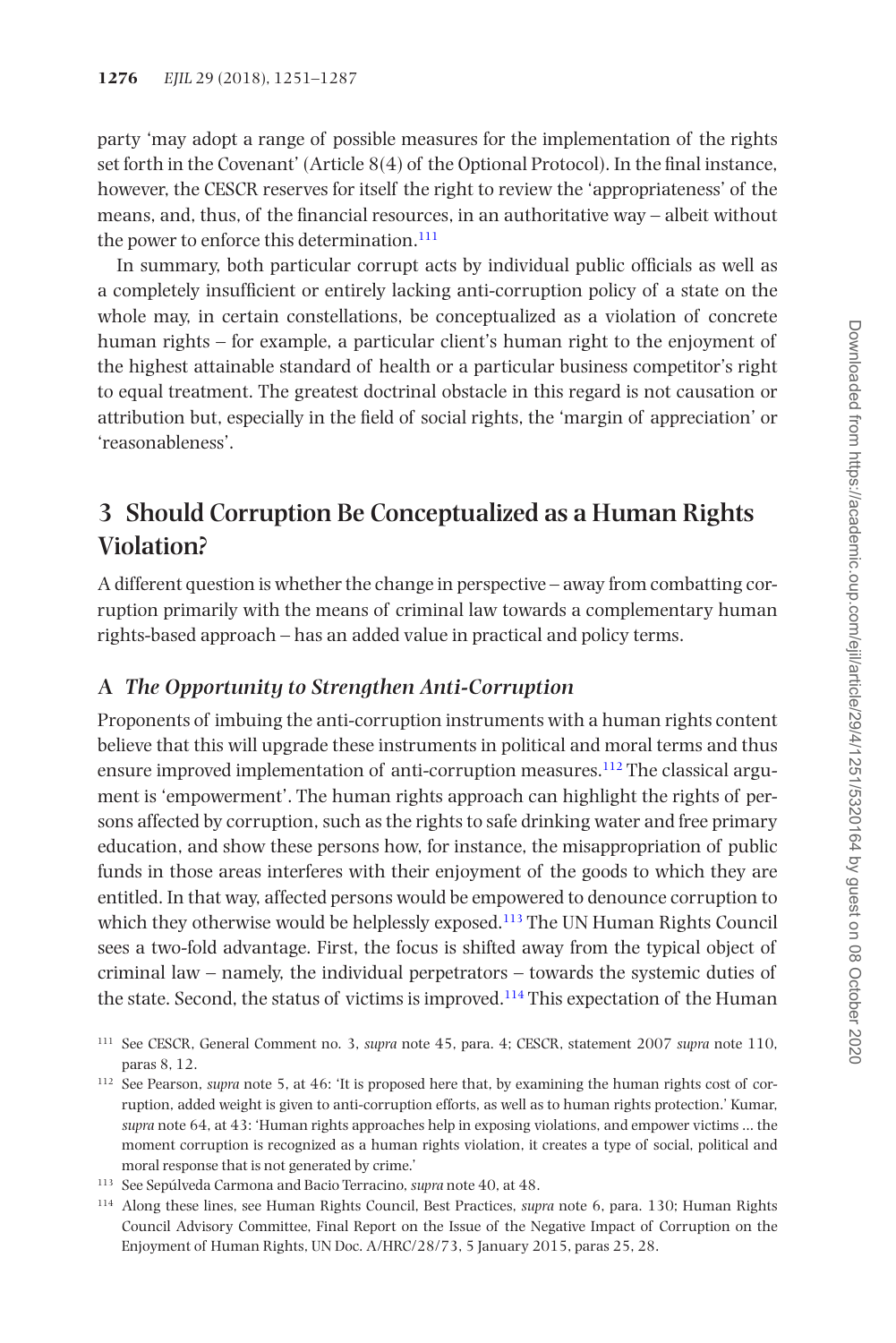Rights Council needs to be qualified in the sense that the human rights perspective does not preclude the employment of criminal law instruments by the state. The crucial point is that the entity responsible for human rights is the state as a whole, which cannot escape by getting rid of individual culprits.

A weakness of the purely criminal law approach to anti-corruption is becoming apparent especially in repressive states, where the broad and indeterminate criminal offences can easily be abused to eliminate or at least discredit political opponents[.115](#page-26-0) The human rights perspective moves attention away from repression towards preven- $\frac{116}{10}$  and is thus less favourable to the possibility of abusive initiations of criminal proceedings. Finally, the shift from criminal law to human rights changes the intensity and burden of demonstration and proof. While a public servant accused of bribery or criminal breach of trust enjoys the presumption of innocence, the human rights approach requires states to exonerate themselves before the treaty bodies when accused of deficient anti-corruption measures. The case law in the area of social human rights requires a state to demonstrate that while it is willing to allot sufficient means to an authority that is in charge of securing social rights, it is unable to do so due to a lack of resources.<sup>117</sup> This general rule must be applied to anti-corruption measures. Hence, when 'credible allegations of corruption are linked with human rights violations, the state would be under a duty to demonstrate that it has taken all appropriate measures to ensure the realization of the right in question. … The absence of any steps taken or blatantly inadequate measures to investigate or tackle alleged acts of corruption would constitute a prima facie case of a human rights violation.'[118](#page-26-3)

The follow-up question would be whether statistical evidence or the mere observation of the luxurious lifestyle of high-ranking politicians would be sufficient to corroborate a reproach of a misappropriation of public funds. Article 20 of the UNCAC calls upon states parties to 'consider' establishing 'illicit enrichment' as a criminal offence. Under such a criminal law provision, a significant increase in the assets of a public official that he or she cannot reasonably explain in relation to his or her lawful income could be punished. However, this implicit presumption of guilt is problematic in terms of the rule of law. The mentioned structural weaknesses of the criminal law approach

<span id="page-26-0"></span><sup>&</sup>lt;sup>115</sup> This risk inheres the Chinese anti-corruption campaign as formally adopted by the third Plenary Session of the 18th National Congress of the Communist Party in November 2013. Guo, 'Controlling Corruption in the Party: China's Central Discipline Inspection Commission', 219 *China Quarterly* (2014) 597. In North Korea, General Ri Yong Gil, chief of the army's general staff and ranked third in its hierarchy, was executed in February 2016 on charges of 'factionalism, abuse of power and corruption'. *New York Times* (11 February 2016) at A10); In Russia, the liberal and reformist governor of Kirow who had criticized the government, Nikita Belych, was arrested for corruption in June 2016. *Neue Zürcher Zeitung* (29 June 2016).

<span id="page-26-1"></span><sup>116</sup> Prevention is also – independently of human rights considerations – one of the four pillars of the UNCAC, *supra* note 17, ch. 2.

<span id="page-26-2"></span><sup>117</sup> See CESCR, General Comment no. 3, *supra* note 45, para. 10; CESCR, *supra* note 110, para. 9. In regard to health protection, see CESCR, General Comment no. 14, *supra* note 34, para. 47.

<span id="page-26-3"></span><sup>118</sup> Lapper, '1.3. Understanding Corruption in Education as a Human Rights Issue', in Transparency International *et al.* (eds), *Global Corruption Report: Education* (2013) 16, at 18.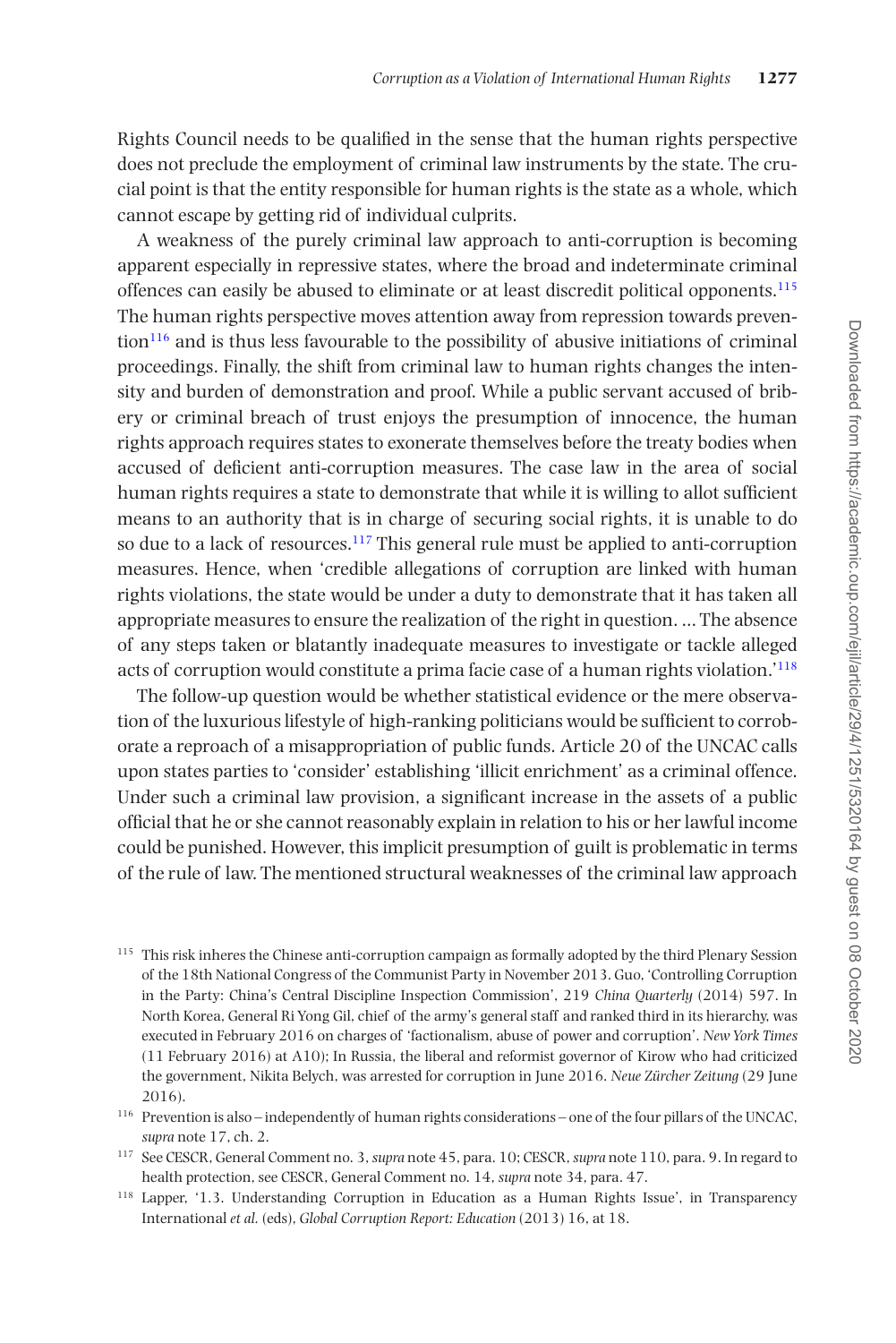are accompanied by the fact that the number of criminal convictions for domestic and foreign bribery is notoriously low worldwide. Only seven of the currently 44 states parties to the OECD's Anti-Bribery Convention are truly 'active' in their implementation[.119](#page-27-0) Both the systemic problems and the historic experience thus warn against expecting too much from a 'more robust' criminal law approach.[120](#page-27-1) Rather, the human rights arguments and instruments might come in as a useful complement to criminal law.

Overall, the novel, but increasingly practised, human rights-based approach to corruption exemplifies a general recent trend – namely, the infusion of various sub-fields of international law with human rights considerations, which is sometimes called the 'righting' of a regime. A human rights-based approach has been pursued, *inter alia*, in the law of development, in environmental law, in the law of natural disasters, in international labour law and in refugee law. This approach encompasses, first, a principle of interpretation; the specific rules of the regime must be interpreted in the light of human rights. Second, procedural consequences are to allow for, or even require, the information and participation of affected groups and to mandate planning and impact assessment. Both mentioned legal consequences (the harmonizing interpretation and a proceduralization) also play for anti-corruption and ultimately refine the international anti-corruption regime. $121$  Finally, the human rights perspective could also inform the application of domestic law, which must be interpreted in the light of international human rights in many states. Overall, the infusion of international human rights law into efforts to combat corruption seems apt to complement or bolster the criminalization of corruption and, to that extent, has benign effects.

## **B** *The Risk of Weakening Anti-Corruption*

The strength of a human rights-based approach to anti-corruption instruments is simultaneously its weakness. This is because of the ambivalent attitude of the global South towards human rights. The critique against human rights overlaps with fundamental objections to the international anti-corruption agenda.<sup>122</sup> The overlap results from scepticism towards two distinctively modern and European institutions – namely, the rule-of-law-based 'liberal' state and rights.

<span id="page-27-0"></span><sup>119</sup> Transparency International, Exporting Corruption: Progress Report 2018: Assessing Enforcement of the OECD Anti-Bribery Convention (2018), at 6; see also the table (at 10), which is also available at [www.](http://www.transparency.org/whatwedo/publication/exporting_corruption_2018) [transparency.org/whatwedo/publication/exporting\\_corruption\\_2018.](http://www.transparency.org/whatwedo/publication/exporting_corruption_2018) The seven 'active' countries are the USA, the United Kingdom, Germany, Italy, Switzerland, Norway and Israel.

<span id="page-27-1"></span><sup>120</sup> But see, in favour of the criminal law approach, Rose, *supra* note 12, at 438.

<span id="page-27-2"></span><sup>&</sup>lt;sup>121</sup> In fields such as trade and investment law, human rights serve as counterweights to the overall thrust of the regimes that must be taken into account wherever there is space for balancing. This legal consequence is less pertinent for anti-corruption.

<span id="page-27-3"></span><sup>122</sup> See, e.g., Kennedy, 'The International Anti-Corruption Campaign', 14 *Connecticut Journal of International Law* (*CJIL*) (1999) 455; Rajagopal, 'Corruption, Legitimacy and Human Rights: The Dialectics of a Relationship', 14 *CJIL* (1999) 5; Lys Kulamadayil, 'When International Law Distracts: Reconsidering Anti-Corruption Law', 7(3) *ESIL Reflections* (2018) 1.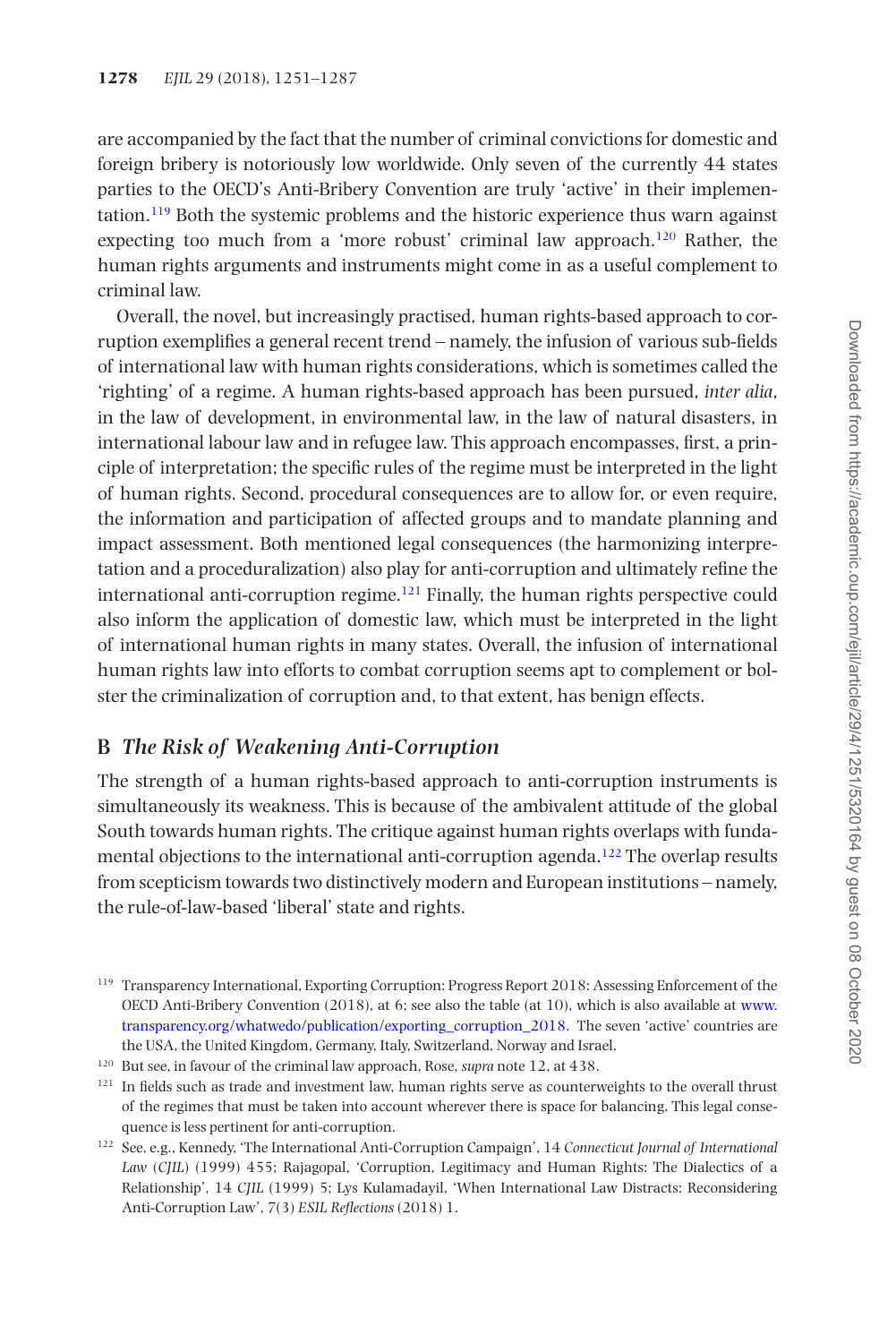#### *1 A Western Model of Statehood and of Rights?*

According to the critique, the global fight against corruption in which corruption is being denounced as a 'cancer' (to use the former World Bank president's term) is tied to an illegitimate imposition of a particular model of the state.<sup>123</sup> This model is not only Western but also fairly recent. Until well into the 19th century, patronage and the purchase of public offices were largely considered legal and legitimate components of governance everywhere in the world, including in Europe[.124](#page-28-1) The evaluation of these forms of exercising and influencing political power and administration as being illegitimate could only emerge with the development of the modern state in Europe – a state in which an impartial bureaucracy is called upon to apply the law evenly and in which all public officials are required to act in the public interest, not in the interest of their family or ethnic group. Put differently, anti-corruption is based on the picture of a state that performs public duties through public officials who are hired on the basis of merit and who act according to legal rules that formally apply to all.

In a patrimonial state in which the political and administrative positions are primarily intended to generate income ('rent seeking'), the idea of corruption has no place because bribes are rents. In this sense, the contemporary concept of corruption is inextricably linked to the modern state governed by the rule of law. This explains why anti-corruption is difficult in regions of the world where this understanding of the state is not firmly established or is experienced as alien. The critique is that the ideal of a meritocratic state on the basis of the rule of law disqualifies communities based on family and clan relationships which are sustained by exchanging gifts and providing group members with official posts. The values of reciprocity and loyalty underlying these communities are not acknowledged but, rather, are replaced with Western meritocratic thinking and formal equal treatment.

In addition, critics uncover the economic implications of the model by asserting that the liberal state governed by the rule of law is mainly used as a regulatory framework for a free market. This would mean that anti-corruption is ultimately wedded to a neo-liberal agenda that wants to push back an interventionist, heavily bureaucratized model of the state. The critique thus accuses the 'rule of law' of serving primarily the economic interests of property owners and of capital, besides being in cultural terms hegemonic. The point is that the allegation of legal and cultural imperialism, and of the dictate of Western capital that I have summarized, is further nourished by the human rights approach to anti-corruption strategies. From the perspective of the critics, both sets of international instruments are merely two variants of imperialism.

Indeed, the human rights-based approach to corruption does contain a subtle Western bias that suggests caution. We have seen that the determination of a concrete

<span id="page-28-0"></span><sup>123</sup> World Bank President James D. Wolfensohn, Speech on People and Development, 1 October 1996.

<span id="page-28-1"></span><sup>124</sup> See Bridenthal, 'Introduction', in R. Bridenthal (ed.), *The Hidden History of Crime, Corruption, and States* (2013) 1, at 4; van Klaveren, 'Corruption as a Historical Phenomenon', in A.J. Heidenheimer and M. Johnston (eds), *Political Corruption: Concepts and Contexts* (2002) 83. The situation is different for bribery than for patronage and the purchase of public offices. Proscriptions against bribery can already be found in antique legal cultures.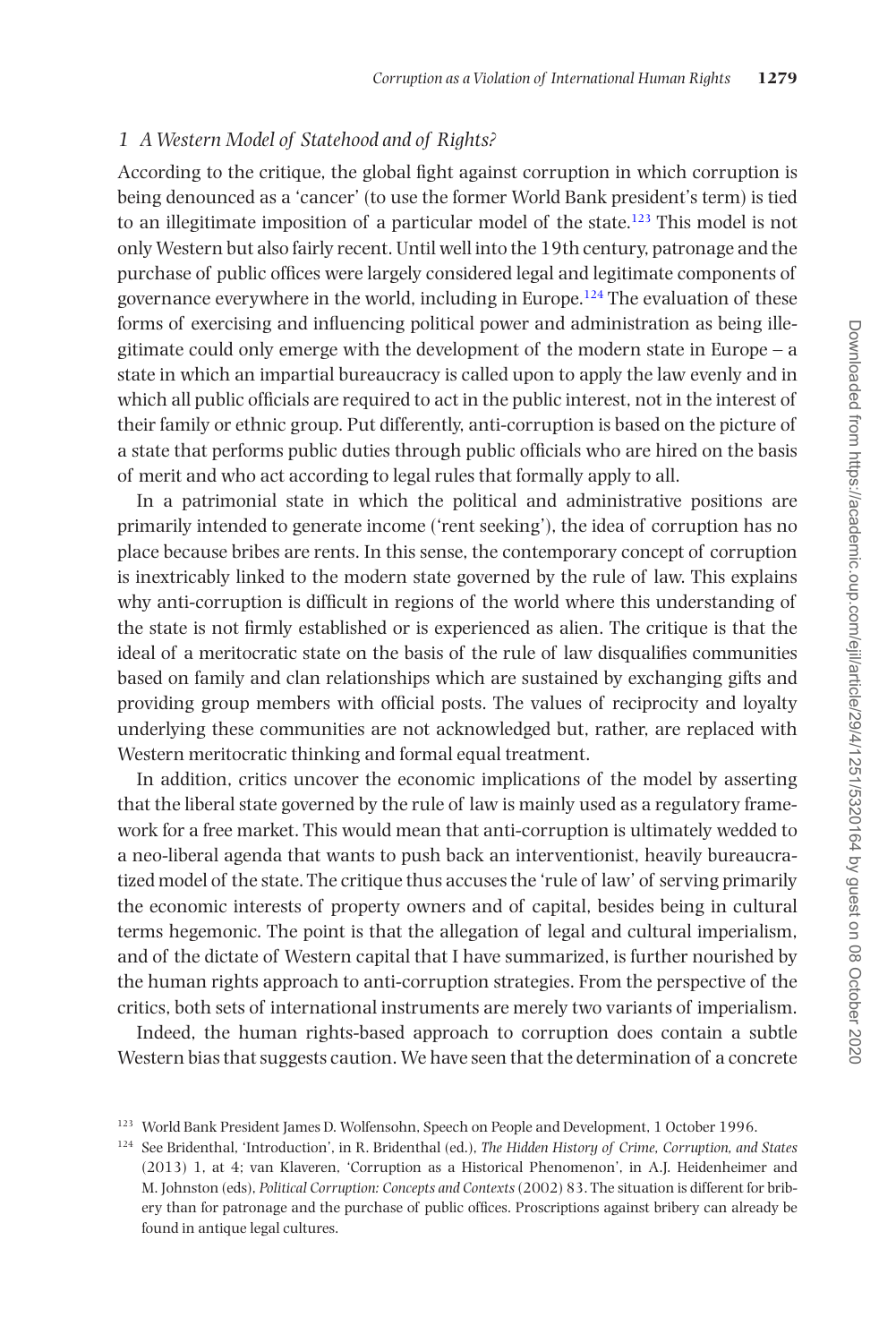violation of human rights through corruption is easier in the domain of petty corruption. Now Western democracies suffer less from petty corruption than from grand corruption. Grand corruption notably includes what is provocatively termed 'legal corruption': non-transparent election financing and the resulting vested interests of politics and a toleration of the smooth transition of public officials to lucrative jobs in the private sector, in which the insider knowledge gained in office can be put to use in the new company (the 'revolving door' phenomenon).<sup>[125](#page-29-0)</sup> The connection between corrupt conduct and human rights violations of specific and individualized victims is much harder to make. It means that, because the human rights lens works best for petty corruption, it casts a spotlight on the global South. For example, the measurement of corruption in Kenya by organizations such as Transparency International seems to have less credibility because it is regarded as not counting systemic grand corruption among elites but, rather, as focusing on petty bribes by the population in everyday lives.[126](#page-29-1) To conclude, the accumulation of two strands of ideas perceived as 'Western' might lead to resistance rather than to compliance.

#### *2 Universalizability*

The dual critique of anti-corruption and of human rights needs to be put in perspective. Let us look at an example. Is it true, as the critique implies, that, from the perspective of a motorist, it comes out to the same thing whether the sum of money he or she has to pay at a road block in order to pursue his or her course represents a bribe to a traffic police officer, as in many African states, or a motorway toll, as in France? Is it true that therefore both modes of governance – the stereotypically 'Western' one and the stereotypically 'African' one – should be accepted, rather than denouncing the latter one as 'corruption'? In both cases, the motorist's freedom of movement is limited by him being forced to pay. A bribe might even be benevolently compared to a tip for an employee in a social context where clients know that the tip will beef up the employee's low salary. This view would express the market-based logic in which the price for the service results from the meeting of offer and demand.

This example illustrates how the notion of corruption is tied to the conception of a state. An official motorway toll is a public law-based institution designed to serve the public interest – namely, the maintenance of the motorway network. It follows a fee schedule defined in a political or administrative procedure and is therefore transparent and foreseeable. It applies equally to everyone (with reasonable differences based on the type of vehicle, the number of persons or other relevant criteria). These features of legality are missing in the case of a bribe or a tip. All depends on whether one accepts the legality and the legitimacy of the institutions and procedures in which the toll (or any other fee) is defined, collected and spent – in short, whether one accepts the idea

<span id="page-29-0"></span><sup>125</sup> See Kaufmann and Vincente, 'Legal Corruption', 23 *Economics and Politics* (2011) 195.

<span id="page-29-1"></span><sup>126</sup> Davis, Kingsbury and Engle Merry, 'Introduction: The Local-Global Life of Indicators: Law Power, and Resistance', in S. Engle Merry, K.E. Davis and B. Kingsbury (eds), *The Quiet Power of Indicators: Measuring Governance, Corruption and Rule of Law* (2015) 1, at 16, referring to a case study in the book.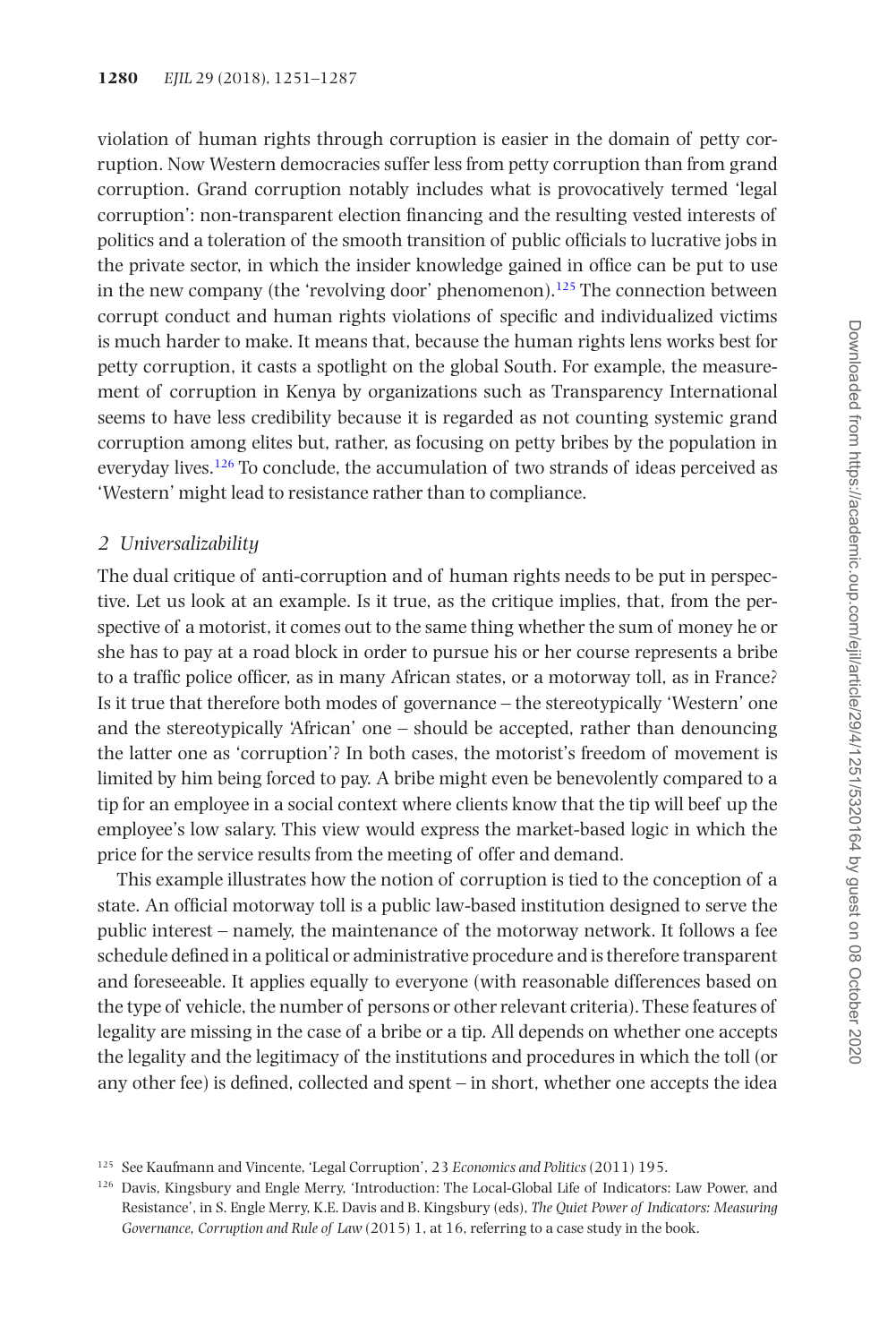of a modern rule-of-law-based state. I submit that the human rights-based approach to corruption – based on the claim that corruption interferes with the rights of each individual citizen – contributes to, rather than undermines, the global acceptance of the model of a non-patrimonial and non-criminal state under the rule of law because it renders this model more concrete and brings it closer to human needs.

Furthermore, the allegation that both anti-corruption and human rights are hegemonic or US-dominated strategies and/or strategies driven by global capital are often a pretext of elites whose power and sinecures are threatened both by anticorruption and by the demand for respect of human rights. Notably, the invocation of traditional practices – for example, the exchange of gifts and offering hospitality in African societies – can and is being abused by the wealthy and powerful for cloaking corruption, especially when the bribes far exceed all proportion. For example, a Tanzanian law allowed political candidates to offer presents to their voters and called these by their traditional name '*takrima*', presumably to solicit legitimacy and acceptance. The Tanzanian High Court found that the provisions violated the human rights of the candidates<sup>127</sup> and of the voters: '[T]heir right to vote for a proper candidate of their choice cannot be freely exercised because they will lose that freedom because of being influenced by "takrima". Their right to vote will be subjected to "takrima"'[.128](#page-30-1) The High Court did 'not see any lawful object which was intended to be achieved by the "takrima" provisions apart from legalizing corruption in election campaigns'[.129](#page-30-2) Another example is the traditional Kenyan system of '*harambees*', which require individuals to contribute to the financing of community projects. However, according to a Kenyan report to the Ministry of Justice, 'the spirit of Harambee has undergone a metamorphosis which has resulted in gross abuses. It has been linked to the emergence of oppressive and extortionist practices and entrenchment of corruption and abuse of office.['130](#page-30-3) Against the background of such forms of corruption that, in fact, pervert traditional customs, it is understandable that individuals affected in different regions of the world and cultures have demonstrated on Tahrir Square or the Maidan, in Caracas or in Mexico City, not only for freedom and fair prices of bread but also against the corruption of the elites.

## **C** *The Special Case of the Right to Property*

Corruption affecting the right to private property warrants a separate assessment. When state officials enrich themselves by stripping big business, their measures constitute various crimes that we might gather under the umbrella of corruption. From a rights perspective, their actions, if imputable to the state, may amount to violations of the right to property (de facto expropriations or other types of infringements). The right to property is protected, for example, under Article 1 of Protocol 1 to the

<span id="page-30-0"></span><sup>127</sup> See notes 70–71 above and accompanying text.

<span id="page-30-1"></span><sup>128</sup> *Legal and Human Rights Centre*, *supra* note 70, at 37.

<span id="page-30-2"></span><sup>129</sup> *Ibid*., at 34.

<span id="page-30-3"></span><sup>130</sup> Report of the Task Force on Public Collections or 'Harambees' presented to the Minister of Justice of Kenya, December 2003, quoted in *World Duty Free*, *supra* note 100, para. 134.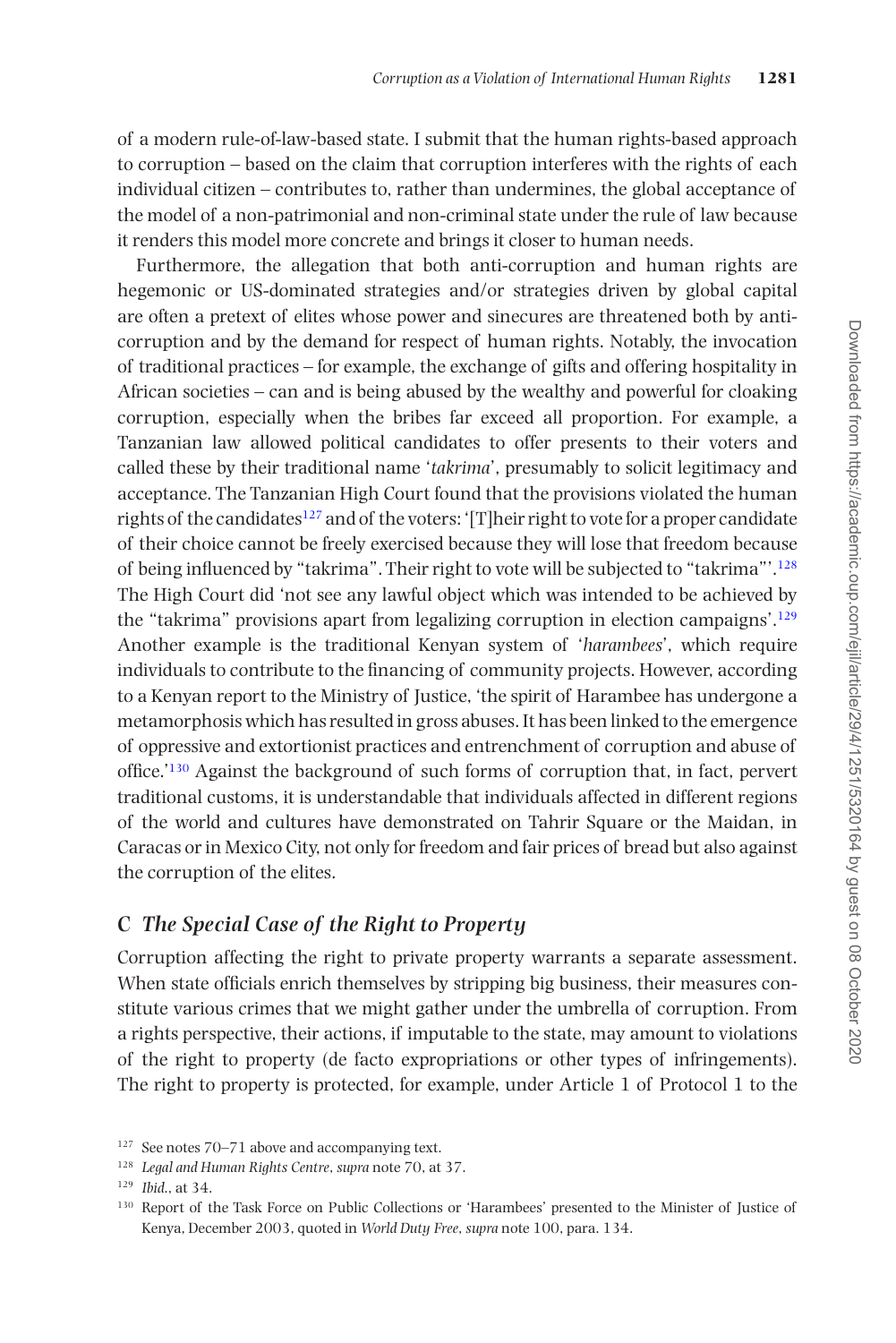European Convention on Human Rights (ECHR), under bilateral or regional investment protection treaties and under Article 13 of the Energy Charter Treaty (ECT)[.131](#page-31-0) Two known investor–state arbitral proceedings prominently deal with corruption. In *World Duty Free,* a payment of 2 million US dollars in cash as a personal donation to President Daniel Moi was made by a foreign investor in exchange for the allowance to establish and operate duty free shops in Kenyan airports[.132](#page-31-1) World Duty Free later claimed that it had been unlawfully expropriated in Kenya. The arbitral tribunal qualified the donation as a bribe, contrary 'to transnationalized public policy'. Therefore, the contract could not be upheld,<sup>133</sup> and World Duty Free's claim was rejected.

In contrast, the claim by the firm Yukos against Russia was upheld. The 2014 *Yukos* arbitral award,[134](#page-31-3) rendered by a tribunal constituted under the ECT, has been praised as demonstrating the potential of 'investment arbitration to bring corruption to light and act as an outside check on corrupt states'.[135](#page-31-4) In *Yukos*, an arbitral tribunal held Russia responsible for breaching its obligation under Article 13 of the ECT by taking a measure 'equivalent to nationalization or expropriation'[.136](#page-31-5) This de facto expropriation had been effected by the Russian Federation through the deliberate bankrupting and liquidation of Yukos for political and financial reasons in order to appropriate its valuable assets[.137](#page-31-6) The arbitral tribunal described in detail the corrupt actions taken by the government against Yukos, including 'harassment, intimidation, and arrests'[.138](#page-31-7) The legal consequence of the Russian breach of the ECT is the international responsibility of the Russian Federation, which includes the obligation to make reparations for the injury in form of monetary compensation (the principles of Articles 31 and 36 of the ILC Articles on State Responsibility and specified in Article 13 of the ECT). In

- <span id="page-31-6"></span><sup>137</sup> *Ibid.*, paras 756, 1579. In parallel to the arbitral proceedings, the ECtHR found a violation of Yukos' rights to fair hearing and property and awarded €1.9 billion just satisfaction to Yukos. ECtHR, *OAO Neftyanaya Kompaniya Yukos v. Russia*, Appl. no. 14902/04, Judgment on the Merits of 8 March 2012; Judgment on Just Satisfaction of 15 December 2014.
- <span id="page-31-7"></span><sup>138</sup> *Yukos Universal*, *supra* note 134, paras 761–812. The tribunal deemed credible the witness of the claimant who had described in detail how a 50-person special unit within the General Prosecutor's Office was set up for 'working exclusively on fabricating evidence against Mr. Khodorkovsky and Yukos' (paras 767, 798–799).

<span id="page-31-0"></span><sup>131</sup> Energy Charter Treaty 1994, 2080 UNTS 95.

<span id="page-31-1"></span><sup>132</sup> *World Duty Free*, *supra* note 100, para. 133. The investor first acted under the name 'House of Perfume' (located in Dubai), then under the name 'World Duty Free Ltd.' (incorporated under the laws of the Isle of Man).

<span id="page-31-2"></span><sup>133</sup> *Ibid*., para. 157.

<span id="page-31-3"></span><sup>134</sup> Permanent Court of Arbitration Case no. AA 227, *In the Matter of an Arbitration before a Tribunal Constituted in Accordance with Art. 26 of the ECT and the 1976 UNCITRAL Arbitration Rules between Yukos Universal Limited (Isle of Man) and the Russian Federation*, Final Award, 18 July 2014, available at [https://](https://pcacases.com/web/view/61) [pcacases.com/web/view/61.](https://pcacases.com/web/view/61) The award was quashed by the Hague District Court, Decision of 20 April 2016, but the quashing decision is not final, appeal filed at the Hague Court of Appeal on 28 July 2016, pending as of September 2018.

<span id="page-31-4"></span><sup>135</sup> A. Jouravleva, 'Investment Arbitration as a Check on Corruption: The Yukos Award', *Global Anti-Corruption Blog*, 12 November 2014, available at [https://globalanticorruptionblog.com/2014/11/12/](https://globalanticorruptionblog.com/2014/11/12/investment-arbitration-as-a-check-on-corruption-the-yukos-award/) [investment-arbitration-as-a-check-on-corruption-the-yukos-award/](https://globalanticorruptionblog.com/2014/11/12/investment-arbitration-as-a-check-on-corruption-the-yukos-award/).

<span id="page-31-5"></span><sup>136</sup> See *Yukos Universal*, *supra* note 134, tribunal's summary, paras 1580–1585.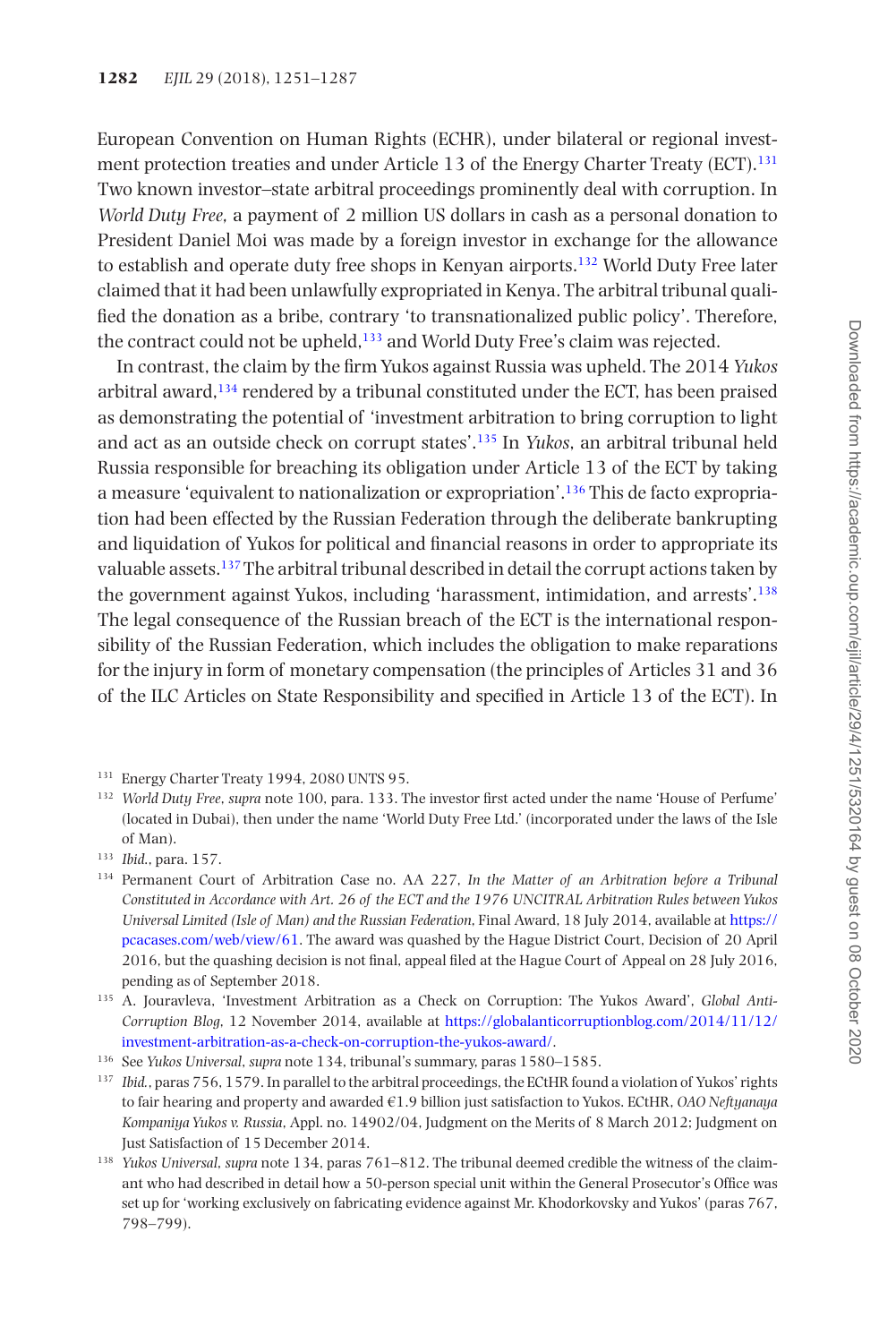application of these principles, the tribunal ordered the Russian Federation to pay 50 billion US dollars of damages to Yukos.

In such cases of grand corruption, the human rights approach does not seem to have an added value, due to the specific features of this constellation. First, in inter- or transnational proceedings, most holders of this right – foreign investors – are moral, as opposed to natural, persons, and, thus, they are not human beings with human interests and needs. Linked to this, private property is sometimes qualified as not being an 'essential' or 'fundamental' human right. $139$  Finally, unlike the international protection of the typical human rights affected by corruption (notably, social rights), the transnational protection of the right to property, at least in the prominent two corruption cases so far decided by arbitral tribunals, have directly or indirectly benefited very few extremely wealthy individuals behind the investment, such as Michael Khodorkovsky (the founder of Yukos). Second, in investment arbitration, financial compensation is a primary remedy (as opposed to restitution in kind). Therefore, the establishment of a state obligation to pay compensation amounting to billions of US dollars or Euros will ultimately harm the broad population of the condemned state whose budget will be affected. In contrast, a purely criminal law approach would focus on the personal responsibility of the corrupt officials and would therefore not end up burdening the taxpayer to the same extent. Therefore, infringements of the right to private property through corruption are a specific constellation for which the human rights approach fits less than with regard to social and political human rights.

# **4 Remedies**

Complementing the traditional criminal law-based anti-corruption efforts with human rights-based strategies bears risks, has its costs and also opens up opportunities for new international remedies. The link between corruption and human rights as currently acknowledged in practice allows for corruption to be made a topic in the general monitoring schemes (Universal Periodic Review and treaty-based state reporting). Importantly, the acknowledgement of the link effectively shields the human rights institutions from the reproach of acting *ultra vires*. [140](#page-32-1) It is submitted that current practices could and should be reinforced in the direction of mutual mainstreaming[.141](#page-32-2) Human rights mainstreaming of anti-corruption efforts would mean that the realization of human rights would be one of the anti-corruption goals from the outset.

<span id="page-32-0"></span><sup>139</sup> Van Boven, 'Distinguishing Criteria of Human Rights', in K. Vasak and P. Alston (eds), *The International Dimension of Human Rights* (1982) 43, at 43; see also G. Arangio-Ruiz, Fourth Report on State Responsibility, Doc. A/CN 4 Ser. A/1992/Add.1 (Part 1) 2(1) *ILC Yearbook* (1992) 32, para. 83: [T]he human rights which should be considered inviolable by countermeasures – the "more essential" human rights – are not understood to include property rights.'

<span id="page-32-1"></span><sup>140</sup> But see Rose, *supra* note 12, at 418.

<span id="page-32-2"></span><sup>141</sup> See especially International Council on Human Rights Policy and Transparency International (prepared by M. Sepúlveda Carmona), Integrating Human Rights into the Anti-Corruption Agenda: Challenges, Possibilities and Opportunities (2010).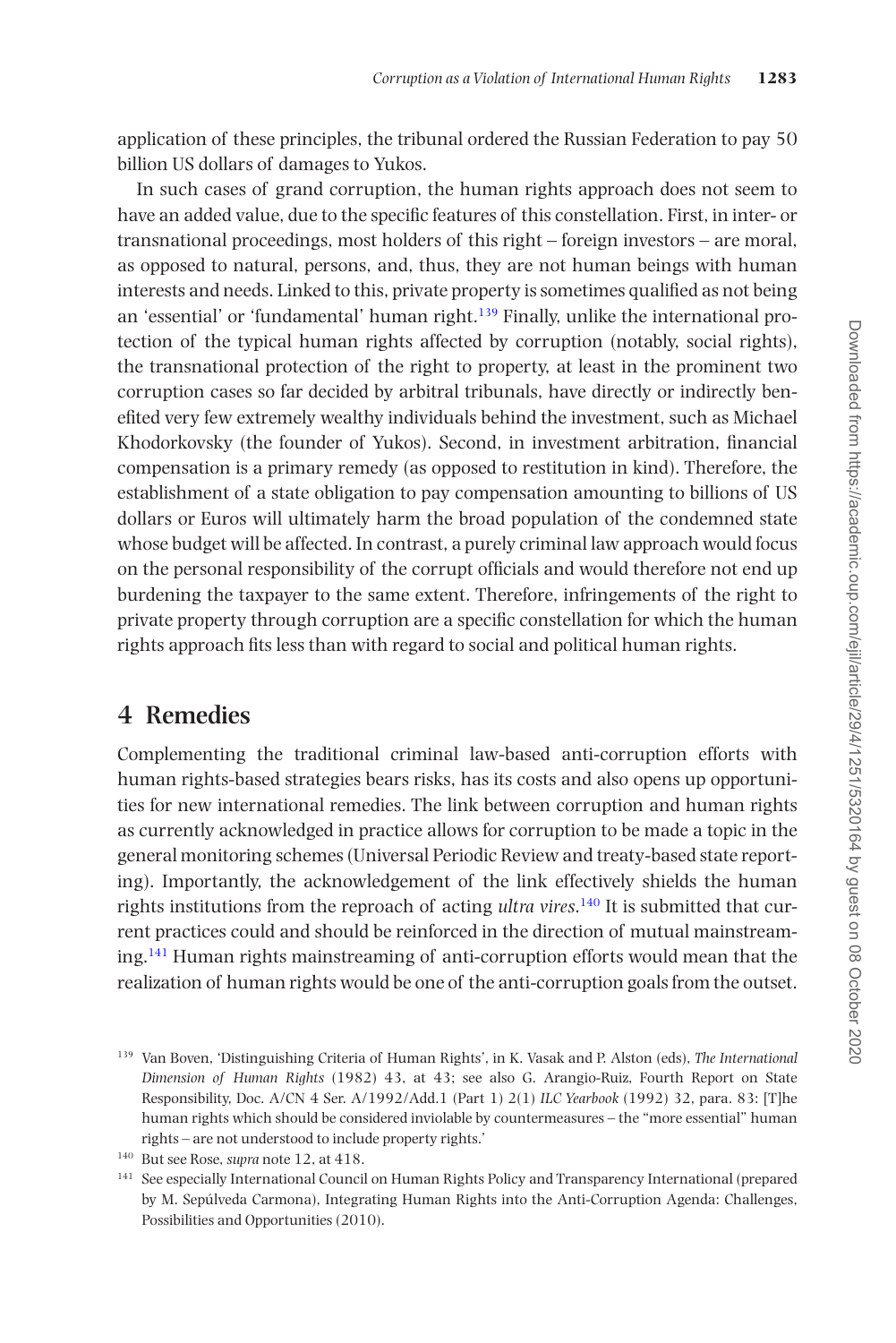In legal practice, this would imply an interpretation of all criminal offences relating to corruption in a way that takes into account the human rights of victims.

On a complementary basis, the international human rights procedures could and should pay attention to corruption in the following way.<sup>142</sup> In the work of the Human Rights Treaty Bodies, the guidelines for all country reports and for all country-specific concluding observations of the committees should include corruption as a checkpoint that must be addressed. The recent practice of the Treaty Bodies,<sup>143</sup> first of all the CESCR,[144](#page-33-2) to elaborate on the need for anti-corruption in more detail is welcome and should be expanded. Along the same line, the mandates of the human rights special rapporteurs and of independent experts should include the topic of corruption. Again, the emerging practice in this regard should be strengthened[.145](#page-33-3) The extension of this mandate would entail fairly low costs in terms of personal and financial resources.

Not only human rights NGOs but also specialized anti-corruption NGOs should be allowed to participate in the Universal Periodic Review as well as in treaty-specific monitoring. Specialized NGOs could bring in the information and expertise on corruption, which is so far lacking in the human rights institutions. One might also conceive of a new general comment on corruption and human rights that would apply to all treaties. Finally, an anti-corruption mandate could be included in the international standards that would model the competences of national human rights institutions.<sup>146</sup> The possibility of finding actual human violations as examined in this article would allow for more specific, individualized legal strategies than the ones just

- <span id="page-33-1"></span><sup>143</sup> For examples of concluding observations, see Human Rights Committee, Concluding Observations on Madagascar, Doc. CCPR/C/MDG/CO/4, 22 August 2017, paras 11–12; Human Rights Committee, Concluding Observations on Cameroon, Doc. CCPR/C/CMR/CO/5, 30 November 2017, paras 9–10, 37–38; Human Rights Committee, Concluding Observations on Romania, Doc. CCPR/C/ROU/CO/5, 11 December 2017, paras 7–8. See further examples in notes 24 and 26 above.
- <span id="page-33-2"></span><sup>144</sup> See among the concluding observations, CESCR, Concluding Observations on Pakistan, Doc. E/C.12/ PAK/CO/1, 20 July 2017, paras 17–18; CESCR, Concluding Observations on Russian Federation, Doc. E/C.12/RUS/CO/6, 16 October 2017, paras 18–19; CESCR, Concluding Observations on Colombia, Doc. E/C.12/COL/CO/6, 19 October 2017, paras 21–22; CESCR, Concluding Observations on Moldova, Doc. E/C.12/MDA/CO/3, 19 October 2017, paras 16–17; CESCR, Concluding Observations on Republic of Korea, Doc. E/C.12/KOR/CO/4, 19 October 2017, paras 13–14.
- <span id="page-33-3"></span><sup>145</sup> See notably the 2017 report of the special rapporteur on the right to health, Dainius Puras, focusing exclusively on corruption in the health sector, Report on Health, *supra* note 9. See further, e.g., Special Rapporteur Léo Heller, Report on the Human Right to Safe Drinking Water and Sanitation, Affordability of Water and Sanitation Services, Doc. A/HRC/30/39, 5 August 2015, paras 19–20, 55 (on 'costs of corruption'); Special Rapporteur Urmila Bhoola, Report on Contemporary Forms of Slavery, including Its Causes and Consequences, Thematic Report on Eradicating Contemporary Forms of Slavery from Supply Chains, Doc. A/HRC/30/35, 8 July 2015, paras 23, 43, 46, 62; Special Rapporteur Kishore Singh, Report on the Right to Education: Protecting the Right to Education against Commercialization, Doc. A/HRC/29/30, 10 June 2015, paras 93, 119, 121; Final Study on Illicit Financial Flows, Human Rights and the 2030 Agenda for Sustainable Development of the Independent Expert on the Effects of Foreign Debt and Other Related International Financial Obligations of States on the Full Enjoyment of All Human Rights, Particularly Economic, Social and Cultural Rights, Doc. A/HRC/31/61, 15 January 2016, paras 5, 75.
- <span id="page-33-4"></span><sup>146</sup> A number of national human rights institutions are already entrusted with such a mandate. See Human Rights Council, Best Practices, *supra* note 6, statement of Azerbaijan, para. 99; statement of Peru, para. 104.

<span id="page-33-0"></span><sup>142</sup> See Boersma, *supra* note 5, at 376–379.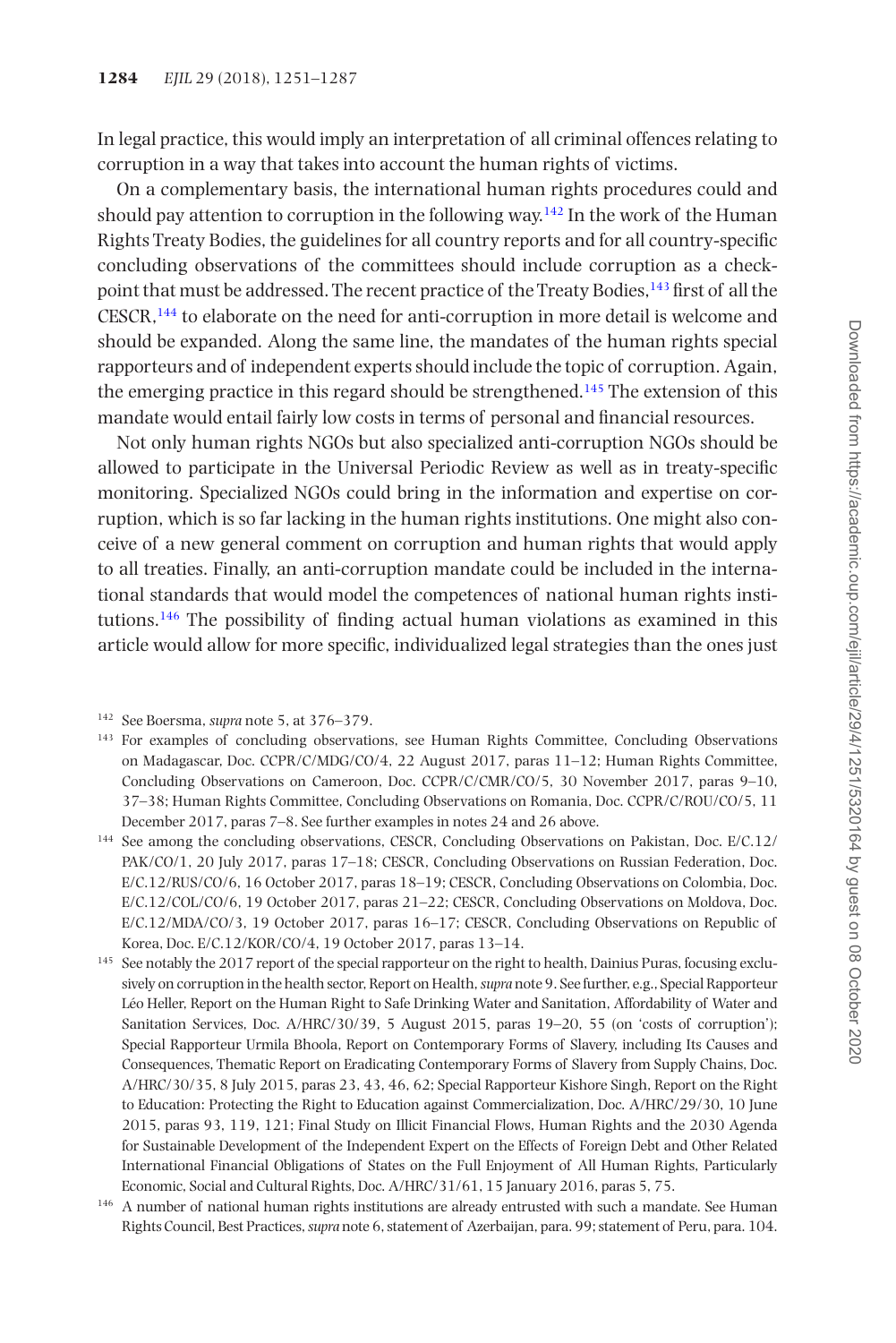mentioned. In order to substantiate an individual complaint or communication to the human rights committees, to regional human rights courts and in arbitral procedures, the victim needs to make the argument that corrupt behaviour has in fact violated specific human rights in concrete cases. We have seen that this more exacting establishment of a violation faces numerous doctrinal problems. In the end, the existing human rights courts and committees can, and in fact already do, build corruption into their processes, and they may acknowledge corruption as an aggravating factor of human rights violations, without needing to conceptualize corruption as a human rights violation *tout court*.

However, the reflection seems valuable for elucidating the structure of social rights, the set of rights most affected by corruption. So far, the question at what point a social human right is actually violated in an individual case in the sense of constituting a breach of international law triggering state responsibility has not been fully resolved. For example, it is so far unclear which facts can be meaningfully qualified as a 'restriction of ', or as an 'interference with', a social right, as we do with regard to civil and political rights. Due to the paucity of international individual complaints mechanisms in the area of social rights, monitoring bodies examining state reports and performing general assessments have not been forced to make explicit statements about these matters. This has changed with the entry into force of the Optional Protocol to the ICESCR, which allows for individual communications. The CESCR will be confronted with the problems of a threshold of encroachment, of causality and of attribution. The study of these elements in the field of corruption has highlighted how exceedingly difficult it is to apply them in the area of social human rights.

Overall, the benefit of the human rights perspective is diminished in that the international mechanisms are themselves weak when it comes to implementing human rights. Of course, the domestic institutions are the primary enforcers of international human rights.<sup>147</sup> If a domestic court were to condemn organs of the state for a violation of human rights through corruption, this would be a strong sanction. In many states, however, this is not to be expected due to corruption in the justice system.[148](#page-34-1) This means that the human rights lens does not necessarily empower individual

<span id="page-34-0"></span><sup>147</sup> E.g., a Spanish non-governmental organization filed a communication to the African Commission of Human Rights and Peoples' Rights (ACHPR), alleging that the family of the president of Equatorial Guinea (Obiang family) had diverted the natural resources of Equatorial Guineans to their private benefit and established and maintained a corrupt system within the state and, thus, violated a number of rights guaranteed by the African Charter of Human and Peoples' Rights: the rights to natural resources (Art. 21), the right to development (Art. 22), the right to health (Art. 16), the right to education (Art. 17(1) and the right to lawfully acquire private property (Art. 14). The ACHPR declared the communication inadmissible for lack of exhaustion of local remedies. ACHPR, *Asociación Pro Derechos Humanos de España (APDHE) v. Equatorial Guinea*, Communication 347/07, Decision on Inadmissibility, 12–16 December 2011, available at [www.opensocietyfoundations.org/sites/default/files/a\\_communication\\_20071012.](http://www.opensocietyfoundations.org/sites/default/files/a_communication_20071012.pdf) [pdf](http://www.opensocietyfoundations.org/sites/default/files/a_communication_20071012.pdf). Arguably, the requirement of local remedies should be handled flexibly. In constellations of prima facie extreme corruption of the judiciary, the resort to the domestic courts should not be demanded by the international monitoring bodies.

<span id="page-34-1"></span><sup>148</sup> See note 26 above. See UNCAC, *supra* note 17, Art. 11(1) (on the independence and integrity of the judiciary as a crucial element for combating corruption).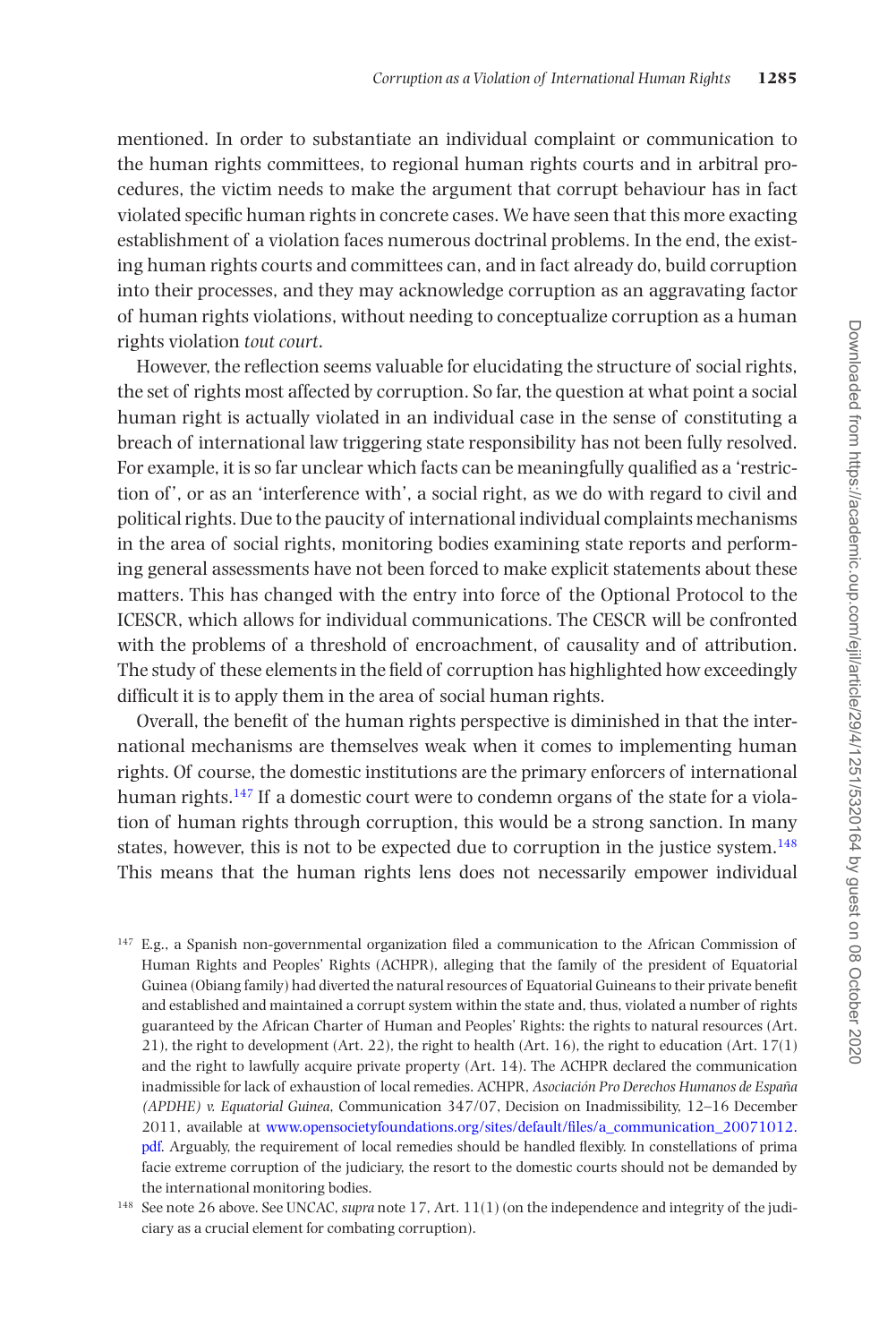victims of corruption in the practical sense of opening up new pathways of access to justice for them. However, within regional human rights systems, individual complaints could be based on allegations of corruption, and related findings could lead to judicial pronouncements on systemic remedies, to the award of higher sums of just satisfaction and to tighter compliance monitoring. In contrast, on the universal level, the empowering effect of the human rights-based approach is, first of all, symbolic.

# **5 Conclusion**

In terms of communication theory, a human rights 'framing' of anti-corruption is associated with a new prerogative of interpretation. Importantly, the prerogative shifts in institutional terms as well, away from the World Bank and towards the UN Human Rights Council. Potentially, this new discursive power entails a new power to act. In legal theory terms, the connection between anti-corruption law and human rights protection is an example for the systemic integration of two sub-areas of international law. Or the human rights approach to anti-corruption instruments can be seen as the constitutionalization of the latter. By elevating corruption to a constitutional matter, the new framing makes anti-corruption an all-the-more legitimate concern of the international community. Some international lawyers might complain that this smacks of 'human rightism'<sup>[149](#page-35-0)</sup> or of a 'hubris' of international human rights.<sup>150</sup> Indeed, there is a risk of overusing the human rights language. Therefore, the human rights-based approach to corruption should not be employed as a panacea.

The language of law generally (and of rights, more particularly) is a limited one, as the critique of the human rights-based approach to corruption points out.[151](#page-35-2) Notably, a legal analysis cannot answer the questions of 'why' and 'how' corruption stubbornly persists. But this is not its purpose. A legal approach (unlike, for example, development economics) does not seek to identify political, economic or psychological causes and patterns of corruption or of any other social harm. Rather, the function of a legal, and, especially, of a rights-based, inquiry is three-fold: a rights-based scrutiny seeks to establish a distinction between lawful and unlawful behaviour, allows justice claims to be articulated and may render possible the use of the legal apparatus to rectify and eliminate situations of illegality. Of course, the law and the institution of rights are only one mode of governance besides others, with maybe modest effects. As with all modes of governance, the costs of employing them have to be properly assessed, notably in comparison to the alternatives. With regard to corruption, the purely criminal law approach has so far not worked all too well, and this suggests trying out complementary strategies.

<span id="page-35-0"></span><sup>149</sup> See Pellet, '"Human Rightism" and International Law', 10 *Italian Yearbook of International Law* (2003) 3.

<span id="page-35-1"></span><sup>150</sup> See E. Posner, *The Twilight of Human Rights Law* (2014), at 148.

<span id="page-35-2"></span><sup>151</sup> Rose, *supra* note 12, at 430. This critique overlaps with objections against an over-legalization of societies and doubts about the rights-based approach to various other governance issues (ranging from development over democracy to environmental protection).